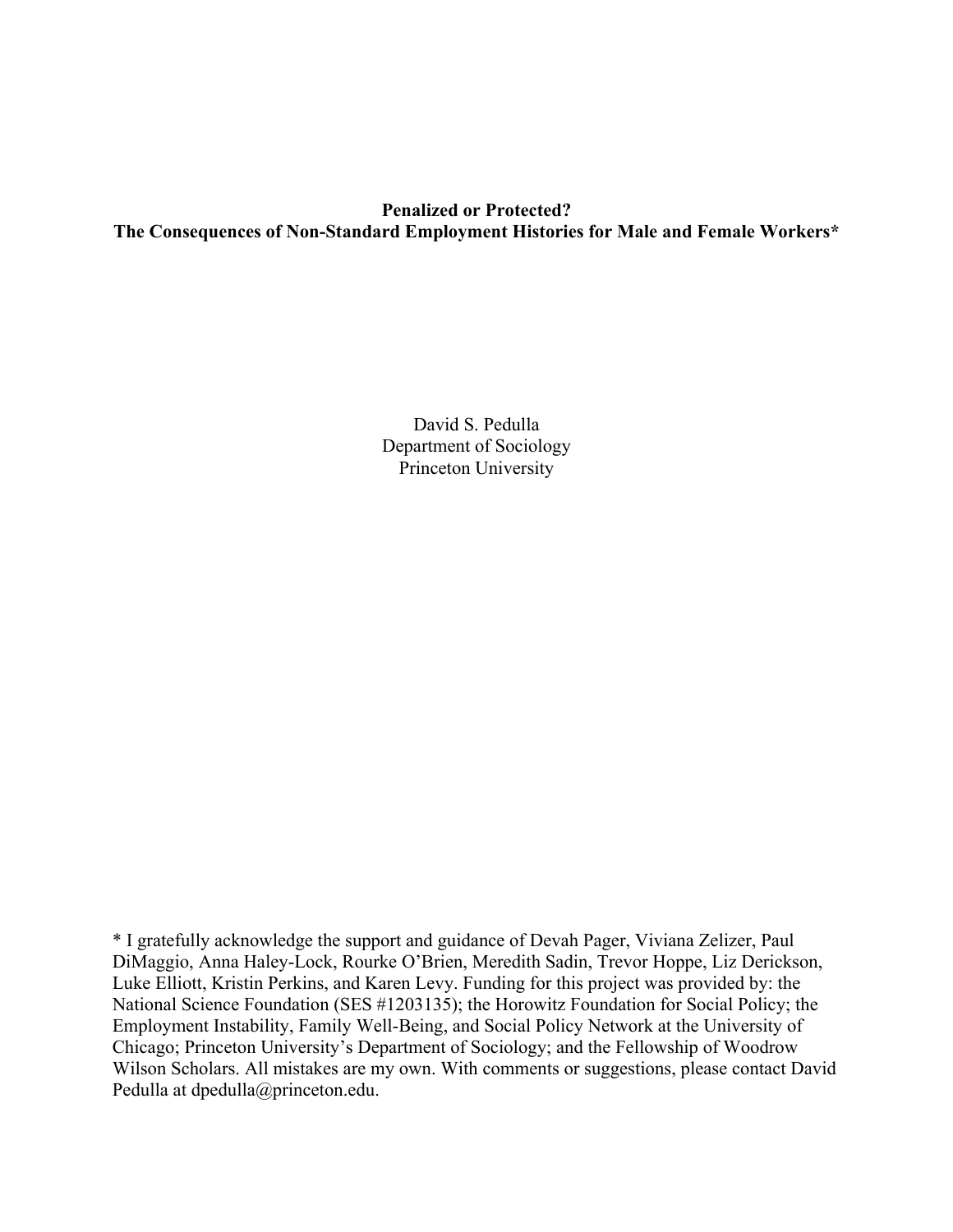## **Penalized or Protected? The Consequences of Non-Standard Employment Histories for Male and Female Workers**

## **ABSTRACT**

Millions of workers are currently employed in positions that deviate from the full-time, standard employment relationship. Little is known, however, about how histories of non-standard employment – part-time work, temporary agency employment, and skills underemployment – shape workers' future labor market opportunities. Drawing on original field- and surveyexperimental data, this article examines three interrelated questions: 1) What are the consequences of having a non-standard employment history for workers' future labor market opportunities?; 2) Given the gendered history of non-standard employment in the United States, do the consequences of these labor market positions differ for male and female workers?; and 3) What mechanisms account for the consequences of having a non-standard employment history? Results from the field experiment demonstrate that a history of non-standard employment is as scarring for workers as a year of unemployment. However, the consequences of non-standard employment vary in important ways by whether the worker was employed in a part-time position, in a temporary agency, or in a job below his or her skill level as well as by the gender of the worker. The survey experiment provides evidence that employers' perceptions of workers' human capital, competence, and commitment mediate the consequences of non-standard employment histories for job applicants' hiring outcomes. Together, these findings shed light on the gendered consequences of changing employment relations for the distribution of labor market opportunities in the "new economy," with important implications for workers' economic security and career trajectories.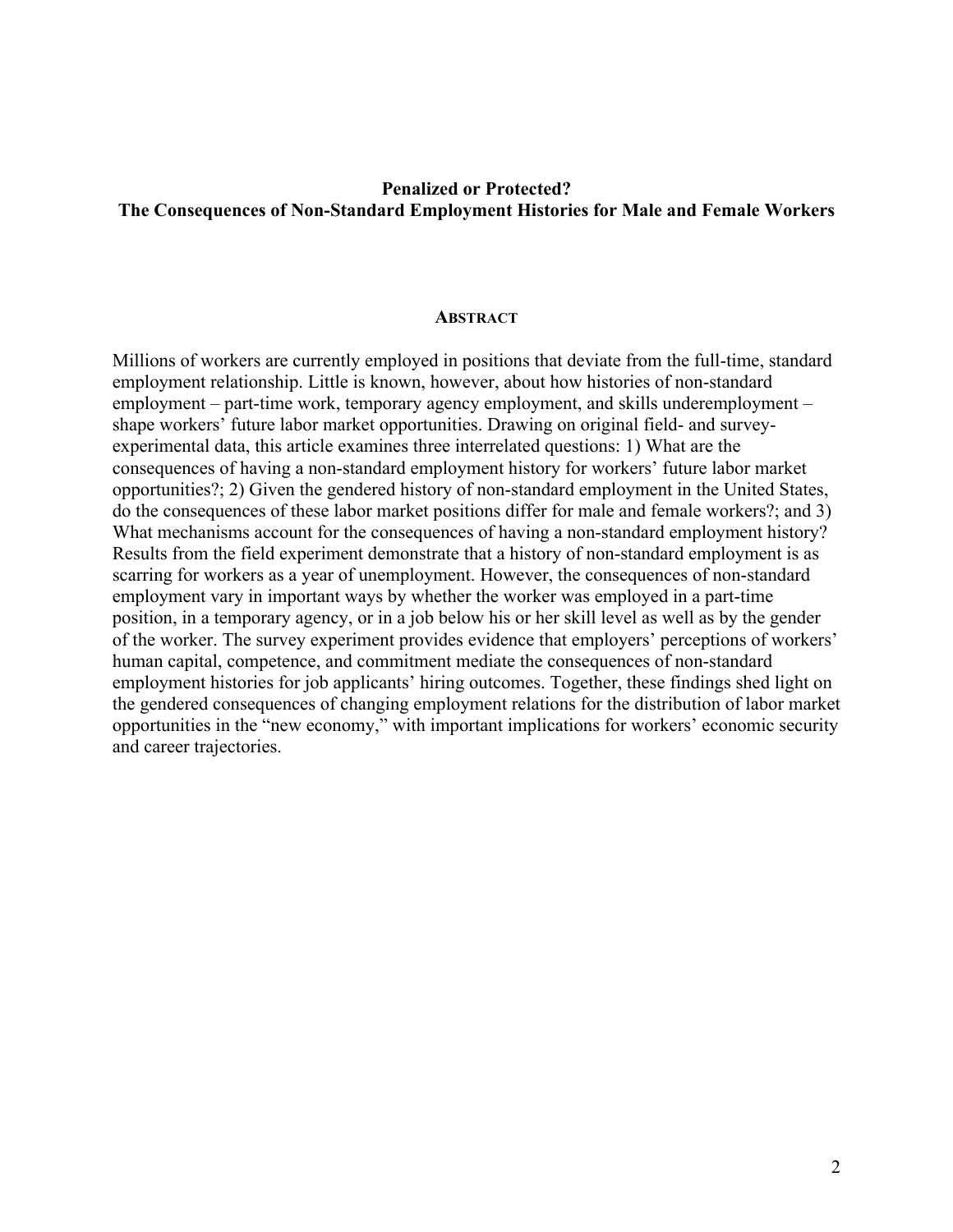## **Penalized or Protected? The Consequences of Non-Standard Employment Histories for Male and Female Workers**

Millions of workers are currently employed in positions that deviate from the full-time, standard employment relationship (Kalleberg 2000; Smith 1997; Tilly 1992; Bureau of Labor Statistics 2005; Bureau of Labor Statistics 2013b). Working in part-time positions, through temporary help agencies, and at jobs below their skill level have become common experiences for American workers. At the same time, the consequences of these non-traditional types of employment may be more consequential than ever. Employers are increasingly filling vacancies with job candidates from the external labor market (Cappelli 2001; Hollister 2011; DiPrete et al. 2002), candidates about whom they have less direct information than if they were promoting workers from within their organizations. This aspect of the "new economy" means that workers' employment histories and experiences, including histories of non-standard employment, are increasingly important in the hiring process. However, limited research has examined how these two trends – the rise of non-standard employment relations and the decline of internal labor markets – intersect with one another in shaping workers' labor market opportunities.

To address this limitation of existing research and extend the sociological understanding of the consequences of non-standard employment, this article addresses three inter-related questions. First, what are the consequences of having a history of non-standard employment for workers' future labor market opportunities? Second, do these consequences vary for male and female workers? And, finally, what mechanisms can assist in explaining the consequences of having a non-standard employment history?

Non-standard employment – part-time work, temporary agency employment, or working in a job below one's skill level – could affect workers' future labor market opportunities in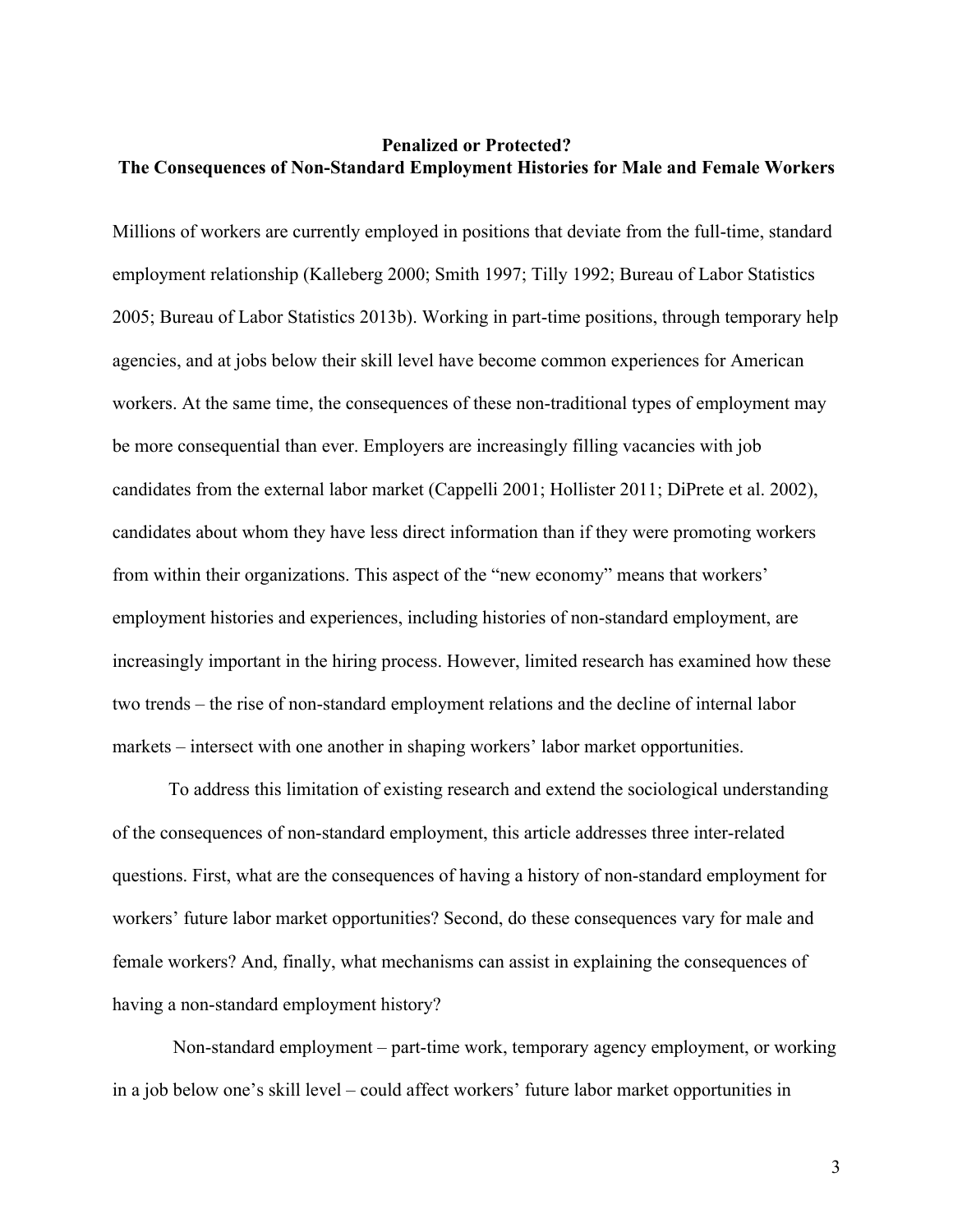multiple ways. These types of positions may serve a protective force against the negative effects of long-term unemployment (Ruhm 1991), limiting the penalties workers with non-standard histories face compared to individuals who remain in full-time, standard jobs. If this is the case, as some policy experts and popular wisdom suggests (see Yu 2012; Stafford 2012), then there may be an important role for non-standard employment in promoting opportunity for workers in the "new economy." Alternatively, the penalties associated with histories of non-standard employment may be similar to those of long-term unemployment, limiting workers' abilities to obtain employment in the future. If employers screen out workers with non-standard employment histories in favor of workers with standard, full-time histories, then concerns arise about the labor market becoming segmented into jobs that provide mobility opportunities and those that are "dead ends" (Kalleberg et al. 2000).

The consequences of non-standard employment may also vary in meaningful ways by the gender of the worker. Part-time work and temporary agency employment arose in the U.S. economy as heavily feminized types of work (Kalleberg 2000; Hatton 2011) and may be considered an indication that a female worker is on the "mommy track" (Williams 2001). Thus, non-standard employment could serve as a proxy for a worker's parenthood status, resulting in a "motherhood penalty" and greater disadvantage for women than men (Correll et al. 2007). However, it is also possible that employers have incorporated into their understanding of female labor force participation that women may have a spell of non-standard work or unemployment, limiting its influence on women's hiring outcomes. For men, though, a history of non-standard work could send a strong signal that he was unable to find a full-time, standard job and therefore raise concerns about him as a potential employee. This could lead to more severe penalties for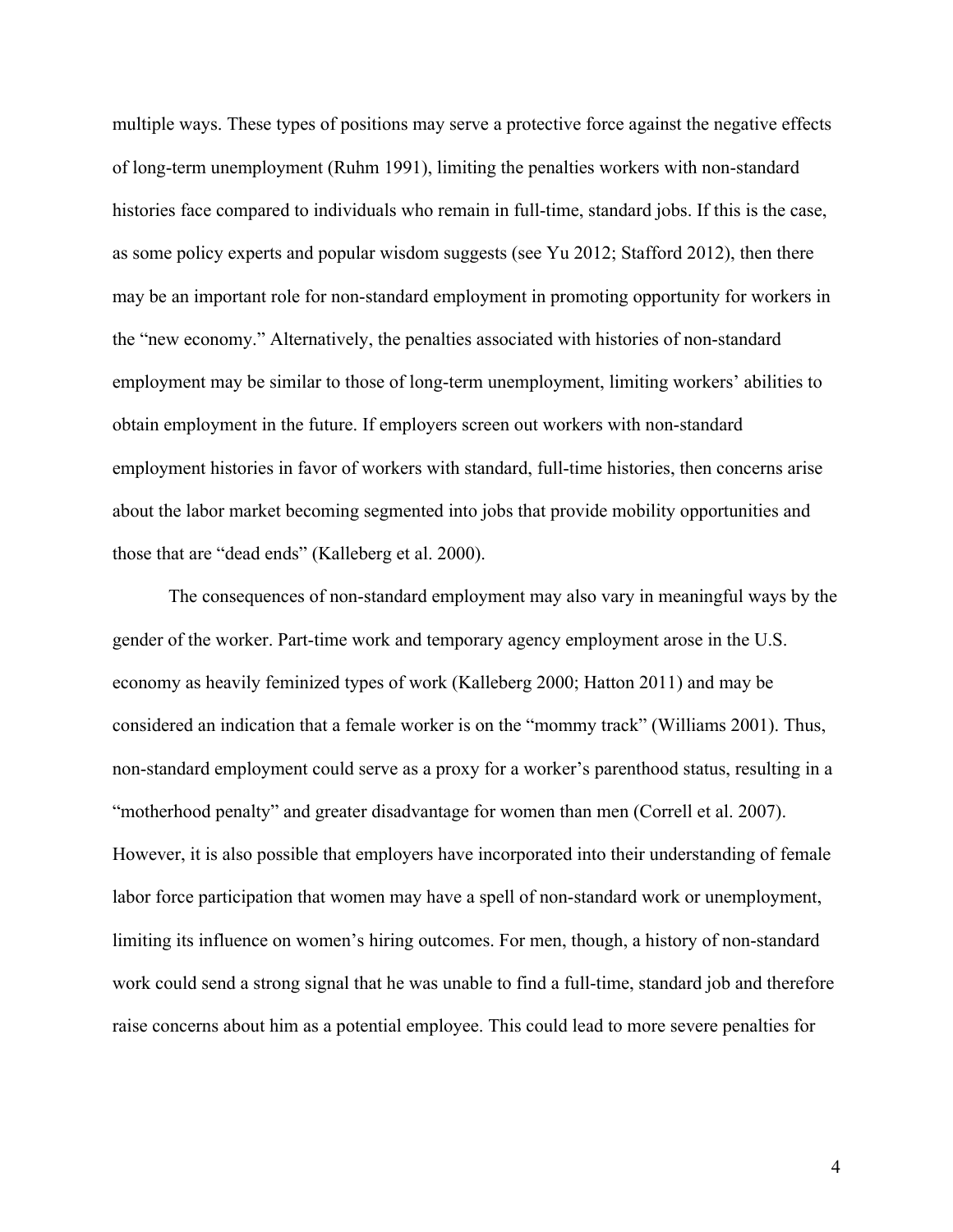men than women. Thus, the protective or penalizing nature of non-standard employment is likely to vary by a worker's gender, but those differences could go in either direction.

While these issues are integral to understanding processes of labor market stratification and gender inequality in the "new economy," existing data sources have made it difficult for researchers to examine the ways that workers' histories of non-standard employment shape their future labor market outcomes. Few data sets track workers over time while simultaneously capturing detailed information about their non-standard employment experiences. And, the ability to control for the relevant factors that lead workers in to (and out of) non-standard employment is limited, leaving concerns about biases in the estimates that have been generated by research using observational data (see Addison, Cotti, and Surfield 2009; Addison and Surfield 2009; Booth; Francesconi, and Frank 2002).

To gain traction on this set of issues and to alleviate concerns about bias due to selection and omitted variables, this article analyzes original data from two experiments: 1) a field experiment examining actual hiring decisions in five major U.S. labor markets; and 2) a survey experiment conducted with hiring decision-makers at U.S.-based firms. The primary manipulations in both experiments were the most recent work histories that were presented on the applicants' resumes. The resumes were randomly assigned twelve months of recent employment experience consisting of a full-time job, a part-time job, employment through a temporary help agency, a job below the applicant's skill level, or a spell of unemployment. The experiment also manipulated the gender (male vs. female) of the worker using gendered names. The data generated by these experiments provide causal estimates of the effect of non-standard employment histories for workers' future labor market outcomes and how these consequences vary by gender. Together, these data shed new light on the consequences of changing labor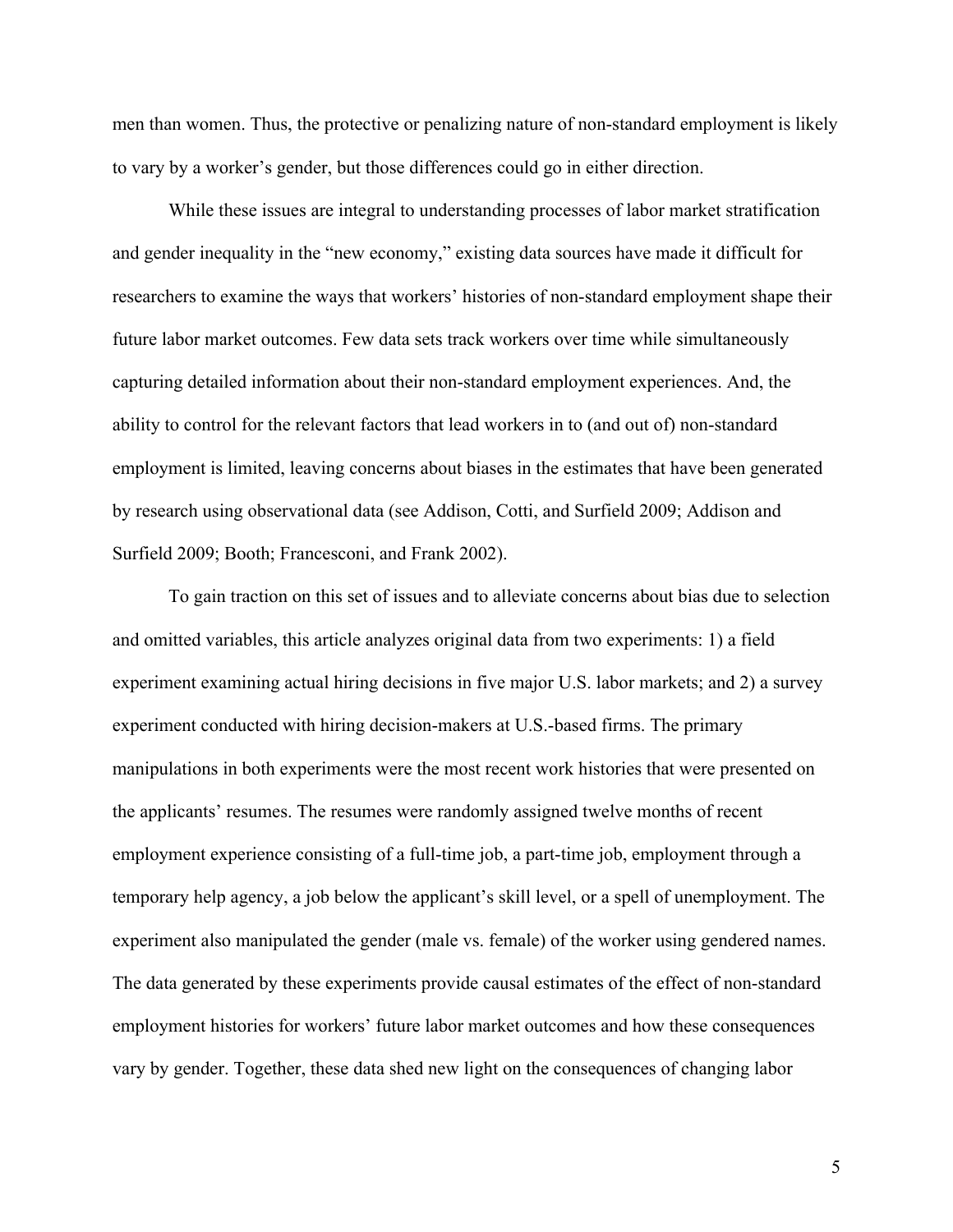market institutions while probing whether the gendered nature of non-standard employment translates into distinct consequences for male and female job applicants.

The article proceeds as follows. First, I define and provide background information about non-standard work in the United States. The article then builds on the unemployment scarring literature and research on the "ideal worker" to generate hypotheses about the whether nonstandard work histories buffer or scar workers as they move through the labor market and how these consequences may differ by gender. I then present the findings from the field experiment, followed by the findings from the survey experiment. Finally, I discuss the results and then address the implications of the findings for understanding processes of labor market stratification and gender inequality in the "new economy."

## **THE RISE OF NON-STANDARD EMPLOYMENT RELATIONS**

While definitions vary, there are three elements that are central to most conceptualizations of non-standard employment: 1) work that is *not* performed full-time; 2) work that is *not* expected to continue indefinitely; and 3) work that is *not* performed at the legal employer's place of business, nor under the legal employer's direction (Kalleberg 2000). An employment relationship that encompasses any of these aspects can be considered non-standard employment. Thus, part-time work and employment through a temporary help agency are clearly forms of non-standard employment. Additionally, jobs that are well beneath a worker's skill level and experience can also be deemed non-standard. This employment arrangement – often referred to as skills underemployment – is typically pursued by workers as a short-term option while they attempt to find a job that matches their skill level and experience. Thus, there is limited expectation of continued employment.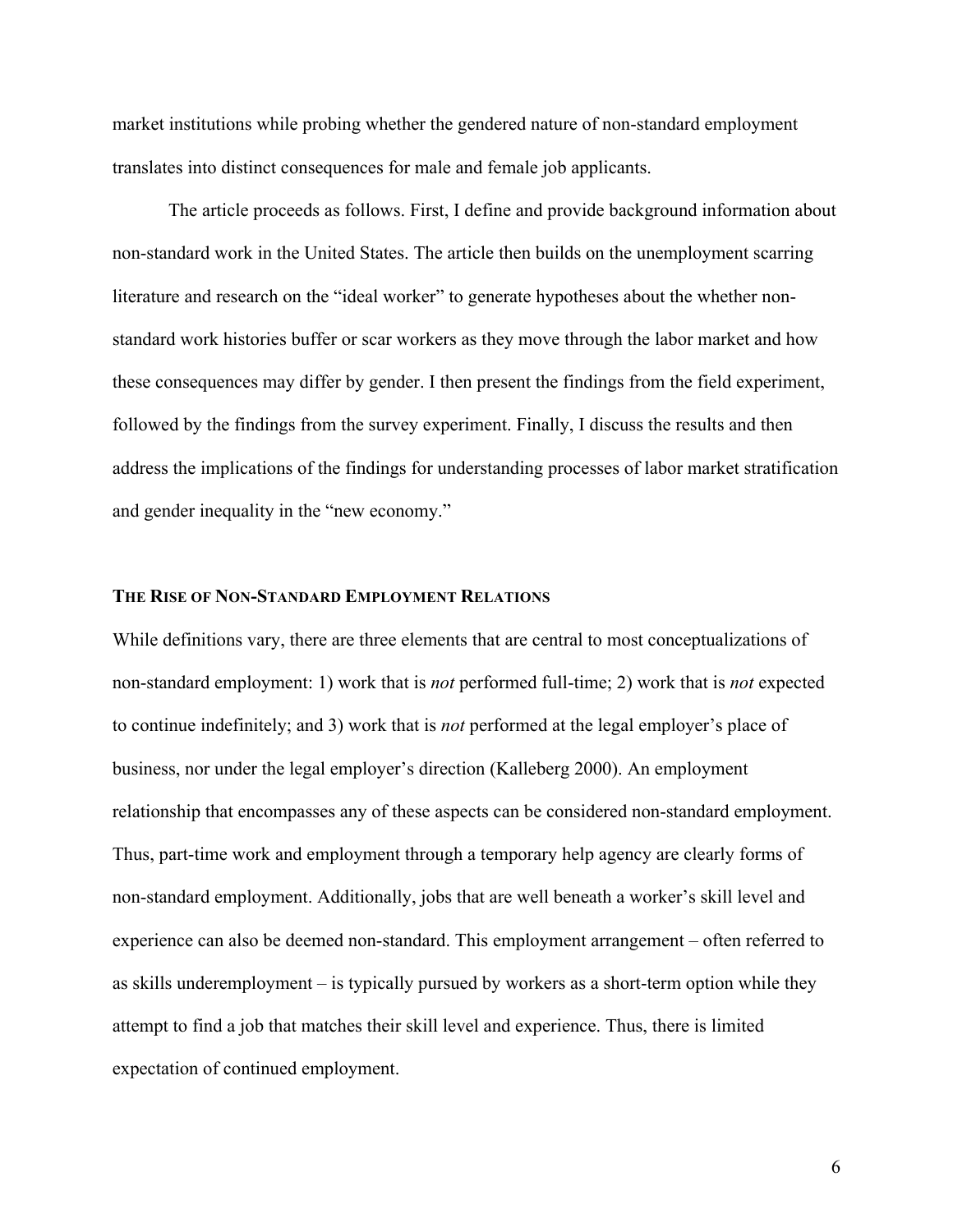Non-standard employment has become a cornerstone of the "new economy." While no single force explains the rise in non-standard employment, researchers have identified multiple factors that are implicated in this process. Global economic integration has increased competition for U.S. firms, creating incentives for companies to outsource work to lower-wage countries and implement more flexible, non-standard employment relations for their U.S. employees (Kalleberg 2009). Legal changes in the United States have also paved the way for employers to alter their relationships with their employees and increase their use of non-standard labor (Gonos 1997; Autor 2003). Additionally, changes in key labor market institutions, such as the decline in the power of organized labor (Morris and Western 1999; Clawson and Clawson 1999), have likely enabled the emergence of more non-standard positions in the U.S. labor market. Some researchers have also suggested that workers' changing preferences for more flexible schedules and working conditions have played a role in the rise of certain forms of non-standard employment, such as part-time and temporary work (for a summary of this literature, see Ofstead 1999). Regardless of the cause, part-time work, temporary employment, and working in positions for which they are overqualified have become common experiences for workers in the United States.

Part-time employment is generally defined as working less than 35 hours per week and is the most prevalent form of non-standard work. Nearly 20% of the U.S. workforce is employed in part-time positions (Bureau of Labor Statistics 2013a; Kalleberg 2000). Compared with full-time workers, part-time workers tend to receive lower pay and fewer fringe benefits (Kalleberg 2000; Kalleberg et al. 2000). However, there is significant variation in the pay and benefits of part-time work (Tilly 1992; Kalleberg 2000). Since 1970, the growth in part-time work has been concentrated among "involuntary" or "secondary" part-time work (i.e., part-time positions where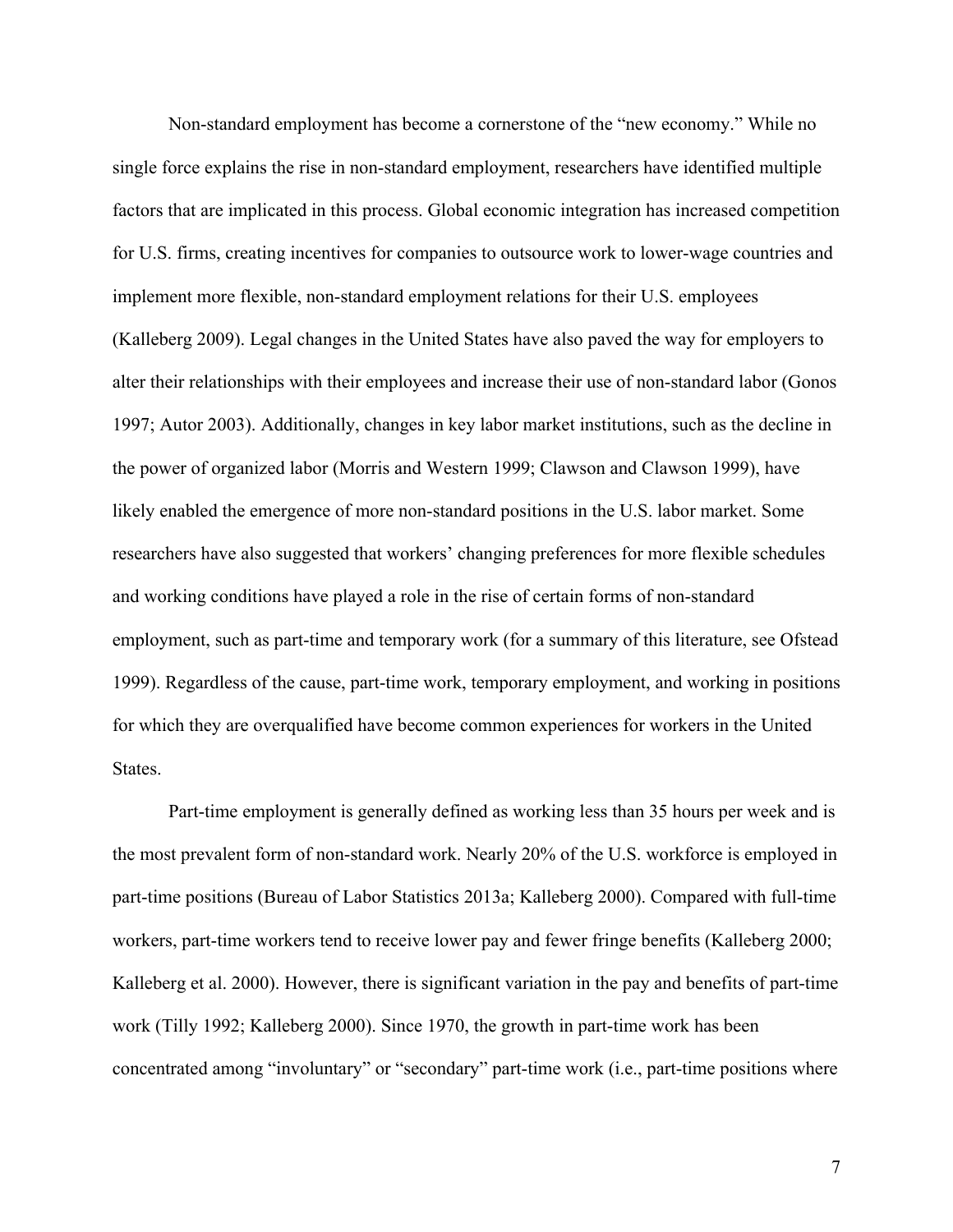people would rather be working full-time). Involuntary part-time workers make up approximately a quarter of the part-time worker population. Kalleberg (2000) argues that this dynamic suggests a movement from part-time work being a way for workers – mainly female workers – to obtain flexibility to a strategy used by employers to achieve lower costs and increased flexibility. While gender differences in part-time employment are addressed more fully below, it is important to note that, although the gender gap in part-time work has declined over time, there remain significant gender differences in participation in part-time work. Currently, approximately 60% of part-time workers in the United States are women (Bureau of Labor Statistics 2013a).

Temporary help agency employment captures those workers who are on the payroll of one firm (the "temp agency"), but who perform their tasks on a temporary basis at a separate firm. While temporary workers are used in all occupational categories, they are most heavily concentrated in office and administrative support occupations and production occupations (Bureau of Labor Statistics 2005). Employment through temporary help agencies (THA) has risen dramatically over the past 30 years. Between 1979 and the late 1990s, the THA sector grew at an annual rate of over 11%, which was over five times more rapid than the growth in nonfarm employment (Kalleberg 2000; Autor 2003). Since then, the level of THA employment has remained relatively stable at these higher levels. Importantly, a majority of workers (roughly 60%) work in THA positions involuntarily. And, while women tended to dominate THA employment as the sector developed after World War II (Hatton 2011), THA workers are now roughly half male and half female (Bureau of Labor Statistics 2005).

Finally, this article examines the consequences of skills underemployment, or worker over-qualification. Skills underemployment describes workers who are employed in jobs for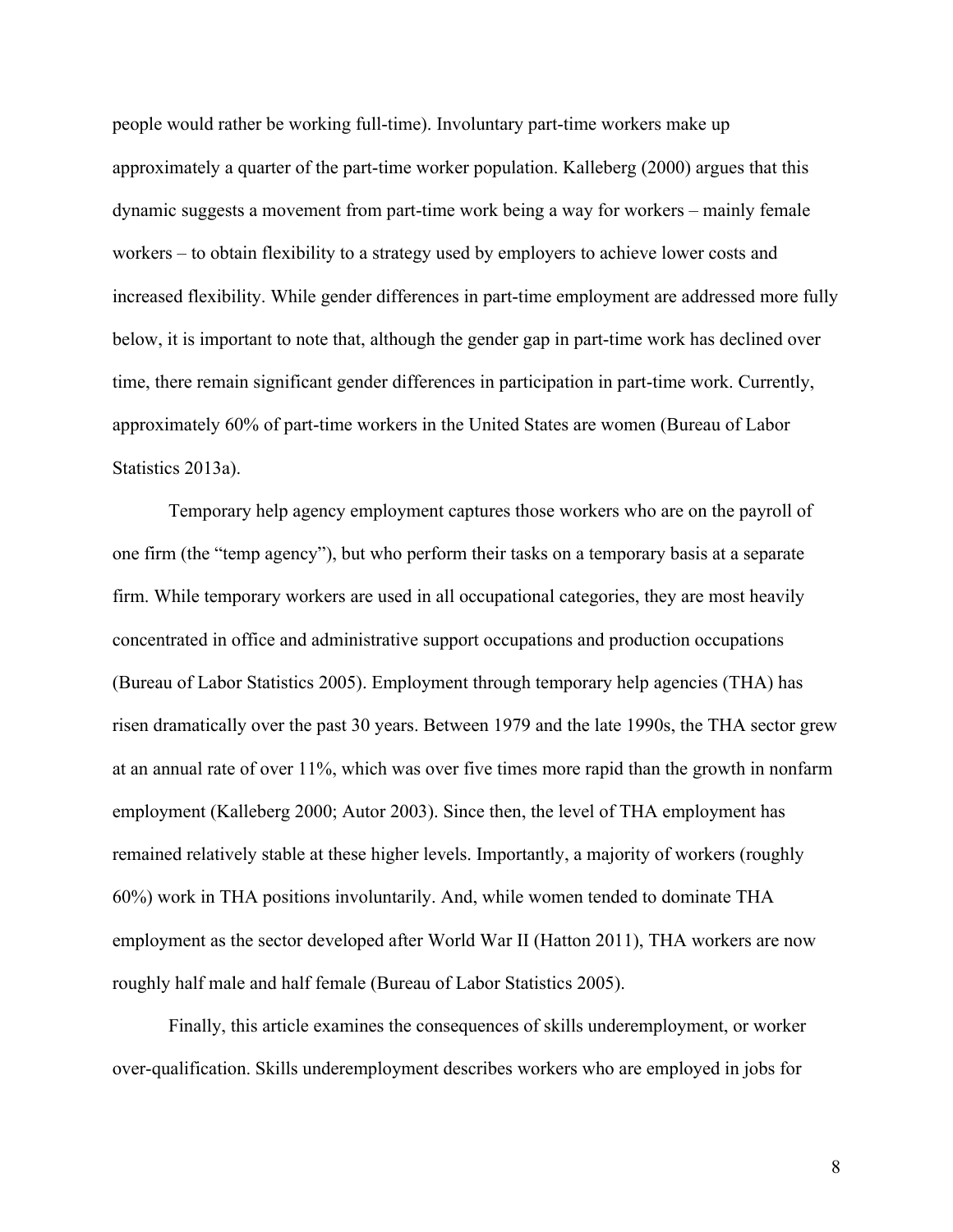which they have excessive skills or experience (Erdogan and Bauer 2011). There is less research on skills underemployment than part-time or temporary work, in part due to the challenges with operationalizing the construct using secondary data. However, there is evidence that workers who are skills underemployed receive lower pay than individuals with similar skills and experience, but that they receive higher pay than the workers in the jobs that they are performing (McGuiness 2006; Wilkins and Wooden 2011). One key difference between skills underemployment and the other types of non-standard work histories that are examined in this article is that skills underemployment does not have a history of being heavily feminized.

## **PENALIZED OR PROTECTED?**

While social scientists have examined in great depth the forces behind the rise of non-standard employment relations in the United States and the consequences of non-standard employment for workers currently in those position (Autor 2003; Kalleberg et al. 2000; Kalleberg 2011), limited scholarship examines how histories of non-standard employment shape workers' *future* labor market opportunities. On the one hand, non-standard employment histories may insulate workers from the scarring consequences of long-term unemployment, playing a positive role in shaping workers' opportunities. Alternatively, histories of part-time work, temporary employment, or skills underemployment may limit workers' abilities to obtain future employment compared to workers with full-time, standard employment histories.

At their core, these issues are about the demand side of the job matching process, examining how employers perceive workers with non-standard employment histories and, ultimately, which job applicants employers choose to hire. While there is a voluminous literature on how employers make hiring decisions (for example, see Oyer and Schaefer 2011; Rivera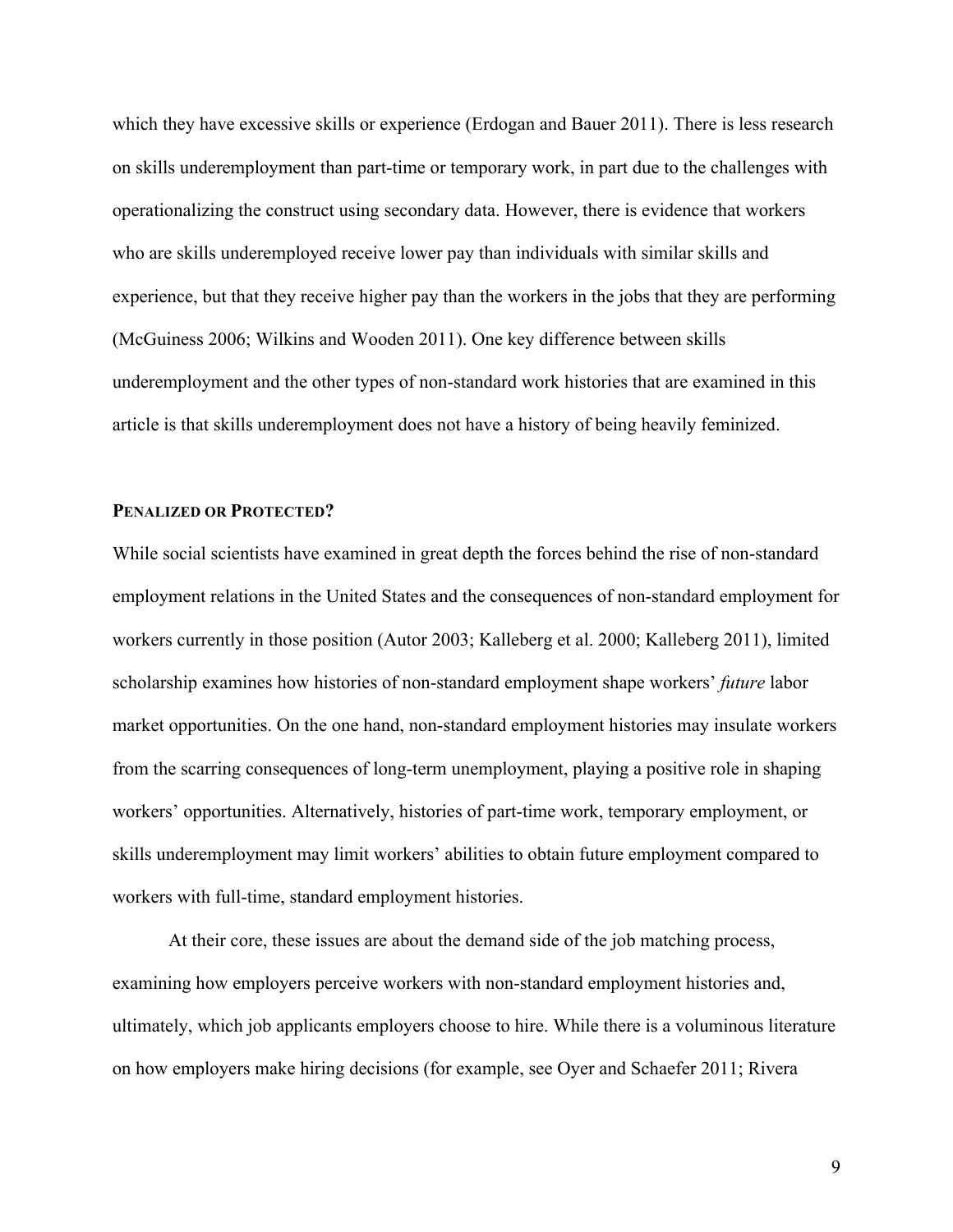2012; Moss and Tilly 2001), I develop and extend theoretical insights from research on unemployment scarring (Ruhm 1991; Gangl 2006) and scholarship on the "ideal worker" construct (Correll et al. 2007; Turco 2010) to understand how non-standard employment histories may shape the job applicant screening process.

## *Penalties and Non-Standard Employment*

The literature on the scarring effects of unemployment, which examines if and how histories of unemployment affect workers' future earnings and employment opportunities (Ruhm 1991; Gangl 2006), is particularly useful in understanding why and how workers' histories of nonstandard employment may negatively affect their hiring outcomes compared to workers who remain in full-time, standard positions. Sociologists and economists have articulated two primary mechanisms through which unemployment may negatively influence workers as they move through the labor market: a human capital or "hard skills" pathway and a negative signaling pathway, which focuses on underlying aspects of the worker's character rather than their human capital.

The first proposed mechanism linking a history of unemployment with hiring outcomes is a human capital or "hard skills" pathway. Human capital theory suggests that: "an unemployment spell not only precludes the accumulation of work experience but may also bring the deterioration of general skills" (Arulampalam, Gregg, and Gregory 2001, p. F577; see also Becker 1964). Thus, unemployment histories are hypothesized to scar workers because they lead to the erosion of human capital – both general and occupation-specific – and preclude the accumulation of new skills. Regardless of whether this accurately reflects the consequences of unemployment for workers' human capital, if employers *perceive* unemployment to negatively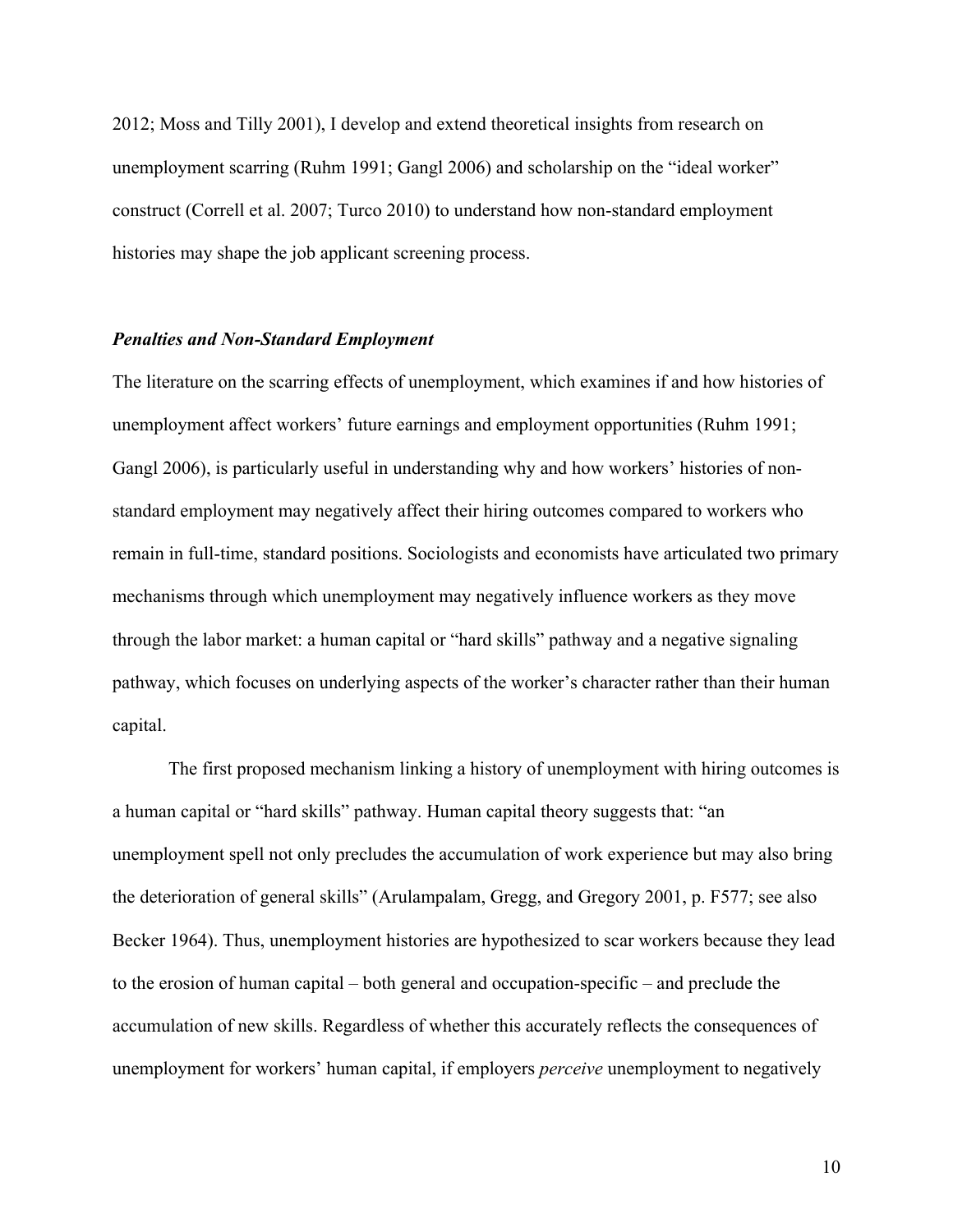affect a worker's human capital, then workers with histories of unemployment may by penalized at the hiring interface.

Just as a history of being unemployed may lead employers to perceive workers as having lower levels of human capital, a similar process may occur for workers who end up in nonstandard employment positions. For example, workers in part-time jobs are at their place of employment for fewer hours. Thus, this could suggest to future employers that their human capital has not developed at comparable rates to workers employed full-time, raising concerns about part-time workers compared to full-time workers. Future employers could also see employment through temporary employment agencies as leading to lower levels of human capital for workers. Even if a worker is performing temporary work in his or her occupation of choice, he or she will be moving between different employers and therefore may be perceived as having developed skills at a lower rate than a worker in a full-time, standard position at a single employer (Nollen 1996; Polivka 1996). Concerns about lower levels of human capital are also likely for workers who move in to jobs beneath their skill level, almost by definition. These workers are not performing tasks that utilize their occupation-specific skills and therefore will likely be seen by future employers as having lower levels of human capital and less relevant experience.

A second pathway articulated in the literature on unemployment scarring is that a history of unemployment may serve as a signal to future employers about unobserved, negative worker attributes that are distinct from their human capital (Eriksson and Rooth 2014). At the hiring interface, employers are often faced with dozens, or even hundreds, of applications for a single vacancy. And, obtaining information about the quality of a worker from a job application can be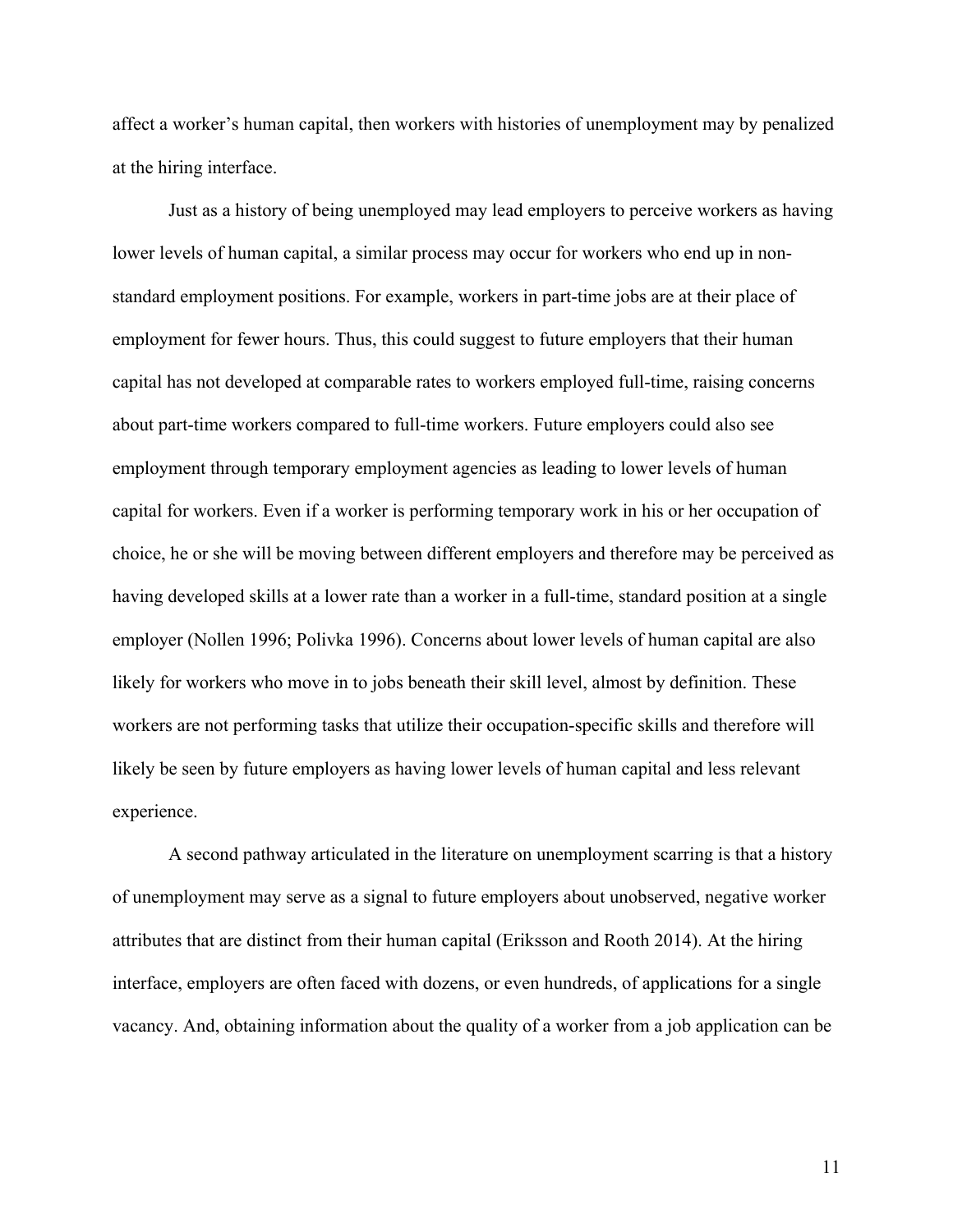difficult. Thus, employers may perceive a history of unemployment on a resume as an observable signal that there is something unobservable and negative about the worker.

Similar to a history of unemployment, a history of non-standard employment may send signals about unobservable worker characteristics to future employers. While suggesting that the content of the signal sent by a history of unemployment may have something to do with a worker's productivity, the unemployment scarring literature remains relatively silent on this issue (Arulampalam, Gregg, and Gregory 2001). Therefore, to gain traction on the underlying content of the signal that may be sent by histories of non-standard employment, I turn to sociological scholarship about cultural conceptions of the "ideal worker" (Turco 2010; Correll et al. 2007; Davies and Frink 2014). While the contours of what it means to be an "ideal worker" vary with time and place, certain aspects remain relatively consistent. The "ideal worker" is generally highly competent, committed to his or her full-time job, free from the competing demands of family life, and has an unblemished employment history. Summarizing this notion, Correll et al. (2007) write: "According to this 'ideal worker' belief, the best worker is the 'committed' worker who demonstrates intensive effort on the job through actions that appear to sacrifice all other concerns for work" (p. 1306). In a similar vein, Davies and Frink (2014) argue: "The ideal worker is one who is devoted single-mindedly to the good of the employer, and is not subject to personal distractions from family or other responsibilities" (p. 20). Limited research has examined the ways that changing labor market institutions – specifically the rise of nonstandard employment – render the attainment of the "ideal worker" status nearly impossible for a large share of the workforce. But, the very nature of non-standard work may violate prescriptive norms about what an "ideal worker" should be – competent and committed. Thus, employers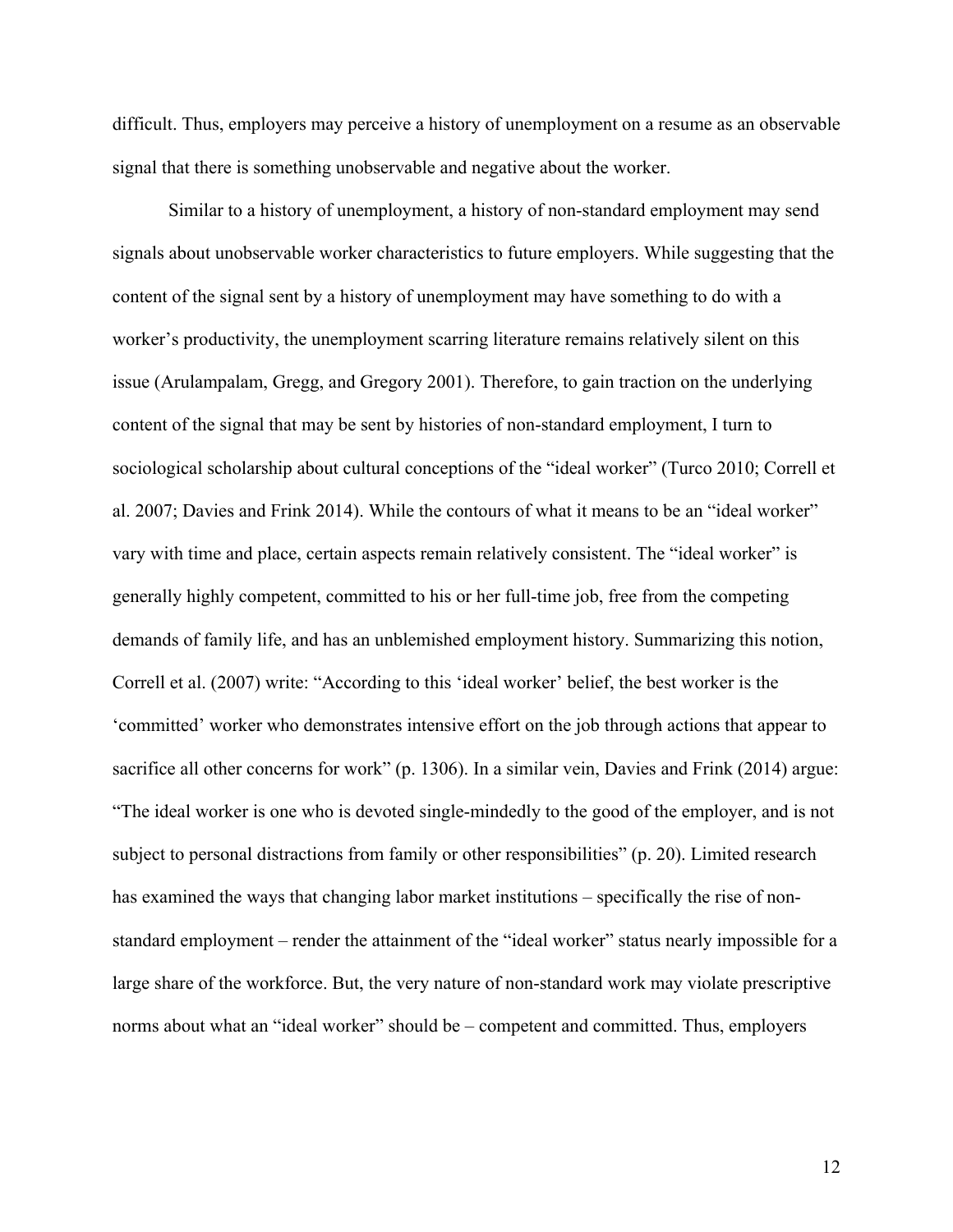may perceive workers with histories of non-standard employment as lacking competence and/or commitment when compared to workers with full-time, standard histories of employment.

Competence – the first dimension of the "ideal worker" construct – differs from human capital in that it is centered on a worker's general ability, rather than his or her specific occupational knowledge and work experience. Concerns about a worker's competence are likely to be strongest if a potential employer perceives a job applicant's history of non-standard employment as *involuntary* – working in a non-standard position, but wanting to be in a fulltime, standard position (Tilly 1992; Kalleberg 2000). For example, while involuntary part-time employment is quite common, it may suggest to an employer that the worker doesn't have the competence to obtain and maintain a full-time job. Competence may also be a strong signal sent by workers with histories of temporary employment. Boyce et al. (2007) argue: "Stereotypical conceptions of temporary workers revolve around low skills, a lack of intelligence, a weak work ethic, and general inferiority" (p.7) (see also Martella 1991; Parker 1994; Rogers 2000; Williams 2001). While there is less research and theorizing about skills underemployment, this type of non-standard employment is generally conceived of as being undesirable and involuntary for the worker. Thus, the inability of a worker to maintain a job at their level of skill and experience may send a negative competence signal to future employers.

A history of non-standard employment may also violate the commitment aspect of the "ideal worker" construct. Even though survey data suggests that there are few systematic differences between the reported commitment levels of full-time and non-standard workers, particularly part-time workers (Kalleberg 1995), employers may perceive non-standard workers as less committed. A negative commitment signal is likely to be strongest if a future employer perceives the move into non-standard employment as *voluntary*. For example, workers often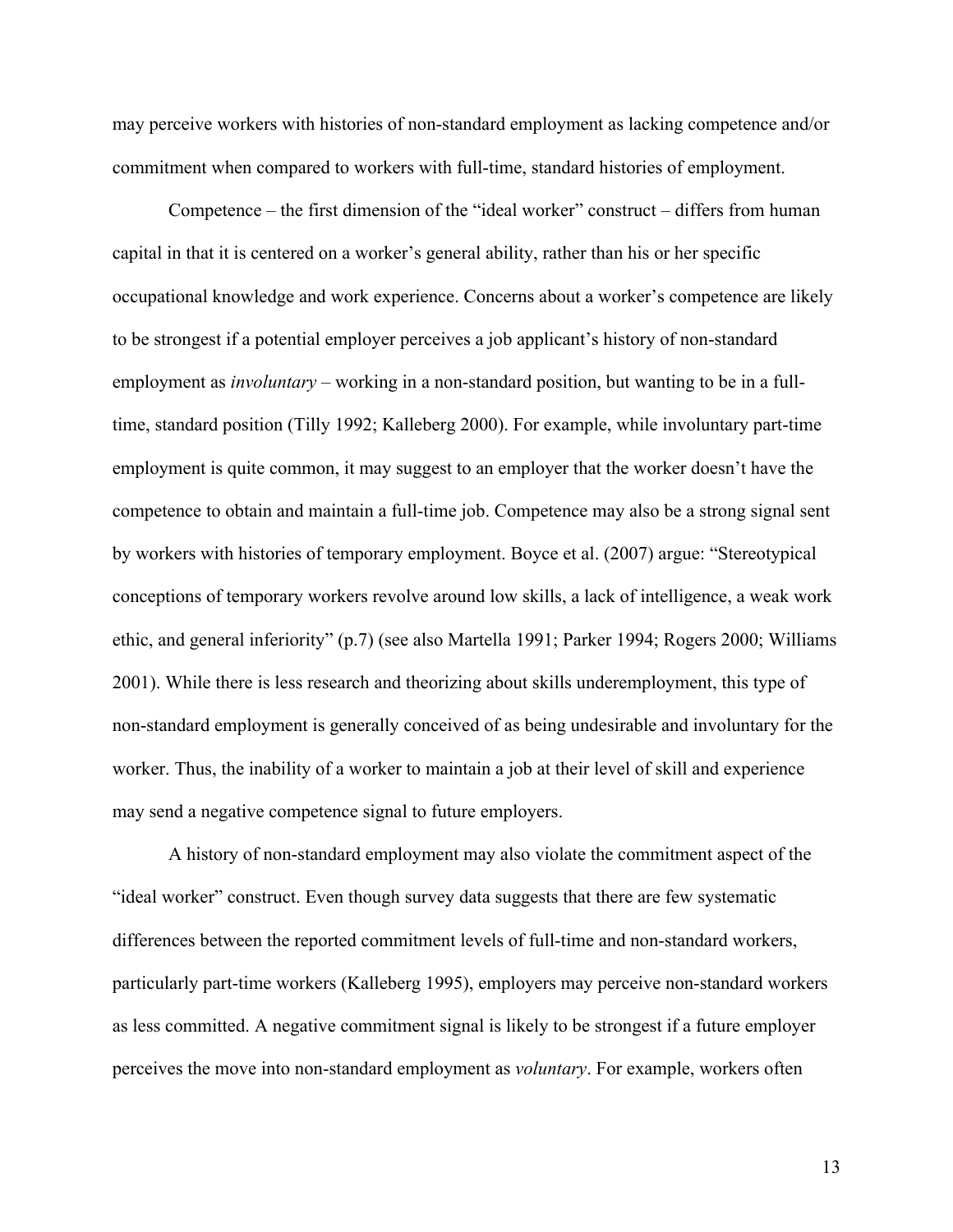utilize part-time employment as a strategy to balance the competing demands of work and family life (Williams 2001), which would be considered voluntarily working part-time. Decisions about voluntarily moving into part-time employment are often heavily gendered decisions and, thus, the consequences of part-time work may also be different for men and women. This issue will be discussed in detail below. In terms of temporary agency employment, the nature of temporary work – moving from organization to organization – may raise concerns for employers about the commitment temporary workers have to their careers and the organizations for which they work. Finally, it is unclear what signal a history of skills underemployment would send to future employers. The involuntary nature of most skills underemployment may limit its signal about a worker's commitment with employers mainly seeing skills underemployment as providing information about a worker's human capital or competence.

The above perspectives suggest that workers with histories of non-standard employment are likely going to face penalties at the hiring interface compared to workers with full-time standard histories. These consequences could be due to employers' perceptions of applicants' human capital as well as signals sent by histories of non-standard work about an applicant's competence or commitment.

## *The Protective Force of Non-Standard Employment*

While non-standard employment histories may limit workers' future labor market opportunities compared to workers with full-time, standard histories, it is also possible that non-standard employment provides workers with an advantage over long-term unemployment. Current workforce development policies in the United States are predicated on this idea. "Work first" policy initiatives, for example, prioritize moving workers from joblessness into any job,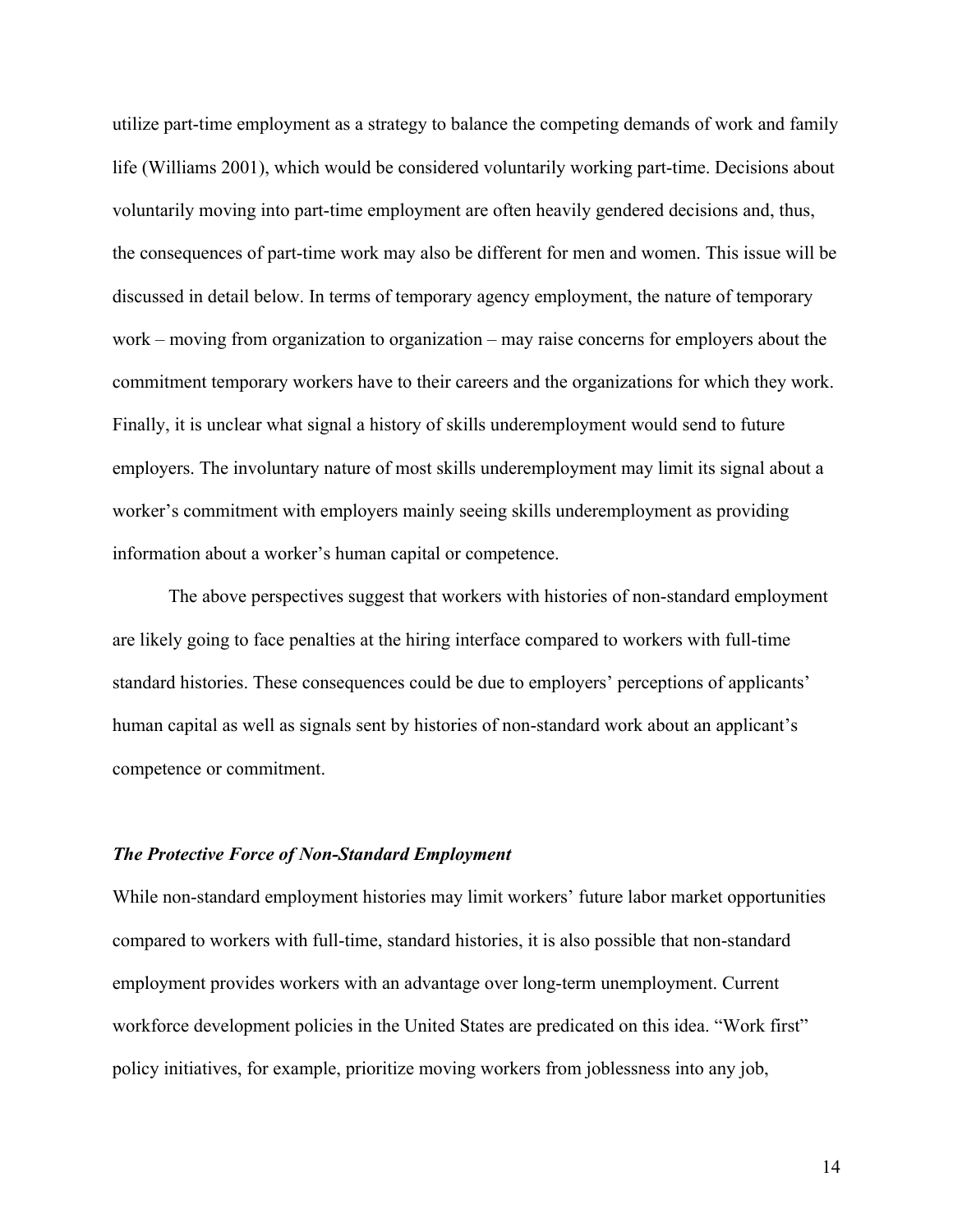regardless of the job's match for the worker's education or experience (see Autor and Houseman 2010). Additionally, the media often takes the stance that workers are better off working in any job rather than remaining unemployed. For example, a recent newspaper article, entitled "Underemployment is Better than Unemployment," poses the question: Should you take a job beneath your skill level? The article concludes by arguing: "… doing something – anything – is better than having an extended blank on your resume" (Stafford 2012). Following policy prescriptions and this line of popular thought in the media, one would expect workers with histories of non-standard employment to fare better than workers with histories of unemployment when being evaluated during the job application process. However, research to date has not been able to support or reject this claim.

The public policy and media positions in this area, though, are not without theoretical grounding. Following the arguments of the human capital pathway, workers with non-standard employment histories should fare better at the hiring interface than unemployed workers who – by definition – have not been working (Becker 1964). Compared to workers with histories of long-term unemployment, employers are likely to perceive workers with histories of part-time work, temporary agency employment, and skills underemployment as keeping their skills and human capital more updated (for a discussion of this issue, see Yu 2012). This benefit over longterm unemployment is likely particularly strong if the worker is performing part-time or temporary employment in his or her desired occupation. For skills underemployment, which is outside of a worker's occupation, it is unclear whether future employers would see this work as maintaining a worker's human capital compared to unemployment.

The signaling pathway also opens the possibility that histories of non-standard employment could improve workers' future hiring outcomes compared to workers with histories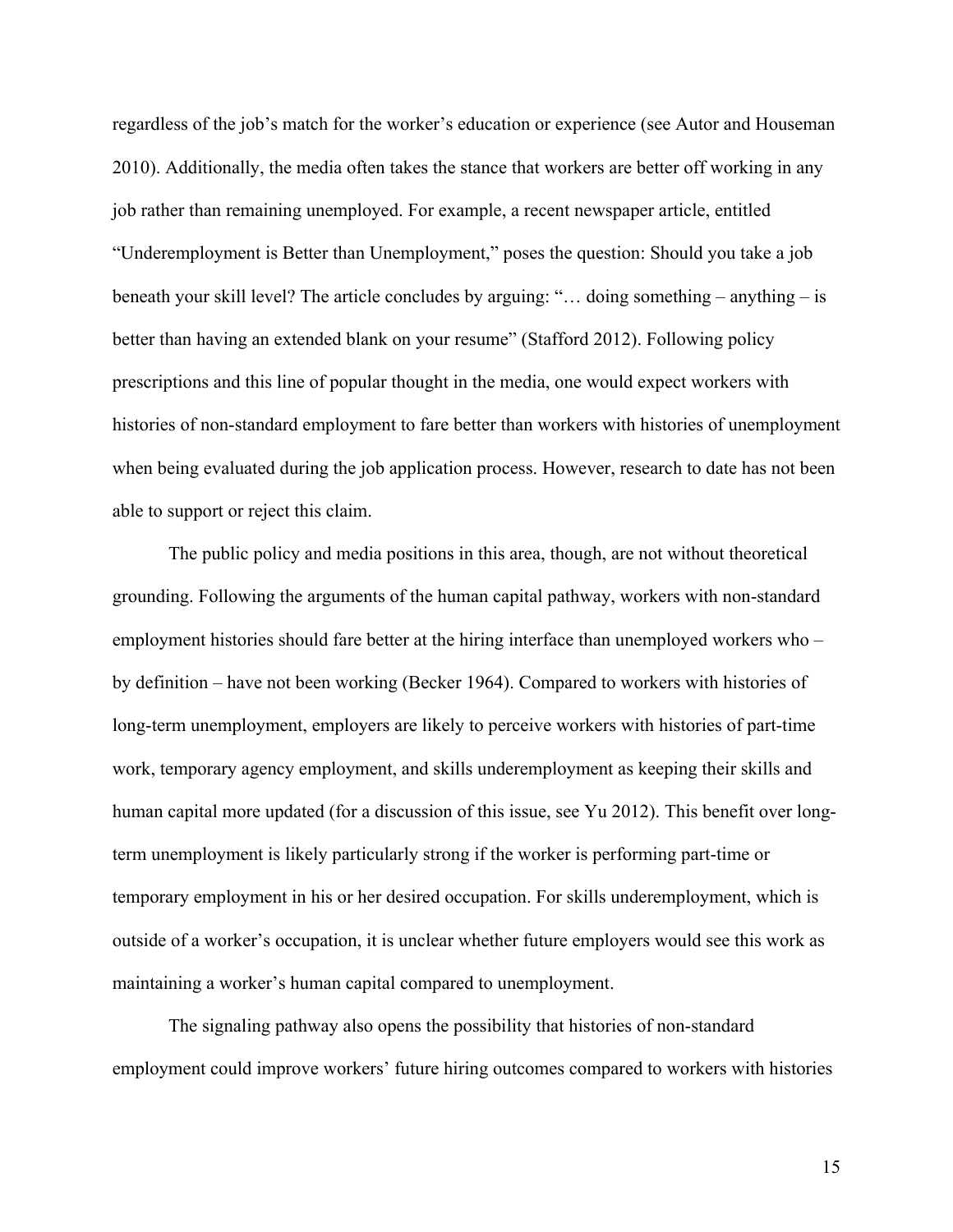of long-term unemployment. Taking any job, rather than remaining unemployed, may correspond more closely to employers' conceptions of the competence and commitment dimensions of the "ideal worker." A worker who is able to get a job – even if it is non-standard – may signal to a future employer that he or she is more competent than a worker who has been unable to find work for long period of time. The commitment signal may be particularly strong for workers with a history of non-standard employment compared to workers with histories of long-term unemployment. Workers who take a part-time position, temporary job, or job below their skill level may signal to future employers that they are willing to do "whatever it takes" to remain employed, even if they have to take a job that is not the most desirable (i.e., nonstandard). Additionally, most temporary workers (roughly 60%) want to transition into full-time, permanent work (Kalleberg 2000). Because of their desire to transition into full-time employment, some, but not all, research has found that temporary workers are at least as committed as permanent workers (Smith 1998; see also De Cuyper et al. 2011). Similarly, employers may think that hiring a worker out of a position of skills underemployment would increase that worker's level of commitment because he or she would be grateful to have moved on to a better employment opportunity. Thus, employers may perceive workers with nonstandard employment histories, particularly temporary agency employment and skills underemployment, as more committed than workers with histories of long-term unemployment and potentially as committed at full-time, standard workers.

## *Empirical Grounding*

While the empirical literature on the effects of unemployment histories consistently finds negative consequences for workers' future employment outcomes (Ruhm 1991; Arulampalam et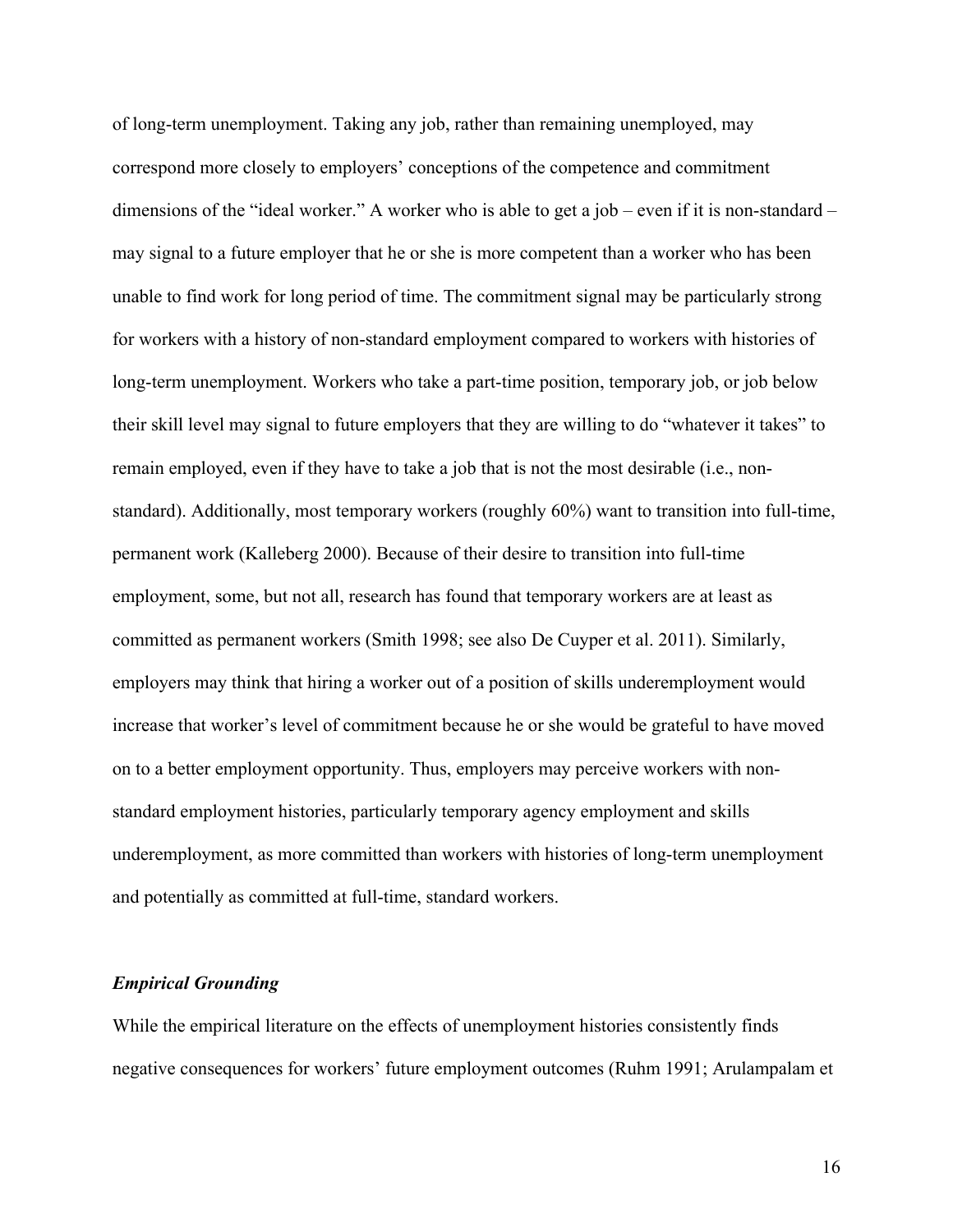al. 2001; Gangl 2006; Gregg 2001; Eriksson and Rooth 2014; Kroft et al. 2012), the limited empirical literature on the consequences of non-standard employment is mixed. Addison and Surfield (2009) find that jobless individuals who obtain nonstandard employment (of multiple kinds) are more likely to be employed than the jobless who continue to search for work – both one month and one year later – and have similar employment continuity to full-time, permanent employees. This finding suggests that non-standard employment, at least temporary employment, may serve to buffer workers against the negative effects of unemployment. Mavromaras, Sloane, and Wei (2013) use panel data from Australia and find that workers with histories of skills underemployment are more likely to be unemployed in the future compared to workers with employment histories that match their skill level, suggesting a scarring effect for histories of skills underemployment. Some research has also documented negative associations between histories of part-time and temporary employment and workers' future earnings, compared to workers who remained in full-time employment (Ferber and Waldfogel 1998). The limited and varied empirical findings in this literature as well as the use of observational data leave open important questions about the causal nature of the association between non-standard work and future employment outcomes and whether they serve to buffer or scar workers as they move through the labor market.

## **THE GENDERED CONSEQUENCES OF NON-STANDARD EMPLOYMENT**

While significant progress toward gender equality was made over the last half of the  $20<sup>th</sup>$ Century, recent evidence suggests that some of that movement has stalled in recent years (England 2010; Gerson 2010). In the world of work, women are still underrepresented in executive positions (Leahey 2012) and receive lower wages, on average, than men (White House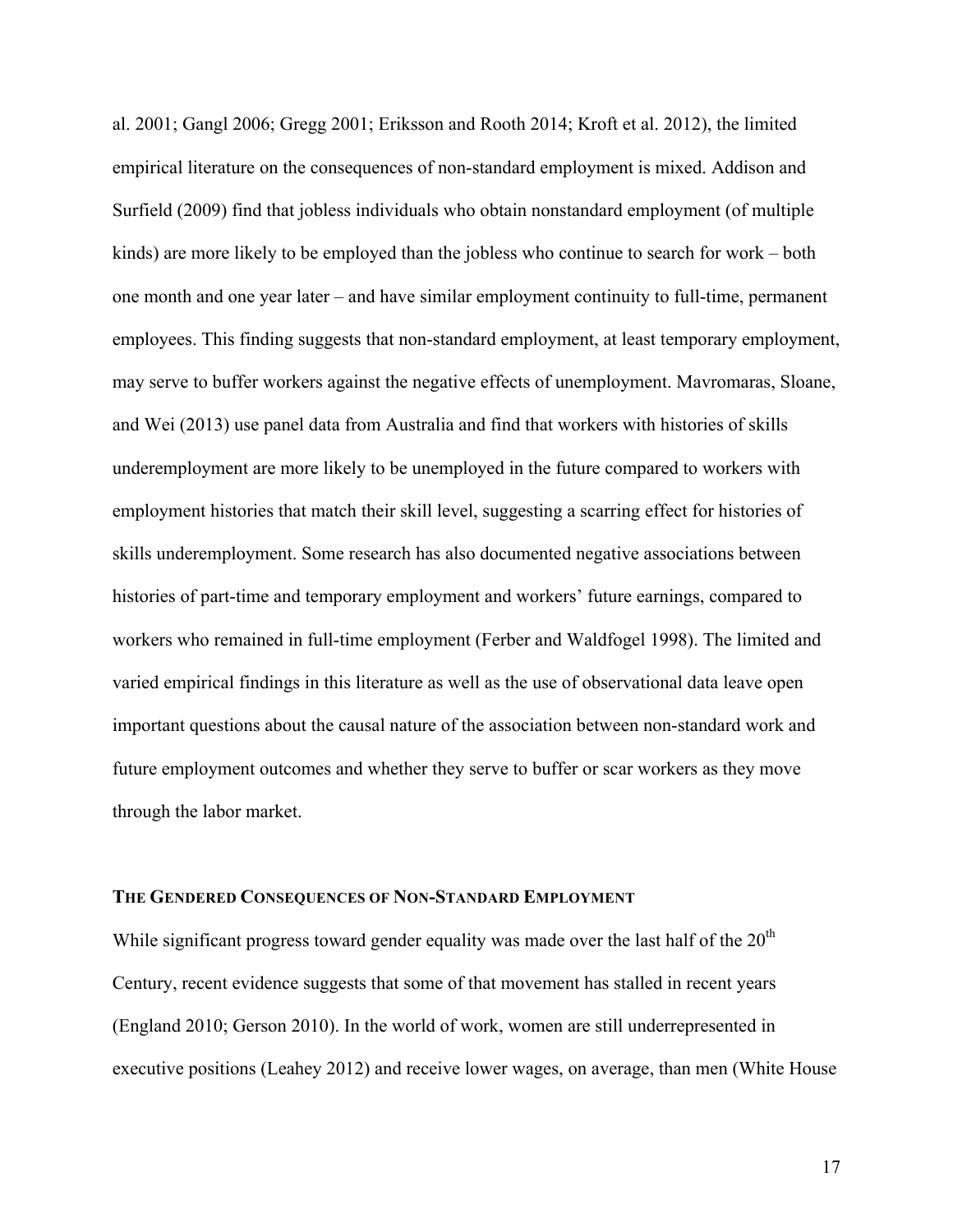2014). While multiple explanations likely contribute to persistent gender labor market inequalities, occupational sex segregation (England 2005), the increasing demands for long hours in particular occupations (Cha 2010; Goldin 2014), and workplace policies predicated on a masculine notion of the "ideal worker" (Acker 1990; Jacobs and Gerson 2004; Williams 2001) play key roles in perpetuating gender stratification. This last mechanism, the gendered construction of the "ideal worker," is directly implicated in understanding how the consequences of non-standard employment histories may differ for male and female workers.

While the "ideal worker" construct appears gender neutral at first glance, demands outside of the workplace such as childcare and household work often fall disproportionately on women. These competing demands for many women likely intersect with unsupportive workplace and social policies in the United States that make it more challenging for women than men to live up to the "ideal worker" standard (Acker 1990; Kelly et al. 2010; Gornick and Meyers 2003; 2009; O'Connor, Orloff and Shaver 1999). As Davies and Frink (2014) contend: "This ideal [worker] is most readily approximated by White, middle-class men because this group is the most likely to have a stay-at-home spouse who provides backstage support" (p. 20). Even if women are able to balance work and family demands, employers are likely more concerned about this set of issues for women than they are for men.

While the "ideal worker" construct takes on an implicitly masculine form, part-time work and temporary employment arose in the United States as highly feminized positions in the labor market (Williams 2001; Hatton 2011). Part-time jobs have historically been viewed as part of the "mommy track" (Williams 2001) – an employment option for women attempting to balance the "competing devotions" of work and family life (Blair-Loy 2003). Experimental research has also demonstrated that when participants were asked to explain why a target in a vignette was in a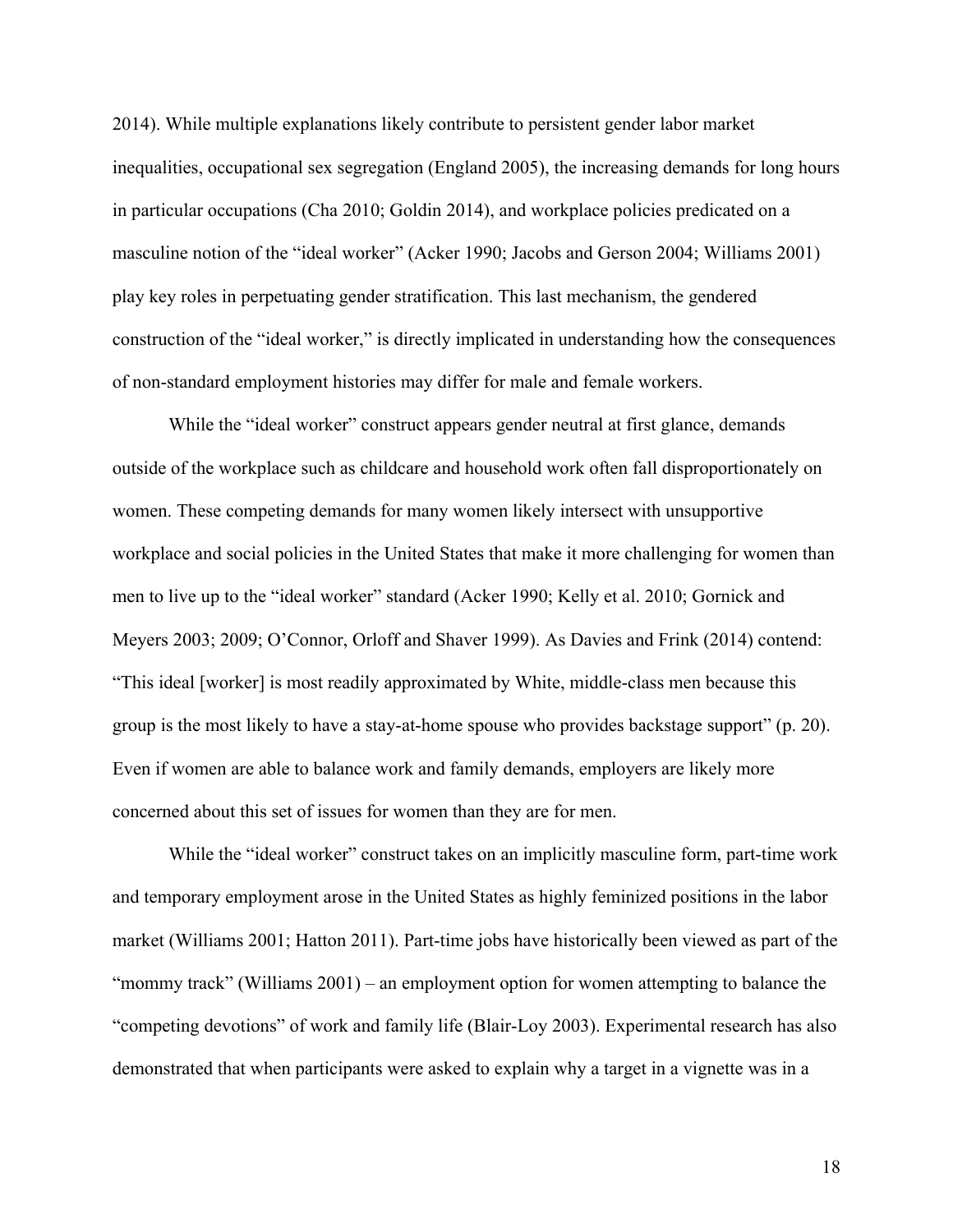part-time job, their responses differed by the gender of target. Female targets were assumed to be in part-time positions to deal with domestic and family duties, whereas male targets were assumed to be in part-time positions because they could not find a full-time job (Eagly and Steffen 1986). Similarly, temporary agency employment developed as a form of women's work (Rogers 2000; Vosko 2000). Hatton (2011) argues that as the THA industry began to emerge after World War II, industry leaders, such as Kelly Services, were intentional about defining temporary jobs as "women's jobs" to avoid confrontations with organized labor. The THA sector likely would have received significant resistance if labor unions thought that "temps" would be competing for jobs with their (largely male) unionized workforce. Thus, the THA industry arose and persisted until the 1980s as a predominantly feminized classification of work (Hatton 2011). Importantly, though, there is now approximate gender parity in the THA sector (Bureau of Labor Statistics 2005).

How might the gendered consequences of the "ideal worker" construct intersect with the gendered histories of part-time and temporary work during the job application process? On the one hand, women may be penalized more heavily than men for having a history of non-standard employment, or a spell of unemployment, because employers may read these employment histories as an indication that the female applicant is on the "mommy track" and is not fully committed to her work. Previous research has found that mothers are penalized at the hiring interface, but fathers are not (Correll et al. 2007). This finding suggests that there is an additional disadvantage faced by women who are perceived to violate the role of the "ideal worker."

On the other hand, employers may have already incorporated in to their evaluations of female applicants that women's employment histories are more likely to include non-standard employment, or even employment gaps. Thus, a female worker's history of part-time or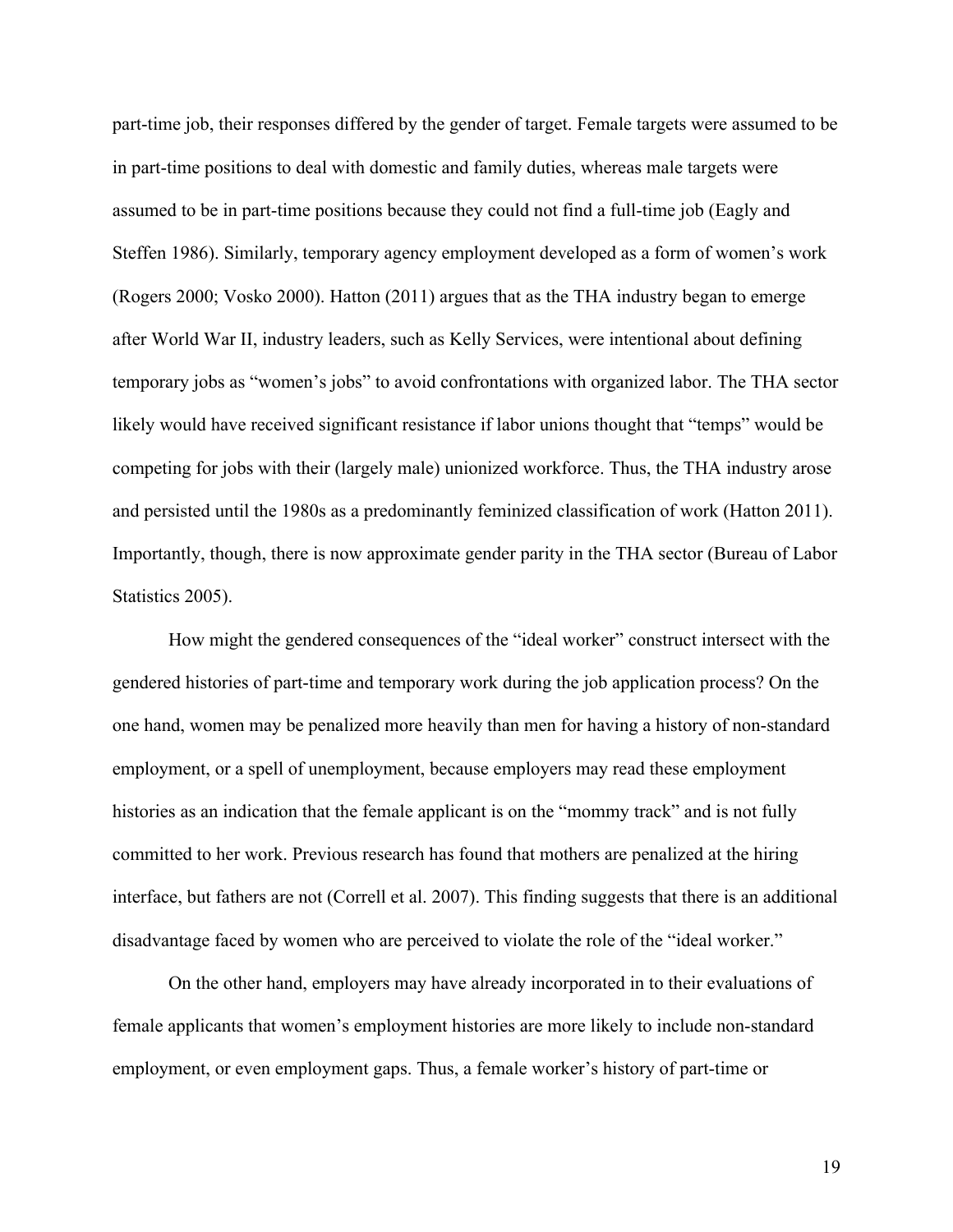temporary work may provide employers with limited new information about a woman's compliance with the "ideal worker" standard. For men, however, part-time or temporary work or employment gaps may trigger employers' concerns about whether there is something deficient about him. Additionally, men with part-time and temporary employment histories may be seen as violating standard "breadwinning" models of masculinity. Summarizing this perspective, Cha (2010) writes: "Whereas men who quit work or go part-time are viewed negatively because they are expected to financially support their families, women's quitting or reducing work hours is often viewed as a practical strategy for reconciling work and family" (p. 306). And, significant research documents the ways that violating gender stereotypes can result in social and economic sanctions (i.e., "backlash effects") (Rudman 1998; Rudman and Phelan 2008; Moss-Racusin, Phelan, and Rudman 2010). These perspectives suggest that men will be more heavily penalized than women for histories of non-standard employment as well as unemployment at the hiring interface.

There is some preliminary empirical support for the aforementioned line of thought. For example, researchers have found that temporary work is associated with long-term penalties in the United States and the United Kingdom for men, but not for women (Addison, Cotti, and Surfield 2009; Booth, Francesconi, and Frank 2002). In Canada, there is some evidence that women are more likely than men to exit temporary jobs for full-time employment, suggesting that temporary work is less scarring for female workers (Fuller 2011). And, in the United States, histories of part-time work are associated with lower future earnings for men and women, but the negative effects are stronger for men (Ferber and Waldfogel 1998). Experimental research has also found that men are penalized more heavily than women for taking a leave of absence or needing to leave work for family reasons (Allen and Russell 1999; Butler and Skattebo 2004).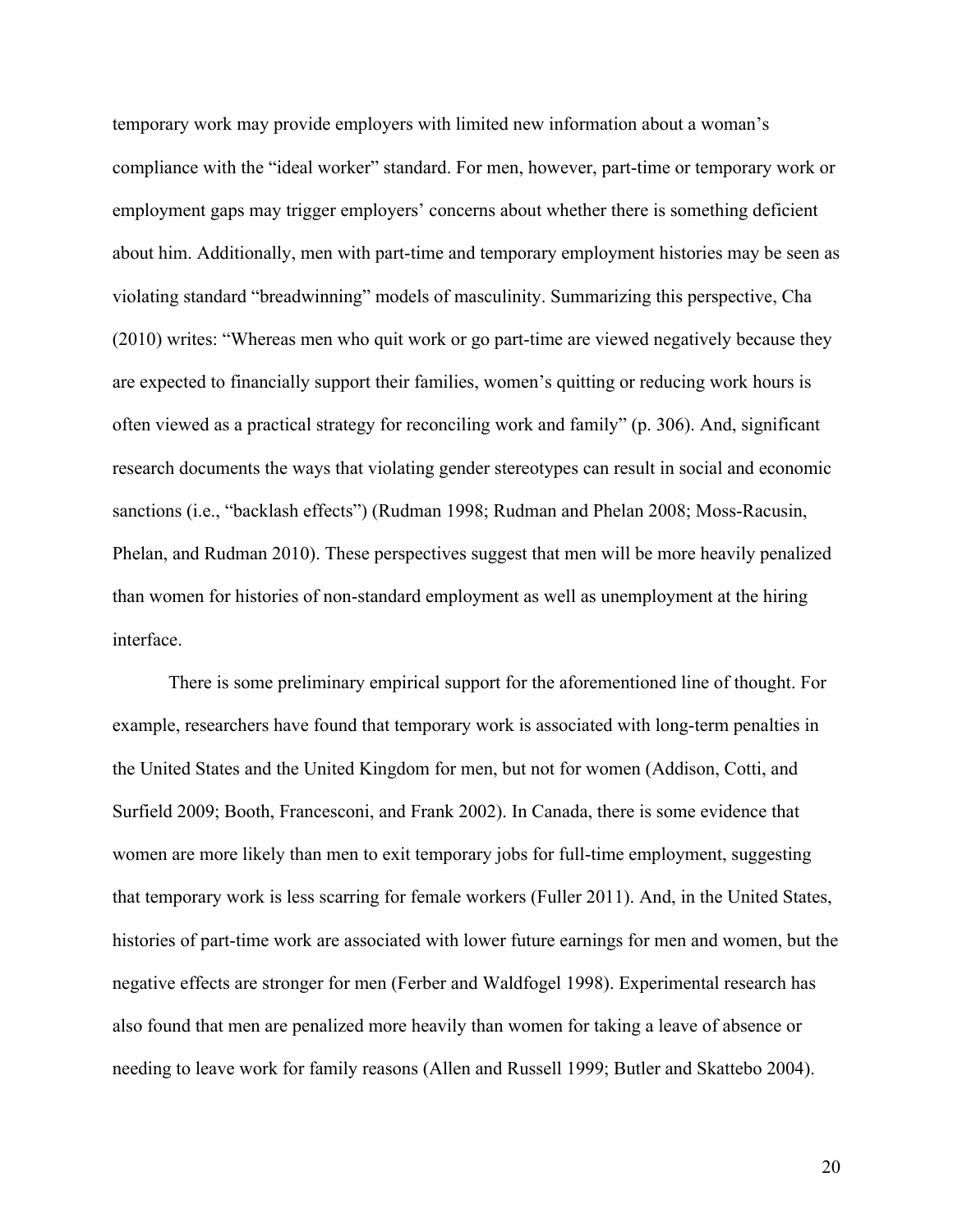While taking time away from work is different from having a history of non-standard employment, it may trigger similarly gendered responses from employers.

The signals sent by histories of non-standard employment are also likely to vary by the gender of the worker. Employers are likely to perceive women's histories of part-time and temporary work, although not necessarily skills underemployment, as voluntary. Whether moving into non-standard employment is actually voluntary for women – or the result of various forms of constraint – is a much-debated topic in the literature (see Stone 2007; Cha 2010). However, following the theoretical argument articulated above, the voluntary movement into non-standard employment is likely to send signals about a worker's commitment, rather than his or her competence. Therefore, it may be expected that the relationship between non-standard employment and women's labor market outcomes, at least for part-time employment and temporary work, will be primarily accounted for by perceived commitment. For men, however, employers are likely to perceive non-standard employment histories as involuntary, thus sending stronger signals about competence than commitment. Together, existing theoretical perspectives indicate that the effect of non-standard employment histories will vary by the gender of the worker. Although, whether men or women will face more severe penalties remains unclear.

## **METHODOLOGICAL CONSIDERATIONS**

The aforementioned empirical studies on the consequences of non-standard employment histories rely on observational data (Addison, Cotti, and Surfield 2009; Addison and Surfield 2009; Booth, Francesconi, and Frank 2002; Ferber and Waldfogel 1998; Mavromaras, Sloane, and Wei 2013), leaving open the possibility that workers' selection into non-standard employment, employers' demand-side preferences, or some other unobservable worker or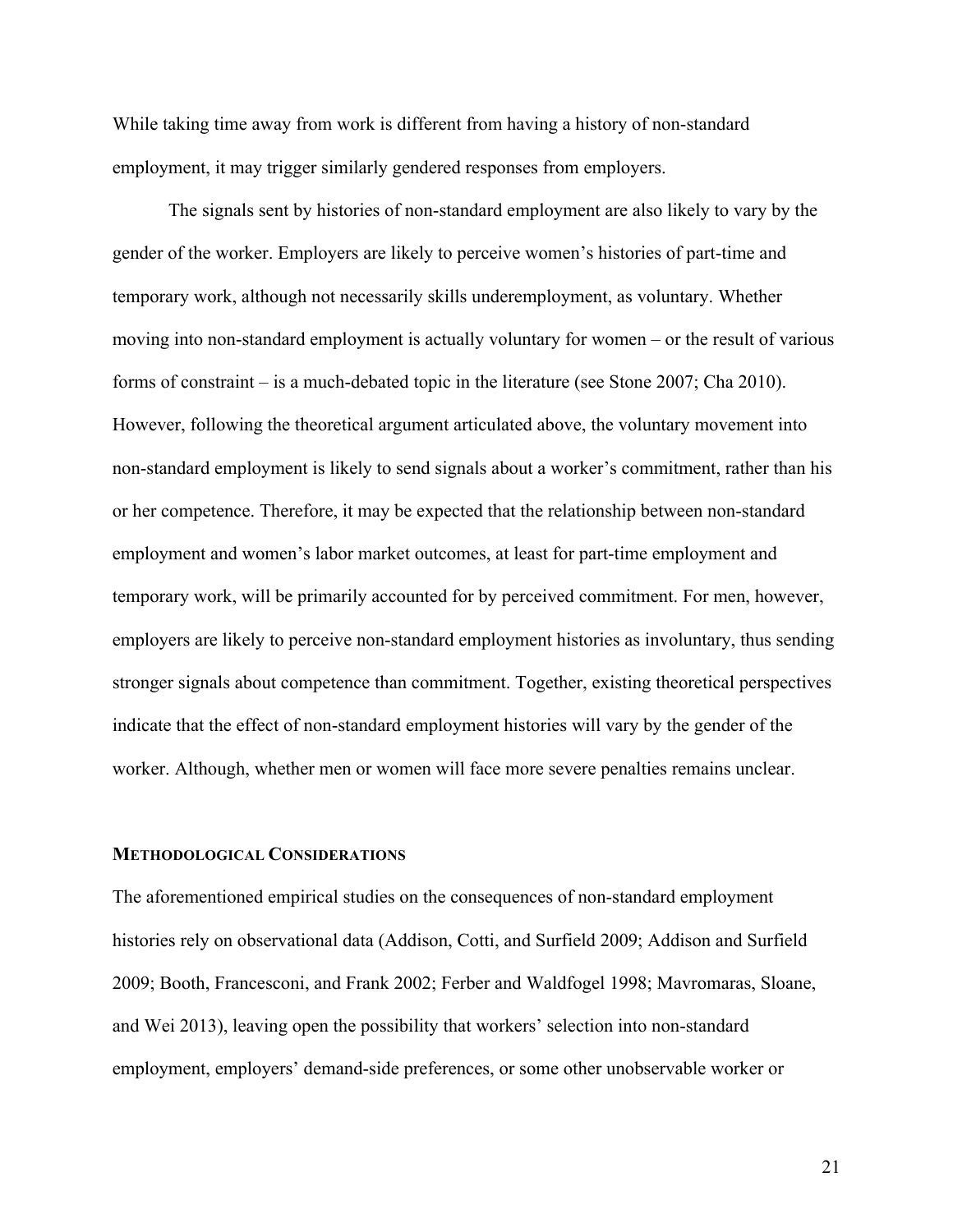employer characteristics are driving the associations that are found. To my knowledge, only one U.S.-based study has attempted to deal with these endogeneity concerns by using a quasiexperimental research design. Autor and Houseman (2010) address the problem of selection bias by exploiting the random assignment of people in Detroit's welfare-to-work program to different types of job placements (i.e., a temporary help agency placement vs. no job placement). They find that, after correcting for selection bias, temporary help agency employment does *not* improve the future employment outcomes or earnings of the welfare recipients in the study, compared to receiving no job placement. However, when they analyze their data *without* correcting for selection bias, it appears as if temporary help agency employment is *positively* related to employment and earnings, compared to receiving no job placement. Overall, these results indicate that the causal effect of non-standard work histories (at least temporary employment) may actually be no better than unemployment. While the generalizability of the Autor and Housemen (2010) study beyond the low-skilled welfare population in Detroit is unknown, their findings clearly suggest that selection bias makes identifying the causal effects of non-standard work difficult using observational data. Given this challenge, experimental research designs that remove concerns about selection bias and bias due to omitted variables – on both the supply and demand sides of the labor market – are vital to furthering our understanding of the consequences of non-standard employment histories (Pager 2007; Pager et al. 2009).

To address the methodological issues in existing research, I implemented complementary field and survey experiments to examine the effects of non-standard employment for male and female workers' labor market opportunities. In the analysis, I first utilize data from the field experiment, where fictitious job applications were sent to apply for real job openings, to examine how non-standard employment histories and gender affect hiring outcomes in the actual labor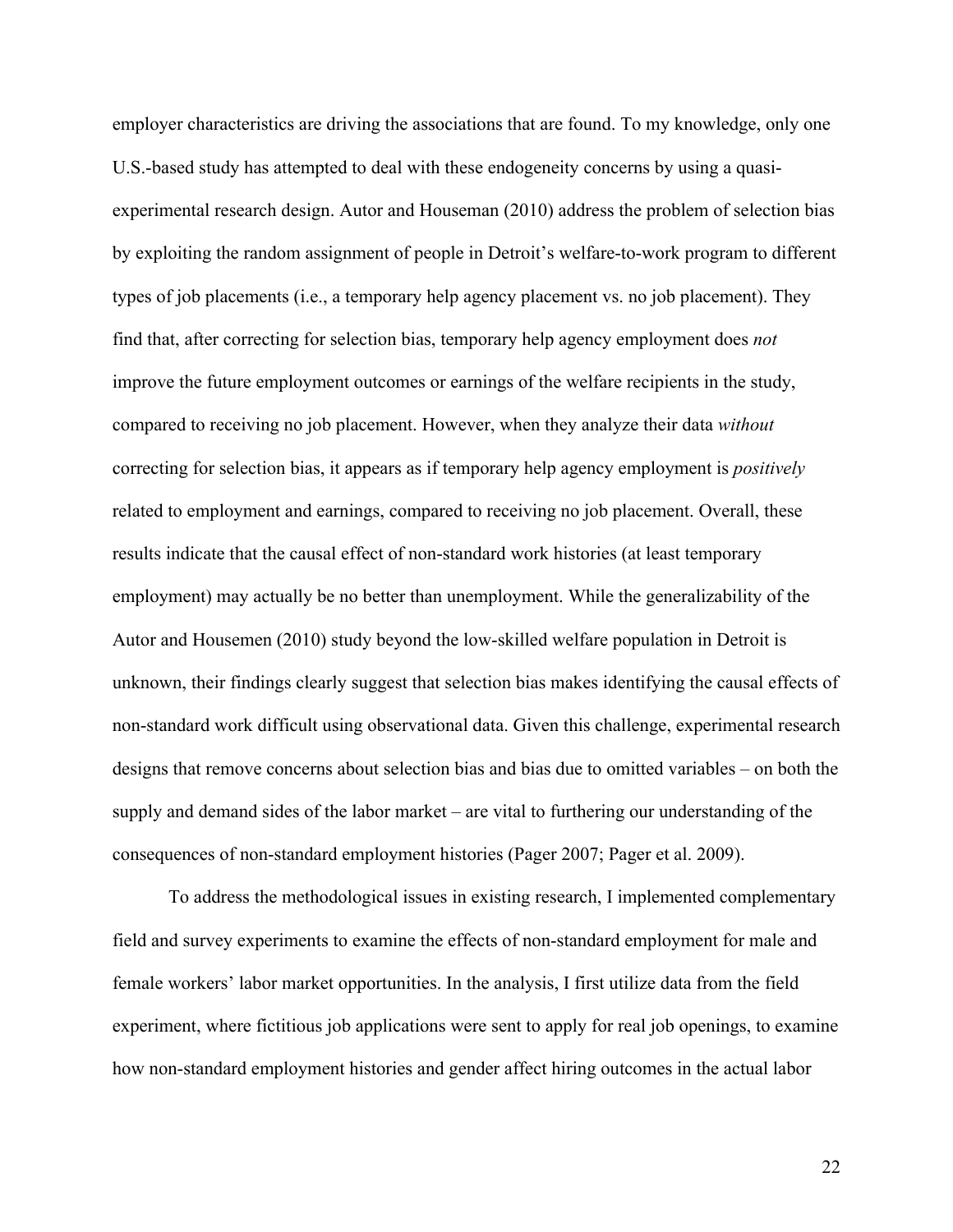market. The field experiment, however, only provides information about whether an employer responds in a positive fashion to the job application. It does not provide any details about the signals that histories of non-standard employment may send to future employers. For this finegrained information, I analyze data from the survey experiment, which used the same experimental manipulations as the field experiment and collected information on hiring decisionmakers' perceptions of job applicants' human capital, competence, and commitment. Thus, the survey experiment enables an analysis of what mechanisms assist in accounting for the consequences of non-standard employment histories. When employers are taking surveys, however, they are not making real hiring decisions or evaluating real job applicants and, thus, there may be aspects of the actual hiring process that are not fully present in the surveyexperimental context. Together, though, these methods provide a comprehensive lens into the ways that non-standard employment histories intersect with gender to shape workers' experiences at the hiring interface while addressing the methodological concerns that have plagued previous research in this area. I proceed first with the field experiment and then move on to the survey experiment.

## **THE FIELD EXPERIMENT**

What are the consequences of non-standard employment histories for workers as they apply for jobs in the future? And, how do these effects differ by the gender of the worker? To examine these questions, I analyze original data from a field experiment where I submitted 2,420 applications to 1,210 job openings between November of 2012 and June of 2013.<sup>1</sup> After sending

<sup>&</sup>lt;sup>1</sup> The experiment was fielded during the recovery from the "Great Recession," which may influence the external validity of the empirical findings. However, conducting the experiment in a time of economic recovery likely means that the effects that are detected are conservative. In times of economic distress, more individuals are pushed in to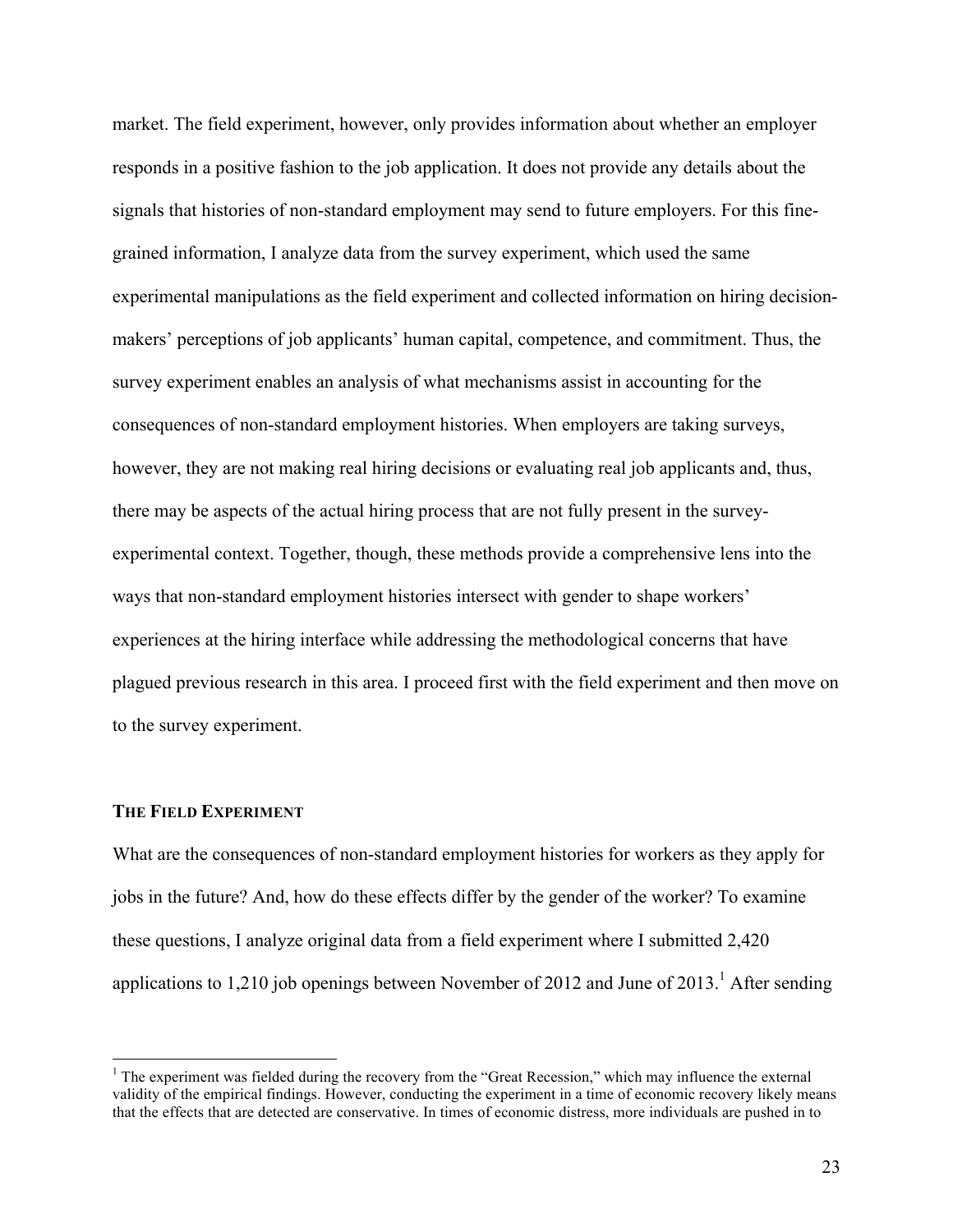each application, I tracked the "callbacks" (i.e., positive employer responses), defined in detail below, received by each application. The overall callback rate for the field experiment was 7.4%, which is consistent with similar previous studies (Correll et al. 2007; Bertrand and Mullainathan 2004).

There were two primary axes of variation in the field experiment. First, the experiment varied the most recent employment experience on the applicant's resume. Each resume was randomly assigned 12 months<sup>2</sup> of recent work experience that was a full-time job, a part-time job, a job through a temporary employment agency, a job below an individual's skill level, or a spell of unemployment.<sup>3</sup> The second axis of variation in the experiment was the gender of the applicant, which was signaled using gendered names.<sup>4</sup> The male names were Jon Murphy and Matthew Stevens and the female names were Katherine Murphy and Emily Stevens. A resume and a cover letter were included with each job application. Each cover letter was crafted with similar language, while also accurately reflecting the work history presented on the resume. The cover letter for each experimental condition remained consistent across employers, except that each cover letter was personalized with the employer's name and the job title for the open position. Since two resumes were submitted for each job opening, I constructed two separate resume templates that were similar in content, but aesthetically distinct. Each resume indicated that the applicant graduated from one of two large, public universities in the Midwest with similar rankings by U.S. News and World Report. After graduating from college, each resume

<u>.</u>

non-standard employment and employers are more likely to perceive these histories as being outside of the worker's control. Thus, the estimates of the effects of non-standard work presented below are likely conservative.<br>
<sup>2</sup> A "treatment" period of 12 month was selected because of the need to keep the duration of the treatment equal

unemployment is that an individual does not have work *and* is looking for work. The second component of the definition is not formally signaled, although the jobless individual is clearly looking for work at the time that the application is submitted. To the employer, however, unemployment and simple joblessness are indistinguishable and, thus, I refer the condition with a spell of joblessness as the "unemployment" condition.

<sup>4</sup> The field experiment also included a set of African American racialized names, which are not included in the analyses for this article. They are examined in the following article.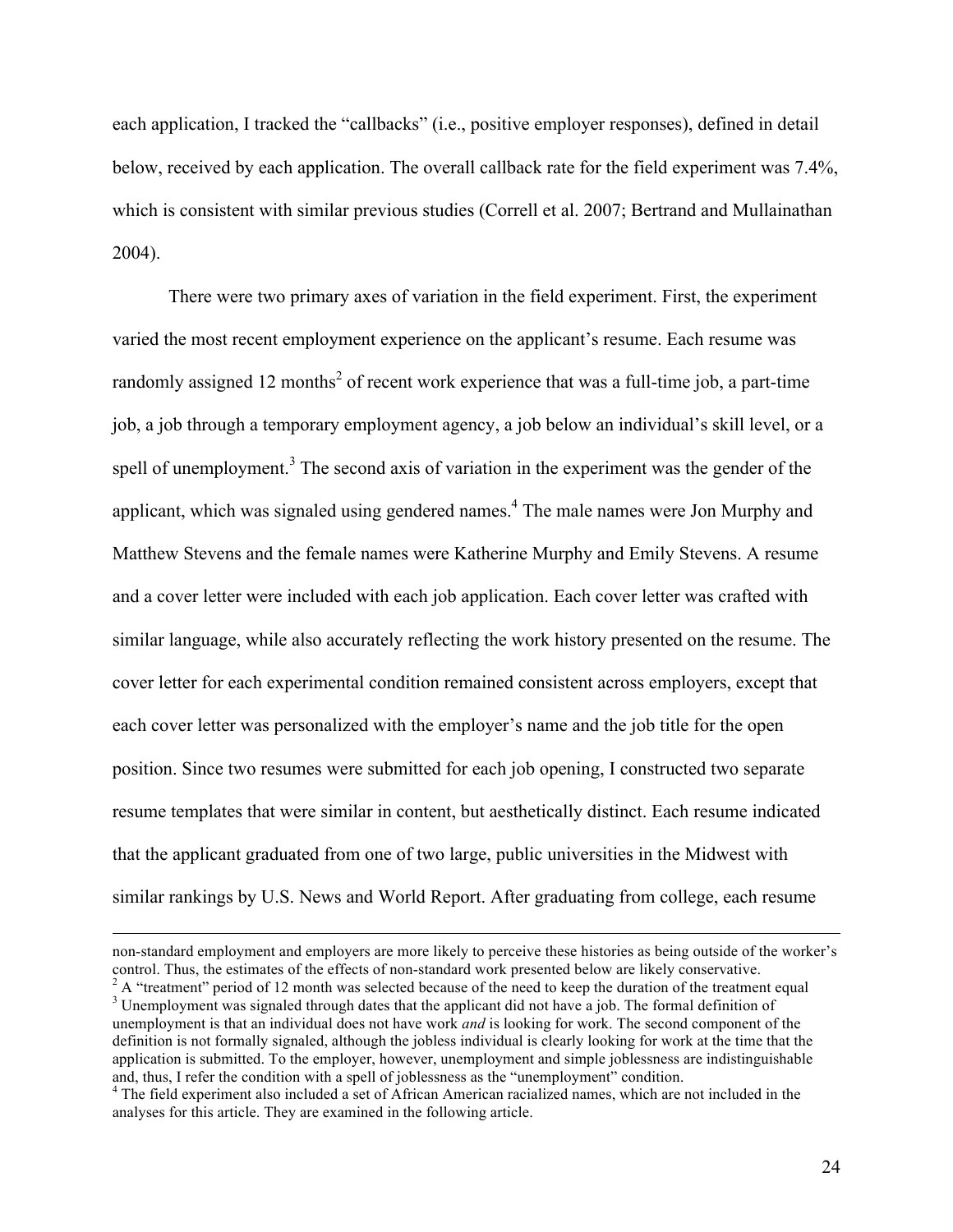indicated that the applicant had a first job that lasted for just under two years. Each applicant then had a second job that lasted for nearly four and half years. Then, all applicants transitioned in to a new job, which is where the experimental manipulations were implemented. The standard, full-time resumes were pre-tested before using them in the experiment and they received similar ratings on key dimensions of perceived human capital and experience. For examples of the experimental treatments used in the field experiment, see Appendix A.

Applications were submitted to four different job types that varied in the level of skill they required: sales, accounting/bookkeeping, project management/management, and administrative/clerical job types. The resumes submitted for each job type had an employment history with relevant experience for that occupation. The applications were submitted to job openings in five major U.S. labor markets – New York City, Atlanta, Chicago, Los Angeles, and Boston – to add geographic diversity to the analysis. The employment histories for each applicant were geographically specific to the labor market in which the applicant was applying. For example, the resumes that were submitted in Chicago had employment histories with real employers in Chicago. Each resume also included a local phone number and a local address. Each phone number had its own voice mailbox and a unique gender-specific voice recording where employers could leave messages for the applicant. The applicants' street addresses were located a few blocks away from each other in each city. The addresses were real, but the apartment numbers were fictitious.

The sample of job openings for the experiment was drawn from one of the leading national on-line job posting websites and therefore represents a broad cross-section of job openings. Using a national job posting website ensured some level of consistency in the jobs being posted across labor markets. To collect the job openings that met the search criteria for the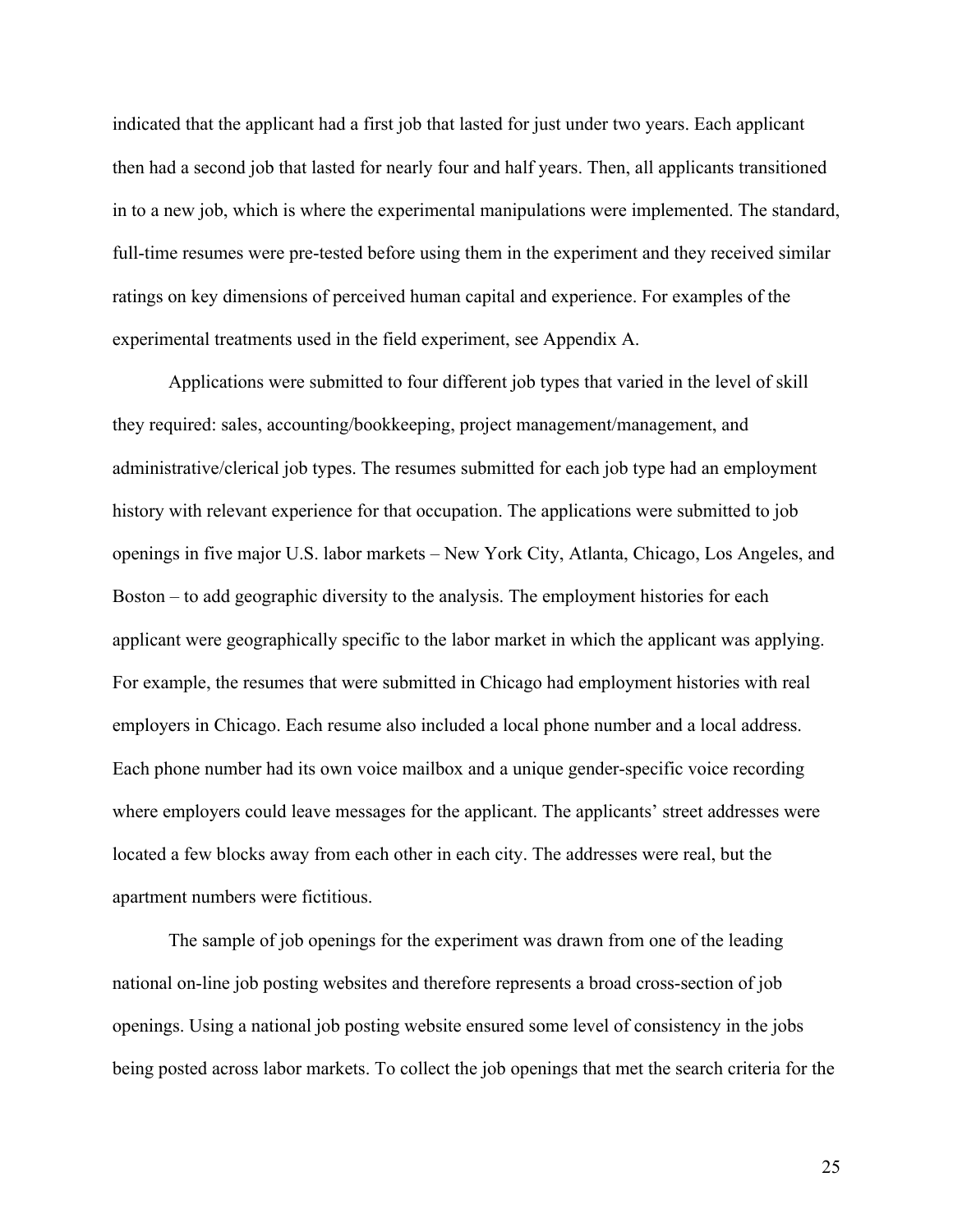experiment, I worked with a computer programmer to design a computer script that executed the needed searches. Each search was for a particular job type (e.g., administrative assistant), within a 20-mile radius of each city, that was posted over the previous 30 days, and that could be applied for directly through the job posting website.<sup>5</sup> After collecting the job openings that matched these requirements, duplicate postings from the same employer were removed (i.e., keeping only one job opening for employers who were hiring for more than one position) to reduce the likelihood that employers would perceive the resumes as fictitious.

After the final set of job openings was selected for a given job type in a given city, I randomly assigned each job opening to a demographic category (male or female) and to applications with two different employment histories. However, the randomization ensured that each employer received at least one application with either the full-time or unemployment treatments. Two applications were sent to each employer, separated by one day. The names at the top of the resumes, the formats of the resumes, and the order of the resumes were randomized and counterbalanced to ensure that these aspects of the job application would not be correlated with the treatment.

The primary outcome variable for the field experiment was whether the applicant received a positive response or "callback" from the employer via phone or e-mail. Responses were coded as callbacks if the employer requested an interview with the applicant or if the employer asked the applicant to contact them to discuss the position in more depth. Auto-

 $<sup>5</sup>$  In a few cases, I limited the search to jobs posted for fewer than 30 days. In these cases, the computer script would</sup> not run for the full 30-day search period, but worked for these shorter amounts of time. The level of education included in the search criteria was also different across occupations. For accounting and sales jobs, the education level was limited to jobs requiring an Associates or Bachelors degree. For the project manager/manager openings, the search was limited to jobs requiring a Bachelors degree, due to the large number of openings in this category for most cities. Finally, I did not limit the administrative assistant searches by education because many employers did not specify any education level requirement for this job type. Additionally, some job openings required completing intensive applications on the employers' website, which the IRB protocol did not cover and which often required essay questions that would have made it more difficult to ensure that differences in answers were not responsible for driving the differences in "callbacks." Thus, applications were not submitted for these job openings.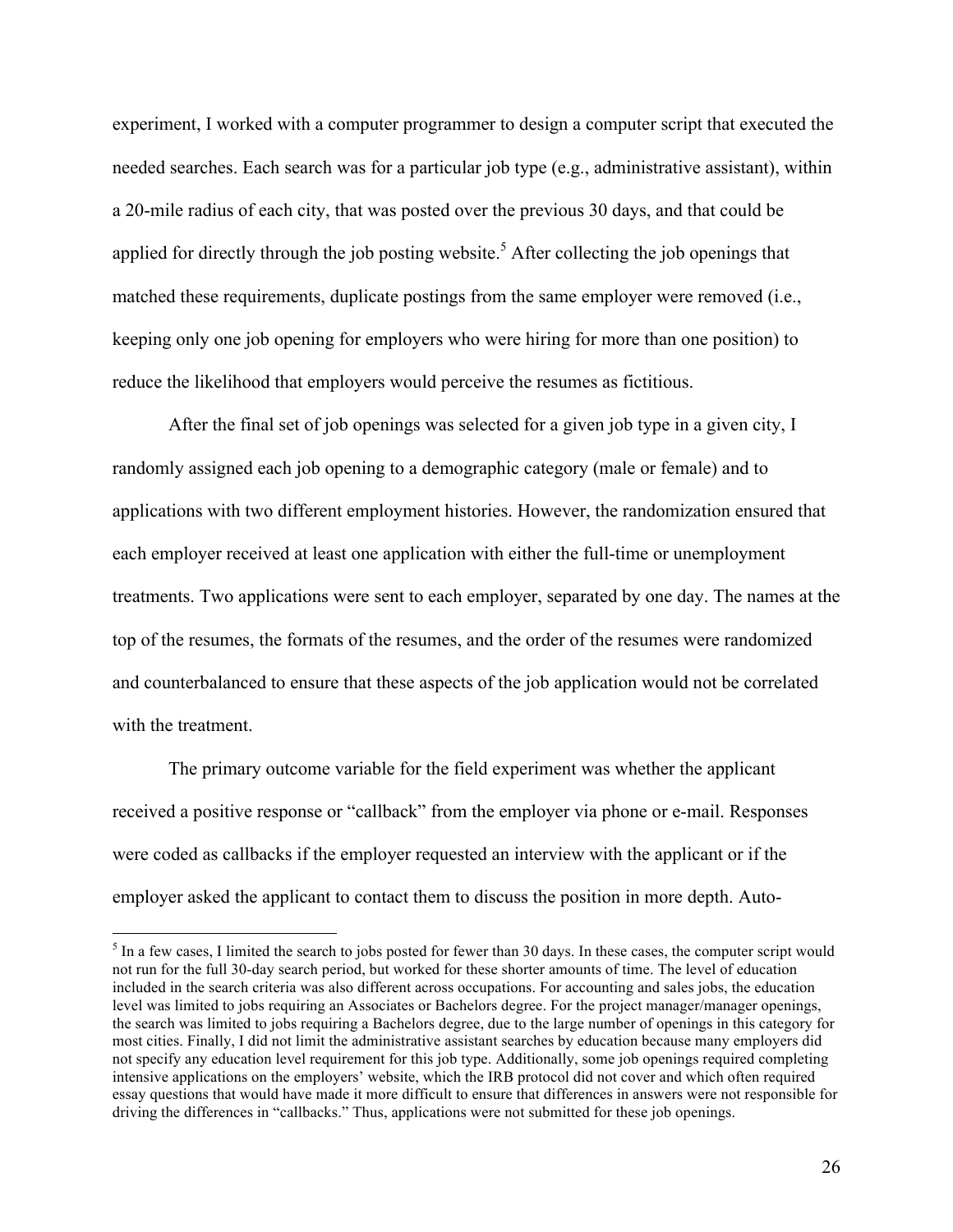generated responses and simple requests for more information were not coded as positive responses.<sup>6</sup>

## *Field Experiment Results*

I present the main field-experimental results as bar graphs with the "callback" rate for each employment history category. For statistical tests, I use *z*-tests for differences in proportions and present results for two-tailed statistical tests throughout. The results are nearly identical when I use logistic regression models with standard errors clustered at the level of the job opening (results presented in Appendix B). The first bar in Figure 1 demonstrates that applicants with a full-time history received positive responses from employers 10.4% of the time. The next bar presents the callback rate for all non-standard employment histories combined in to one aggregate category (part-time work, temporary agency employment, and skills underemployment). The four right-most bars present callback rates disaggregated by employment history. A *z*-test for differences in proportions shows that workers with a full-time, standard employment history were more likely than workers with a history of non-standard work to receive a callback from an employer (10.4% vs. 6.8%;  $|z| = 2.62$ ,  $p < .01$ ). There is no discernable difference, however, between the negative consequences of non-standard employment histories and having a history of unemployment (6.8% vs. 5.9%;  $|z| = .73$ ,  $p = .47$ ). The differences between the full-time and part-time histories and the full-time and temporary agency histories are not statistically significant. However, the differences between full-time employment and skills underemployment (10.4% vs. 5.0%;  $|z| = 2.91$ ,  $p < .01$ ) and between fulltime employment and unemployment (10.4% vs. 5.9%;  $|z| = 3.04$ ,  $p < .01$ ) are statistically significant. Importantly, none of the non-standard employment history callback rates are

<sup>&</sup>lt;sup>6</sup> The empirical results are similar when requests for more information are included as positive responses.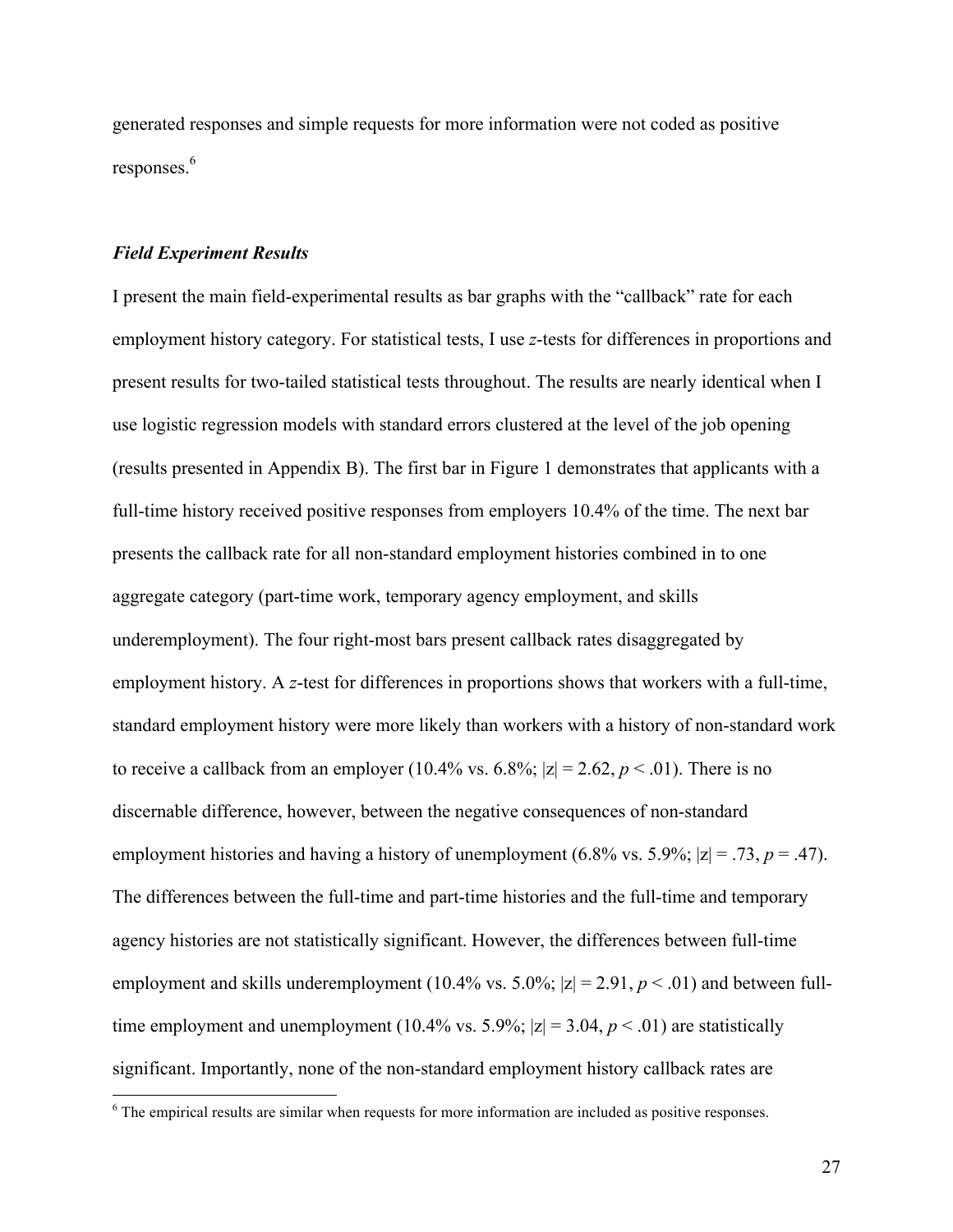statistically significantly different from the callback rate in the unemployment history category. This finding provides compelling evidence non-standard employment does not protect workers from the scarring effects of long-term unemployment.

## **[Figure 1 About Here]**

The consequences of non-standard work, however, may differ by the gender of the worker. In Figure 2, I disaggregate the previous figure by the gender of the job applicant. I begin by examining the consequences of non-standard employment histories for men and then turn to the consequences for women. I then compare the callback rates for men and women *within* each employment history category. Male job applicants received a 10.4% callback rate in the full-time condition. In all of the other conditions (All Non-Standard Employment: 10.4% vs. 5.5%;  $|z|$  = 2.61, *p* < .01; Part-Time: 10.4% vs. 4.8%; |z| = 2.18, *p* < .05; Skills Underemployment: 10.4% vs. 4.7%;  $|z| = 2.07$ ,  $p < .05$ ; Unemployment: 10.4% vs. 4.2%;  $|z| = 3.11$ ,  $p < .01$ ), with the exception of temporary agency employment (10.4% vs.  $7.1\%$ ;  $|z| = 1.21$ ,  $p = .23$ ), male job applicants received a statistically significant lower callback rate than in the full-time condition. The results also indicate that, for men, none of the non-standard work categories received statistically significantly higher callback rates than the unemployment condition. Thus, there is strong evidence that histories of non-standard employment scar male job applicants, compared to full-time employment histories, and do not serve as a protective force against the negative consequences of unemployment.

## **[Figure 2 About Here]**

The callback rates across non-standard work histories appear quite different for women. Skills underemployment is the only employment category where female job applicants received a callback rate that was statistically significantly lower than the full-time condition (10.4% vs.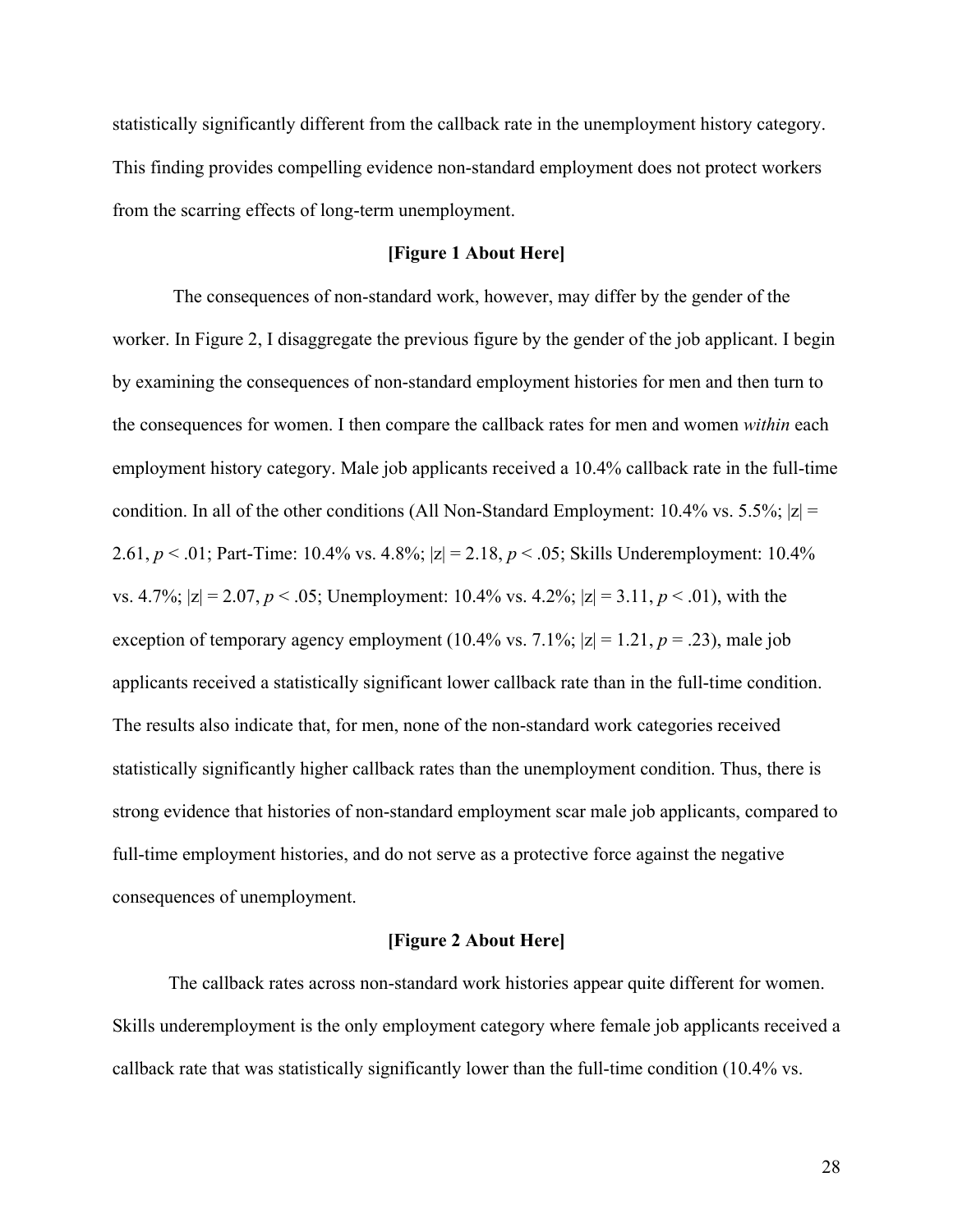5.2%;  $|z| = 2.05$ ,  $p < .05$ ). In general, the callback rates are slightly lower in the other nonstandard employment history categories, including the unemployment category, but these differences are not statistically significantly different from having a full-time history. Of particular interest is that there is no reduction at all in the callback rate for women with histories of part-time work (10.4% vs. 10.9%). Overall, there seem to be limited negative consequences of non-standard employment histories and histories of unemployment for female job applicants.

Finally, I compare the callback rates for male and female job applicants in each employment history category. In the full-time work history condition, male and female job applicants received the same response rate from employers; 10.4% for men and 10.4% for women. While female applicants with non-standard employment histories (8.0%) appear to receive a higher callback rate than male applicants with non-standard employment histories (5.5%), this difference is not statistically meaningful at conventional levels ( $|z| = 1.58$ ,  $p = .11$ ). The next cluster of columns examines the positive responses for resumes with the part-time employment history. Here, there is a statistically significant gender difference. Men with a parttime history received positive responses 4.8% of the time, compared with a 10.9% positive response rate for women with part-time histories ( $|z| = 2.14$ ,  $p < .05$ ).<sup>7</sup> Men and women with temporary employment histories had similar callback rates of 7.1% and 8.3%, respectively ( $|z|$  = 0.42,  $p = .68$ ). Both the male and female applicants with a skills underemployment history also received callbacks from employers at similar rates (4.7% for men and 5.2% for women;  $|z|$  = 0.23,  $p = 0.82$ ). However, a marginally significant gender difference emerges for histories of unemployment. For applicants with histories of unemployment, men received positive responses 4.2% of the time, compared with 7.5% for women ( $|z| = 1.89$ ,  $p = .059$ ).

 $7$  There is also a positive and statistically significant interaction between having a part-time history and being a female applicant in a logistic regression model predicting callbacks. This finding is presented in Model 8 of Table B1.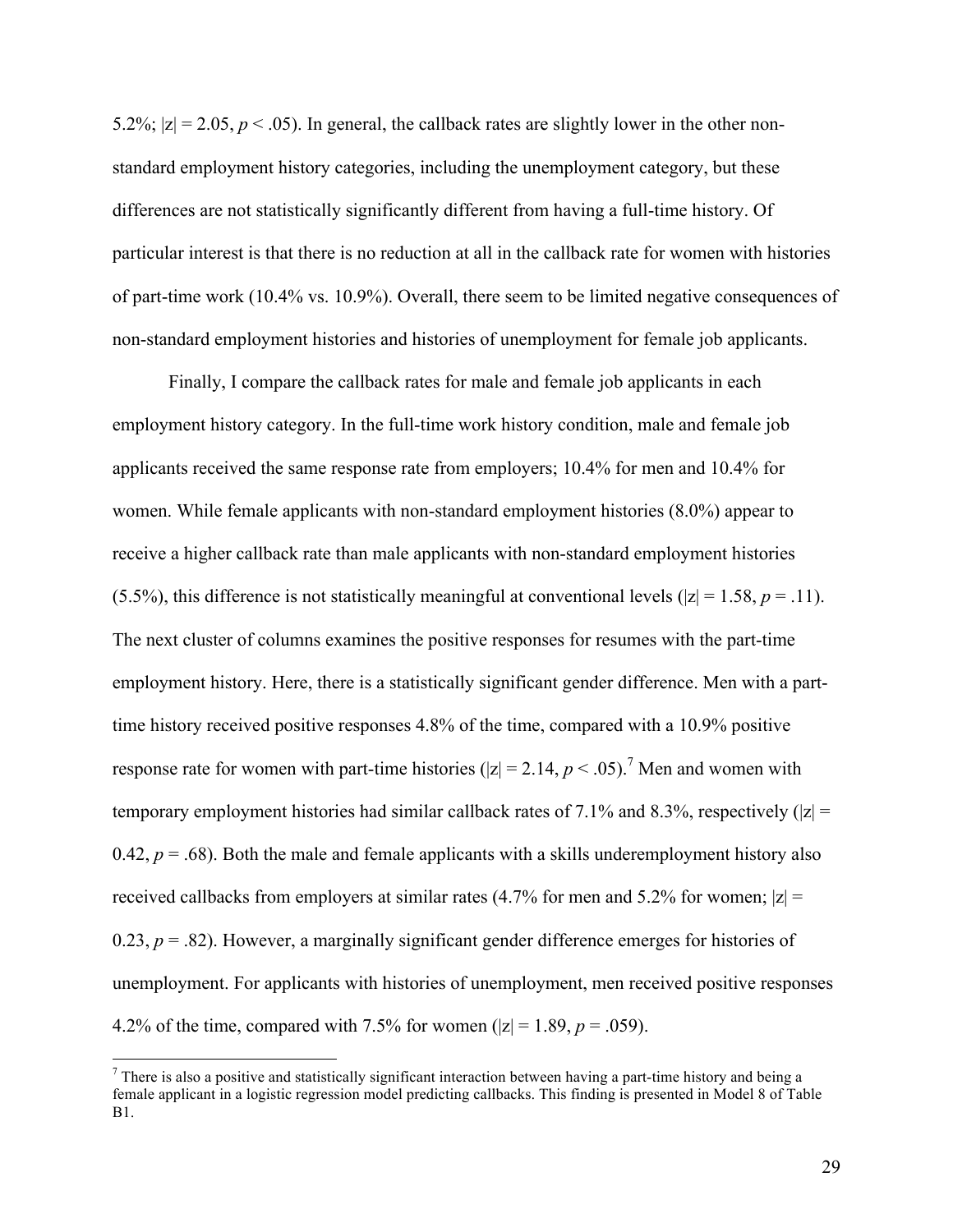The results from the field experiment demonstrate that workers with a history of nonstandard employment are penalized at the hiring interface compared to workers with full-time employment histories. In fact, a history of non-standard work is just as scarring as a history of unemployment. However, there is important variation in the consequences of non-standard employment, both by type of non-standard employment as well as by gender. While male applicants with histories of part-time employment, skill underemployment, and unemployment are penalized at the hiring interface, female applicants are only negatively impacted if they have histories of skills underemployment. The results also indicate that female job applicants with histories of part-time employment and unemployment fare better than their male counterparts at the hiring interface. The field-experimental findings, however, are not able to provide insight into the mechanisms underlying the consequences of non-standard employment histories for male and female workers. For that task, I turn next to the results from the survey experiment.

#### **THE SURVEY EXPERIMENT**

While the field-experimental results provide compelling evidence about the effects of nonstandard employment in the actual labor market and how they differ by gender, those data are unable to examine the reasons why non-standard employment histories shape employers' evaluations of job applicants. Thus, to complement the field experiment, I conducted an Internetbased survey experiment with individuals in U.S. firms who make hiring decisions for their companies. The primary goal of the survey experiment is to replicate the main findings from the field experiment and then to examine whether employers' perceptions of applicants' human capital, competence, and commitment assist in explaining the consequences of non-standard employment histories for male and female job applicants.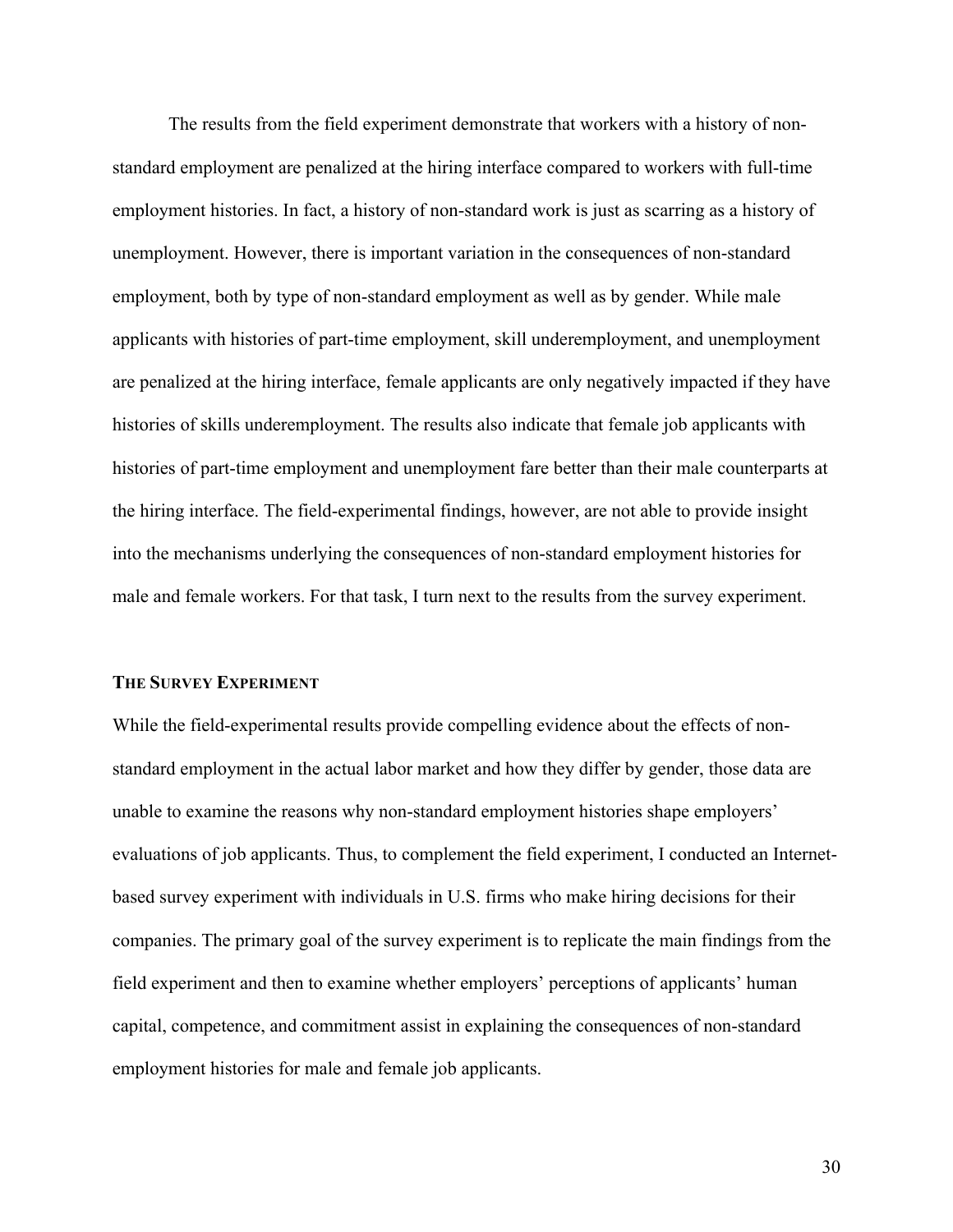The survey experiment was conducted between December 6, 2012 and January 4, 2013. Most hiring studies that use experimental methods are conducted on undergraduate or graduate students (e.g., Correll et al. 2007). The survey experiment presented here therefore advances research methodology in this area by surveying individuals who make actual hiring decisions. While not based on a random probability sample of hiring decision-makers, the respondents represent a broad array of industries, regions, and firm sizes. Any potential limits on generalizability, however, do not impact the ability to generate internally valid, causal estimates of the effects of interest from the survey-experimental data. Descriptive statistics about the sample are presented in Table 1. Roughly half (52.9%) of the respondents are male, 74.6% are white, the vast majority have at least a college degree, the median income is \$67,500, and the median age is just over 40 years old. While it is not possible to obtain national estimates of the demographic characteristics of individuals who make hiring decisions at U.S.-based firms, it is possible to obtain estimates of firm-level characteristics in the United States such as size and industry. Thus, the lower panel of Table 1 presents the distribution of the firm sizes and industries of respondents in the sample compared to national estimates. While respondents come from a broad cross-section of firm sizes and industries, larger firms are over-represented in the sample. And, while the sample under-represents firms in the agriculture, mining, and construction and professional and business services sectors, the education and health, financial and information, and manufacturing sectors are over-represented (U.S. Census Bureau 2008).

## **[Table 1 About Here]**

To reach the sample of hiring decision-makers, I collaborated with Qualtrics, a survey research company. Electronic invitations to participate in the survey were sent to 49,930 potential respondents. Of those individuals, 11,920 (24%) responded to the invitation to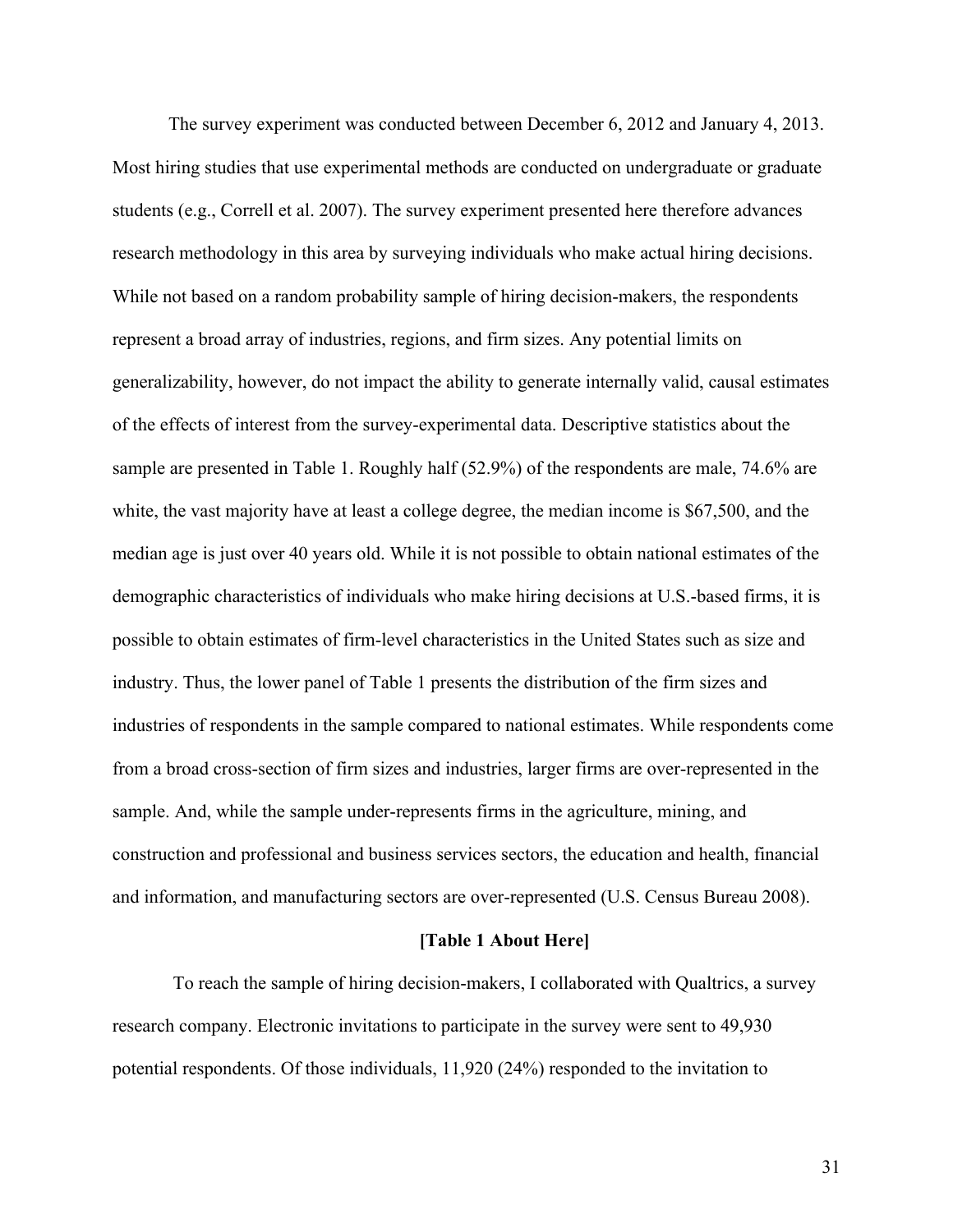participate in the survey, which is in line with response rates for organizational surveys (Baruch and Holtom 2008). After answering the necessary screening questions, 1,816 (15%) of those respondents were qualified to participate in the survey.<sup>8</sup> Qualified respondents were then randomly assigned to two different groups – one for the analyses presented here and one for a separate study. Thus, the final sample for the below analyses contains 903 respondents who are hiring decision-makers at their company and that fall in to one of the following occupational groups: human resources manager, human resources associate/assistant, business executive, midlevel manager, or business owner.

Once a respondent was qualified to participate in the survey, he or she was asked to review and evaluate two experimentally manipulated resumes for an open accounting clerk position at his or her company. The accounting position was selected because non-standard work is common in the accounting profession and most companies have somebody who performs an accounting or bookkeeping role. It also parallels the accounting/bookkeeping category of jobs applied to in the field experiment discussed above. The two axes of variation on the resumes in the survey experiment were the same as in the field experiment. The most recent employment history of the applicant (full-time, part-time, temporary agency, skills underemployment, or unemployment) was varied along one axis and the gender of the applicant, using the same names as in the field experiment, was manipulated along the other axis.<sup>9</sup> Each respondent was randomly assigned to review either two male resumes or two female resumes that had different employment histories (although, every respondent was presented with at least one full-time or

 <sup>8</sup> Respondents were screened based on three criteria: 1) providing informed consent; 2) responding "yes" to the following question: "As part of your job, do you make decisions regarding whether or not to hire job applicants?"; and 3) meeting one of five broad job type criteria: human resources manager, human resources associate/assistant, business executive, mid-level manager, or business owner.<br><sup>9</sup> Before implementing the survey experiment, a number of individuals with human resources experience took the

survey in my presence and discussed their rationale for evaluating the resumes in particular ways. None of these individuals indicated that they knew what the survey was about before being told.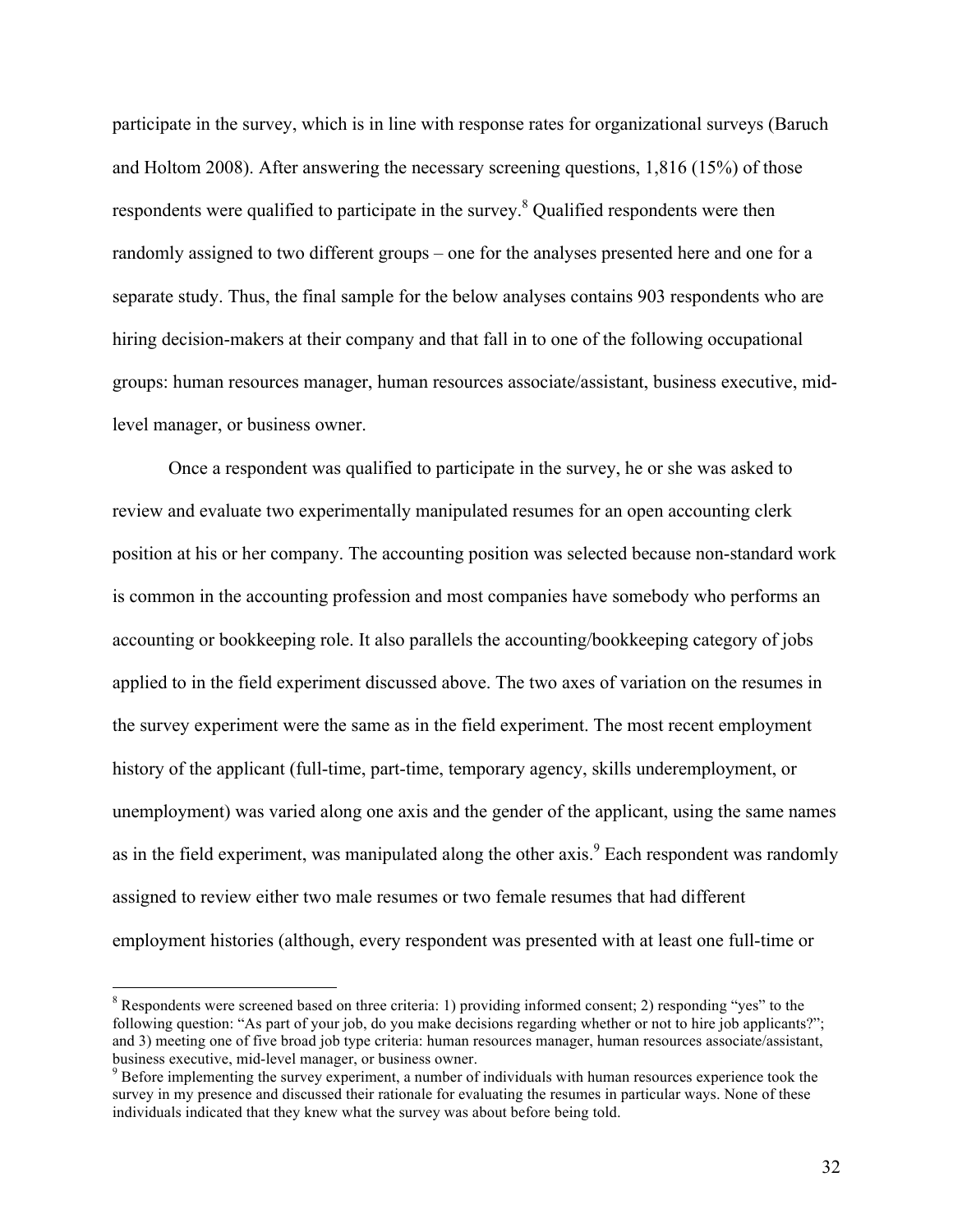one unemployed resume). Thus, the gender manipulation was "between subjects," which reduces concerns about social desirability bias by making it less likely that the respondent would identify gender as a key issue interest, and the employment history manipulation was "within subjects." The format and order of the resumes as well as the names at the top of the resumes were randomized and counter-balanced.

## *Variable Construction*

After reviewing each resume, respondents were asked to evaluate the applicant. To parallel the outcome variable in the field experiment, respondents were asked on a five-point scale: "How likely would you be to recommend that your company interview this applicant?" Responses to this item were then converted into a dichotomized variable with the "very likely" category equal to "1" and the other categories equal to "0"; 27.3% of job applicants were "very likely" to be recommended for interviews. Coding the "interview likelihood" variable in this way makes sense theoretically because only the applicants who attained the "very likely" category on the "interview likelihood" measure in the survey context would have been likely to receive callbacks in the field-experimental context. Thus, the dichotomous measure in the survey experiment most closely parallels the outcome measure in the field experiment.

To allow for an examination of the different mechanisms that may account for the consequences of non-standard employment histories, respondents were asked to evaluate the applicant on a host of measures that capture perceptions of the applicant's human capital, competence, and commitment. The human capital measure was generated by combining three survey items. First, I include respondents' answers to items where they were asked, on a sevenpoint scale ranging from "strongly disagree" to "strongly agree," to respond to the statements: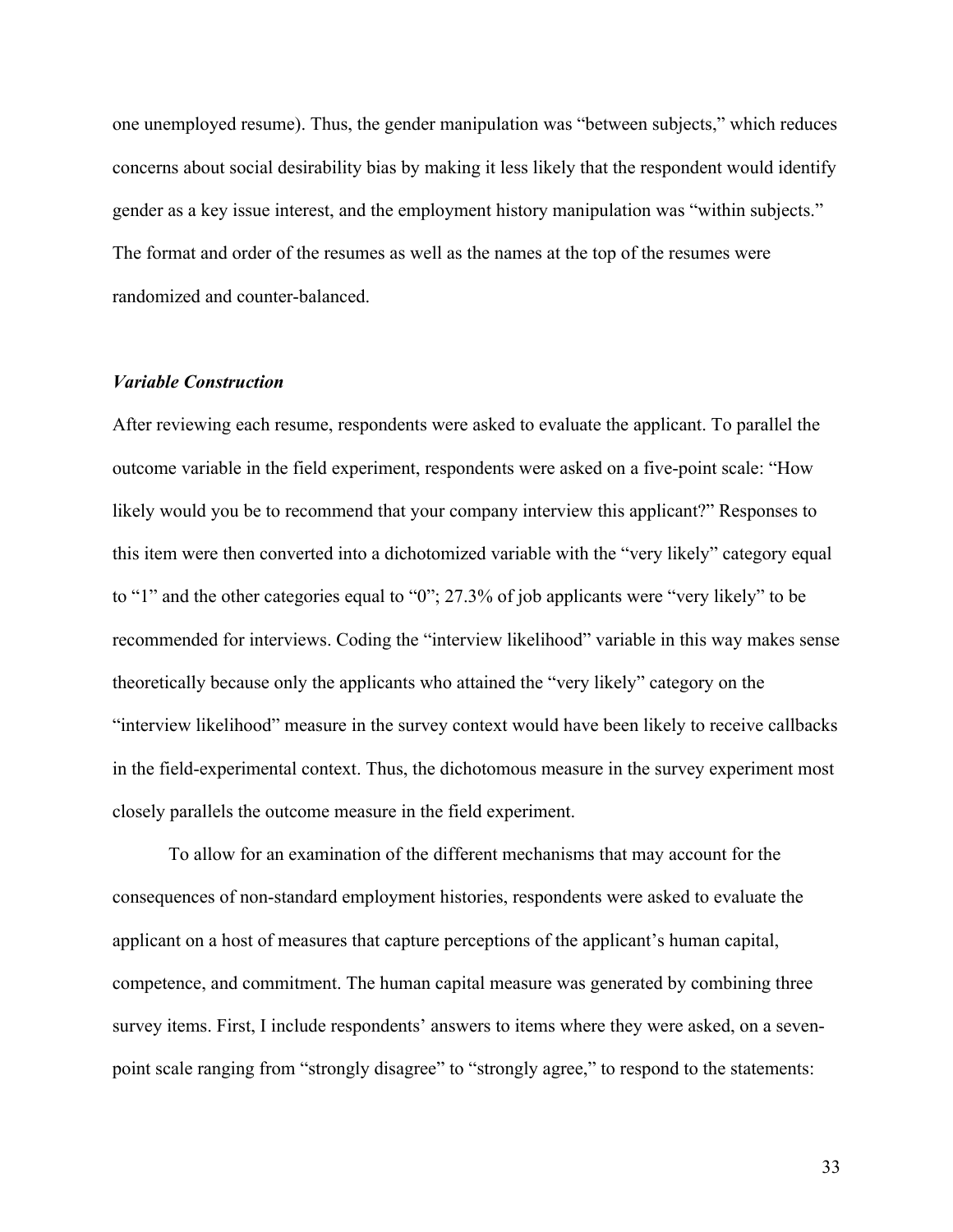"The applicant has adequate accounting experience" and "The applicant has relevant work experience." Additionally, I include respondents' answers to the question: "Compared to similar employees who already work at your company, how much relevant experience in accounting and bookkeeping does this applicant have?" The five categories of responses ranged from "Much less experience" to "Much more experience." The Chronbach's alpha for this three-item scale was 0.78. The scale is standardized for use in the analyses presented below.

Next, four items were combined to capture respondents' perceptions of the applicants' competence. Respondents were asked: "On a scale from one to seven, how strongly do you agree or disagree with the following statements about this applicant?" Responses ranged from "strongly disagree" to "strongly agree." The statements used to create the competence measure were: "the applicant is competent," "the applicant is productive," and "the applicant is skilled." Additionally, the competence scale included the following item where respondents were given five response categories ranging from "Much more quickly" to "Much less quickly": "Compared to similar employees who already work at your company, how quickly do you think this applicant would learn how to perform new tasks?" These four items combined with a Chronbach's alpha of 0.82 and the standardized scale is used throughout.

Finally, four items were used to create the perceived commitment scale. Using the same seven-point scale as was used for the competence measure, respondents were asked to respond to the statement: "the applicant is committed." Then, on a five-point scale ranging from "Much more committed" to "Much less committed," respondents were asked: "Compared to similar employees who already work at your company, how committed do you think this applicant would be to their job if they were hired?" Also on a five-point scale, ranging from "very likely" to "not at all likely," respondents were asked: "If your company needed to ask this applicant to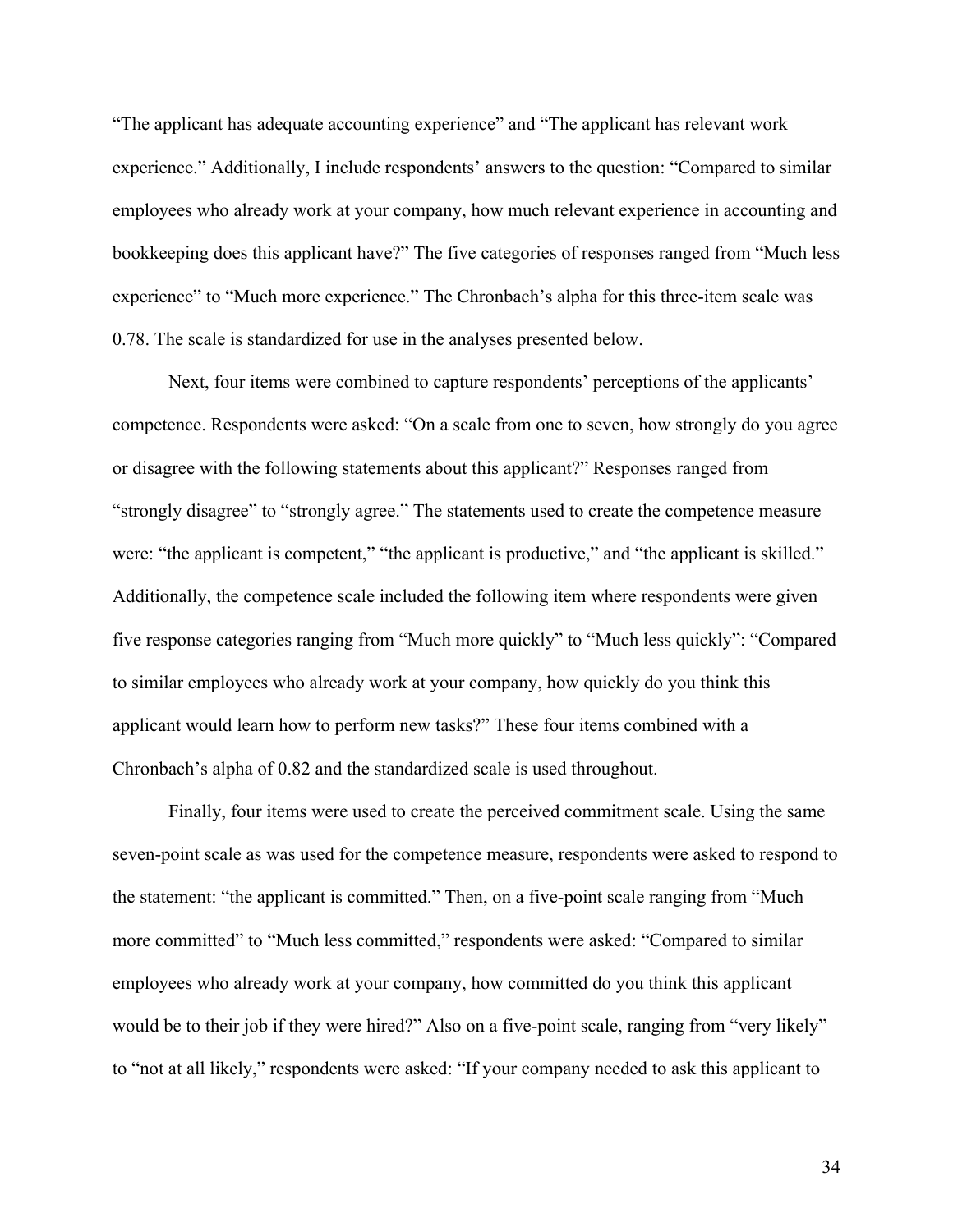work extra hours, how likely is it that this applicant would meet that request?" Finally, respondents were asked: "If this applicant were to be hired at your company, how long do you think that they would stay?" The five response categories ranged from "Less than 1 year" to "More than 4 years." These four items combined with a Chronbach's alpha of 0.72 and the scale used in the analyses is standardized.

The key explanatory variables for the analysis are the different employment histories on the resume that the respondent reviewed – full-time, part-time, temporary agency, skills underemployment, or unemployment – and the gender of the applicant. All models include controls for the order that the resumes were reviewed, the name at the top of the resume, and the format of the resume.<sup>11</sup> Listwise deletion is used to deal with missing data and only respondents who provided interview recommendations for both applicants that they reviewed are kept in the analytic sample.<sup>12</sup> All analyses adjust for the fact that respondents evaluated two resumes by clustering the standard errors by respondent.

## *Interview Likelihood*

The first analyses examine whether non-standard work histories affect employers' responses about whether they would be "very likely" to recommend that their company interview the applicant. In essence, this analysis seeks to determine whether the main findings from the field experiment replicate in the survey-experimental context. Since the interview likelihood variable is binary, logistic regression models are used in the analyses and standard errors are clustered at the level of the respondent. Given the gender differences in the effects of non-standard employment histories found in the field experiment, I first examine the consequences of non-

<sup>&</sup>lt;sup>11</sup> Results are similar when these controls are not included.<br><sup>12</sup> There were 13 respondents who only provided an interview recommendation for one of the two applicants that they reviewed.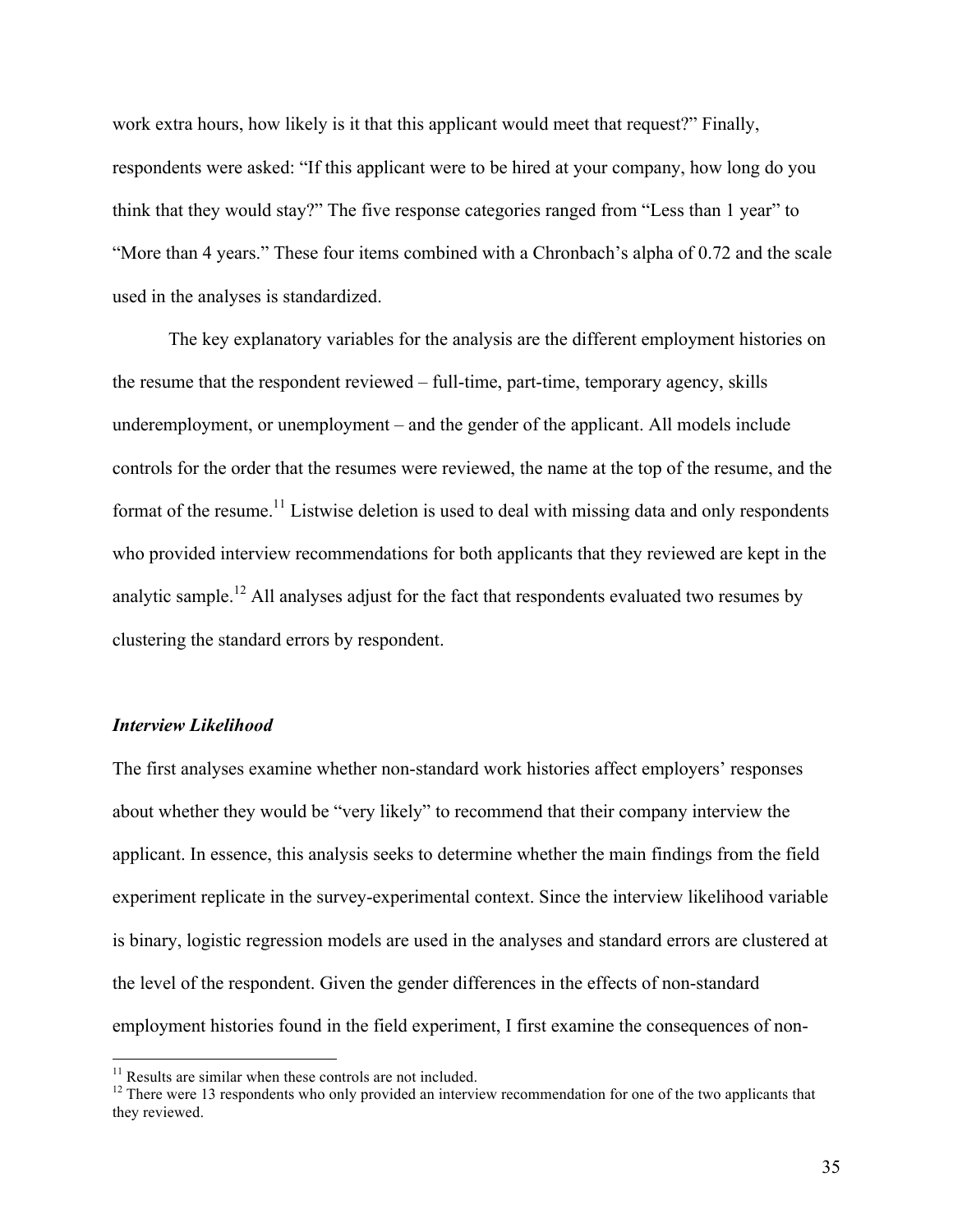standard employment histories separately for male and female job applicants. Then, I test whether gender differences *within* each employment history category are statistically significant. Model 1 in Table 2 examines the consequences of non-standard employment histories for male applicants. The results demonstrate that men with histories of part-time employment, skills underemployment, and unemployment are heavily penalized in terms of their interview likelihood. For example, male applicants with histories of part-time work have 40% lower odds (*exp*(-0.518 = 0.595) of being "very likely" to be recommended for an interview compared to male workers with full-time, standard employment histories. There is also a marginally significant negative effect of temporary agency employment for men ( $p < .10$ ). Wald tests indicate that none of the non-standard work categories are statistically significantly different from unemployment. Thus, the consequences of non-standard employment for male applicants in the survey experiment are very similar to those found in the field experiment.

## **[Table 2 About Here]**

Next, Model 2 in Table 2 examines the consequences of non-standard employment histories for female job applicants. The only non-standard employment category where female job applicants are statistically significantly penalized is the skills underemployment category. The scarring consequence of unemployment for women is marginally statistically significant ( $p <$ .10). There are no discernable differences in the interview recommendations for women with histories or part-time work or temporary employment and a history of full-time employment. There are also no statistically significant differences between having a history of non-standard employment and having a history of unemployment. Again, the findings for female applicants in the survey experiment are aligned closely with the results presented in the field experiment.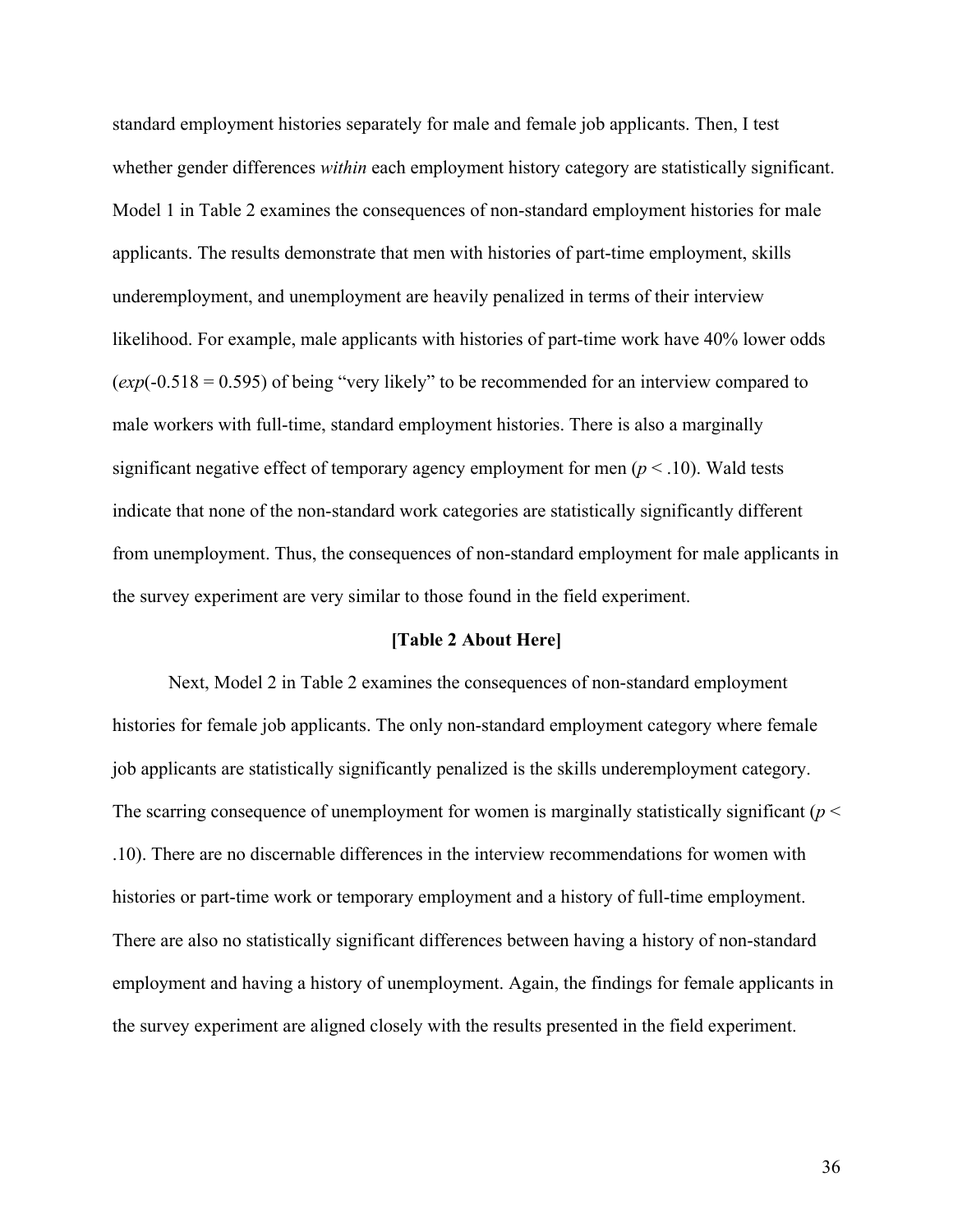Importantly, the results presented in Table 2 do not test for differences in the interview recommendation likelihood for male and female job applicants *within* each employment category. This is where the results diverge between the field and survey experiments. While the field experiment found that female job applicants received higher callback rates than male applicants in the part-time work and unemployment history categories, this is not the case in the survey-experimental context. There are no statistically significant differences in being "very likely" to be recommended for an interview between male and female applicants *within* employment history categories in the survey experiment.

While the gendered patterns of the consequences of non-standard employment are comparable between the survey and field experiments when the data is subset by applicant gender, the gender differences themselves are less pronounced and less statistically reliable in the survey context. Why might this discrepancy exist? While it is difficult to address this issue empirically, the difference may be related to social desirability biases that arise in the survey context (Schuman et al. 1997; Heerwig and McCabe 2009). The hiring decision-makers in the survey experiment are likely well aware of social norms against biased gender evaluations, especially in employment. The survey context may prime their desire to comply with social norms (and legal regulations) around gender equality and these concerns may reduce gender biases in the survey-experimental context. Since strong social norms about screening job applicants based on their employment histories do not exist, however, it is unlikely that social desirability bias would enter into employers' evaluations of job applicants with non-standard employment histories or histories of unemployment. This is consistent with the empirical findings that non-standard work histories are generally scarring for men in both the survey- and field-experimental contexts.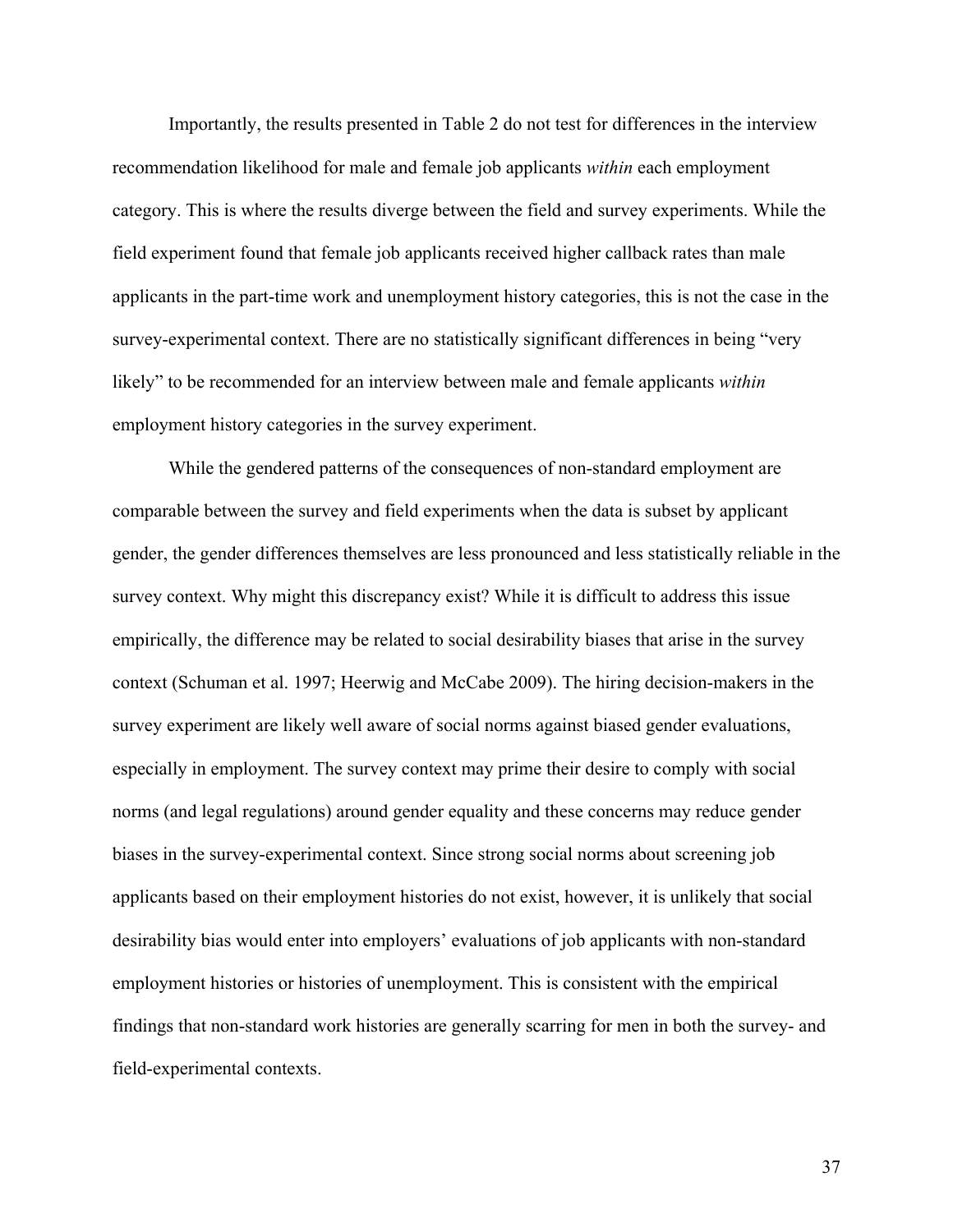There is also empirical evidence that social categories, such as race and gender, are more likely to be used as heuristic devices when time is scarce (Fiske 1998). In the field experiment, hiring managers are likely screening hundreds of applicants in a short time period, making gender stereotypes more likely to be activated than in the survey context where the respondents had as much time as they wanted to review two resumes. Finally, the survey experiment asked respondents to review resumes for one job type – an accounting clerk position – whereas the field experiment examined four occupational groups, which included but were not limited to accounting and bookkeeping positions. Thus, it is possible that differences in the job types under investigation may contribute to the different gender findings in the field and survey experiments.

## *The Mediating Effects of Perceived Human Capital, Competence, and Commitment*

The next set of analyses utilizes the binary "interview likelihood" findings to examine whether employers' perceptions of job applicants' human capital, competence, and commitment can account for the reduced interview likelihood for applicants with histories of non-standard employment. The binary, rather than ordinal, measure is used here given how closely those findings parallel the findings from the field experiment. Importantly, since the gender differences *within* each non-standard employment category are not statistically significant, it is unfortunately not possible to test for the mechanisms underlying gender differences in the consequences of non-standard employment.

To examine whether hiring decision-makers' perceptions of applicants' human capital, competence, and commitment can account for the consequences of non-standard employment histories, I utilize the average causal mediation analysis framework proposed by Imai, Keele, and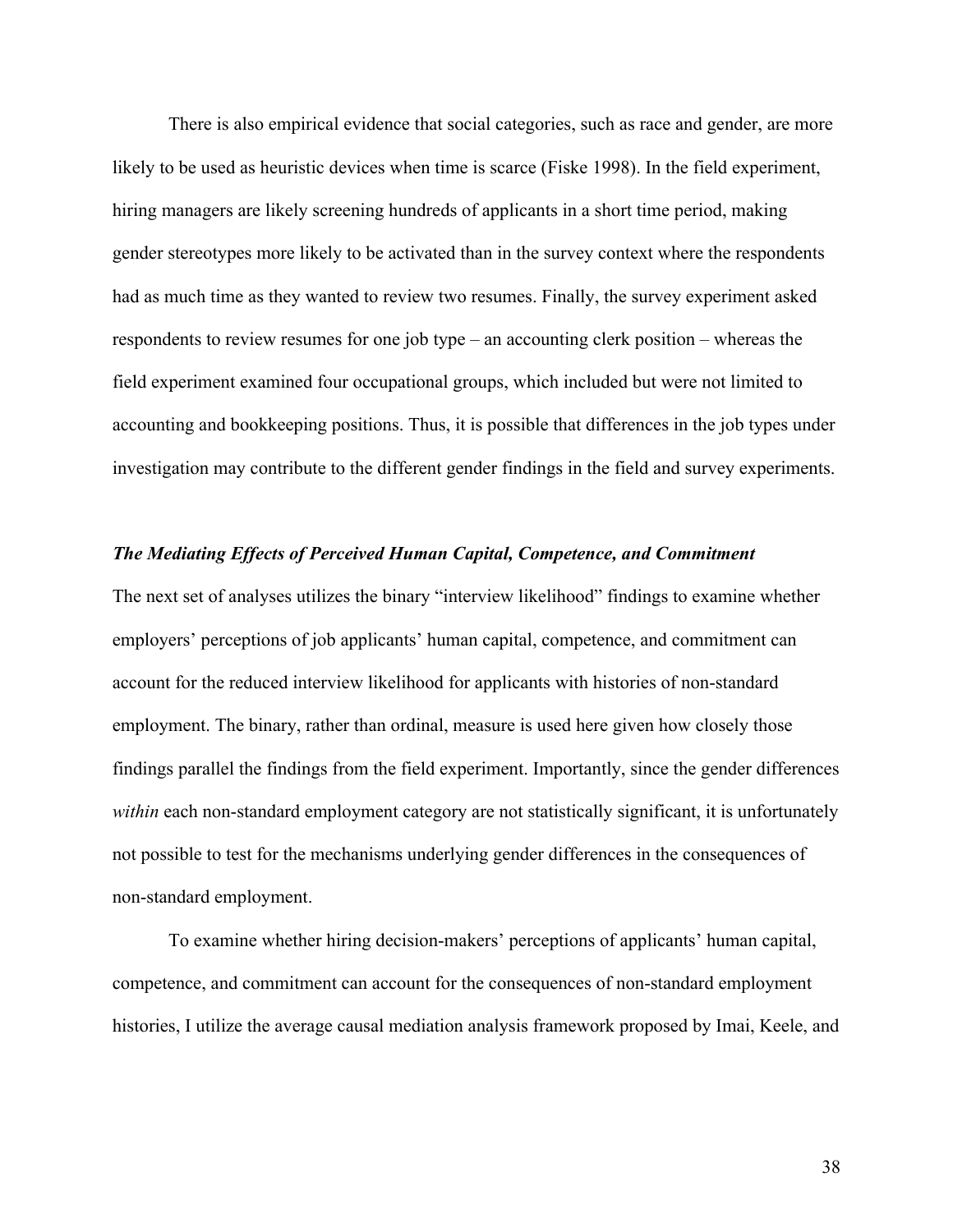Tingley (2010).<sup>13</sup> Table 3 presents the average mediation effect of perceived human capital (panel 3a), perceived competence (panel 3b), and perceived commitment (panel 3c), separately for male and female applicants, for the interview recommendation likelihood of each type of non-standard employment and unemployment. Also presented in Table 3 is the proportion of the total effect of each employment history that is mediated by each perception of the job applicant.

Panel 3a in Table 3 examines whether employers' perceptions of an applicant's human capital can account for the consequences of having a non-standard employment history. The results indicate that employers' perceptions of an applicant's human capital explain a significant proportion of the penalty faced by both male and female workers with histories of skills underemployment and unemployment. In fact, hiring decision-makers' perceptions of male applicants' human capital is estimated to account for 63% of the negative effect of skills underemployment on male job applicants' interview likelihood. However, perceived human capital does not explain the penalties faced by male workers with histories of part-time work or temporary agency employment. No mediation analysis results are presented for female applicants with histories of part-time or temporary agency employment because female applicants did not face any penalties for those types of employment histories.

Next, Panel 3b demonstrates the mediating effect of perceived competence on the consequences of non-standard employment histories. The results indicate that perceptions of competence play an important role in mediating the effects of temporary agency employment and skills underemployment for male workers. Importantly, though, perceptions of competence do not account for the negative effect that a part-time work history or unemployment history has for male applicants. The results also demonstrate that hiring managers' perceptions of female

 $13$  Each analysis was conducted using 1,500 simulations.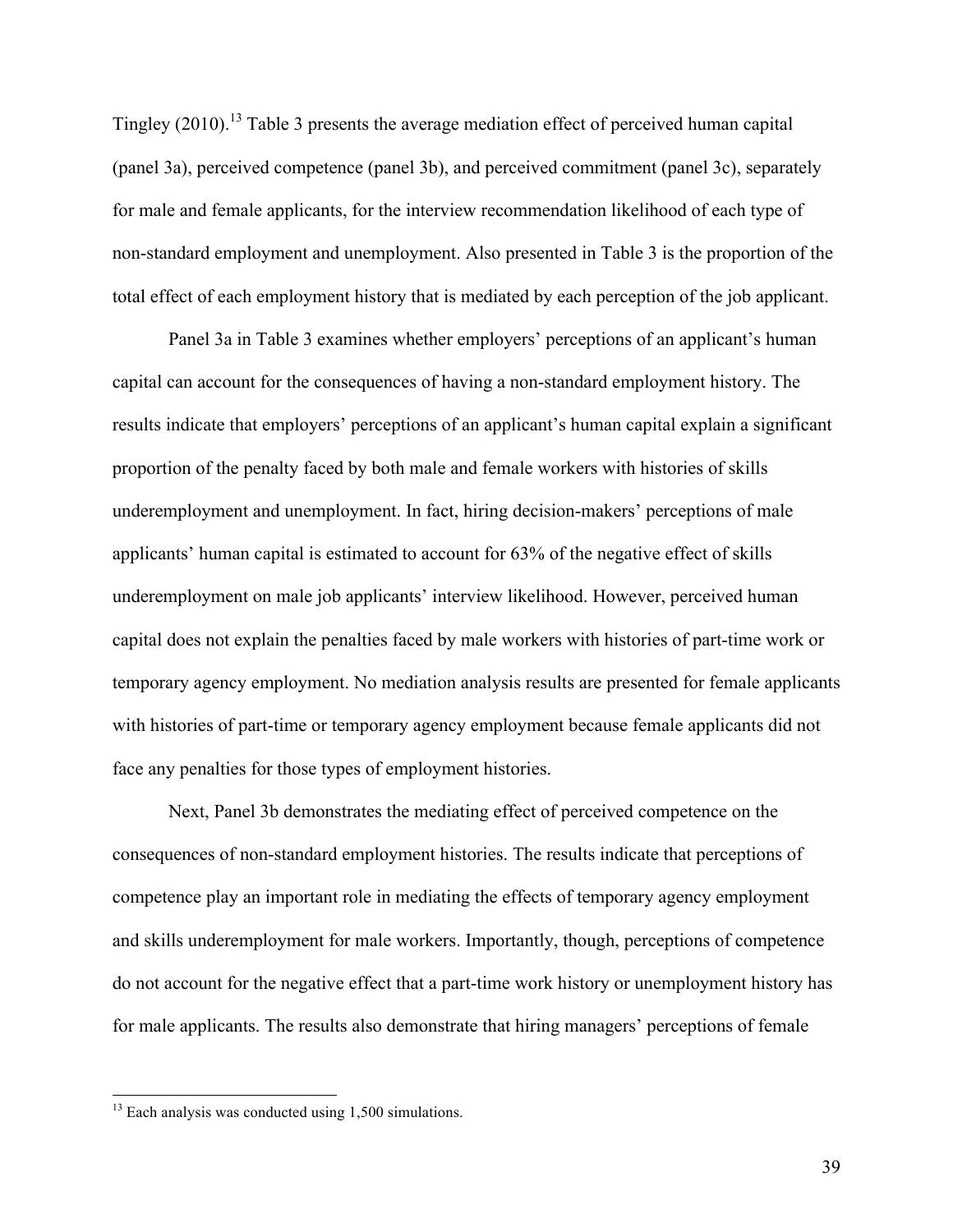applicants' competence are important in explaining the effect of histories of both skills underemployment and unemployment.

## **[Table 3 About Here]**

Finally, in Panel 3c, I examine the mediating effects of perceived commitment. Perceptions of commitment play an important role in mediating the negative effects of part-time work histories for male applicants, explaining 40% of the effect. Perceived commitment also explains a significant portion of the consequences of skills underemployment for male applicants, but does not mediate the effects of temporary agency employment or unemployment. Panel 3c also demonstrates that female applicants are penalized for unemployment histories, in part, because of employers' perceptions of their commitment.

These findings indicate that different mechanisms explain the scarring consequences of different types of non-standard employment. Part-time work appears to be scarring for men because it reduces employers' perceptions of job applicants' level of commitment. Meanwhile, temporary agency employment appears to be scarring for men largely because it influences employers' perceptions of an applicant's competence. However, skills underemployment sends multiple negative signals to future employers about male applicants, leading to concerns about human capital, competence, and commitment. For female applicants, there were no negative consequences of part-time work and temporary agency employment on their interview likelihood and, therefore, these types of employment histories are not investigated in the mediation analysis. However, the mediation analysis reveals that female applicants with histories of skills underemployment are penalized due to perceptions of lower levels of human capital and competence, but not perceptions of commitment. And, the marginally statistically significant, negative effect of unemployment is penalizing for women because of negative signals sent across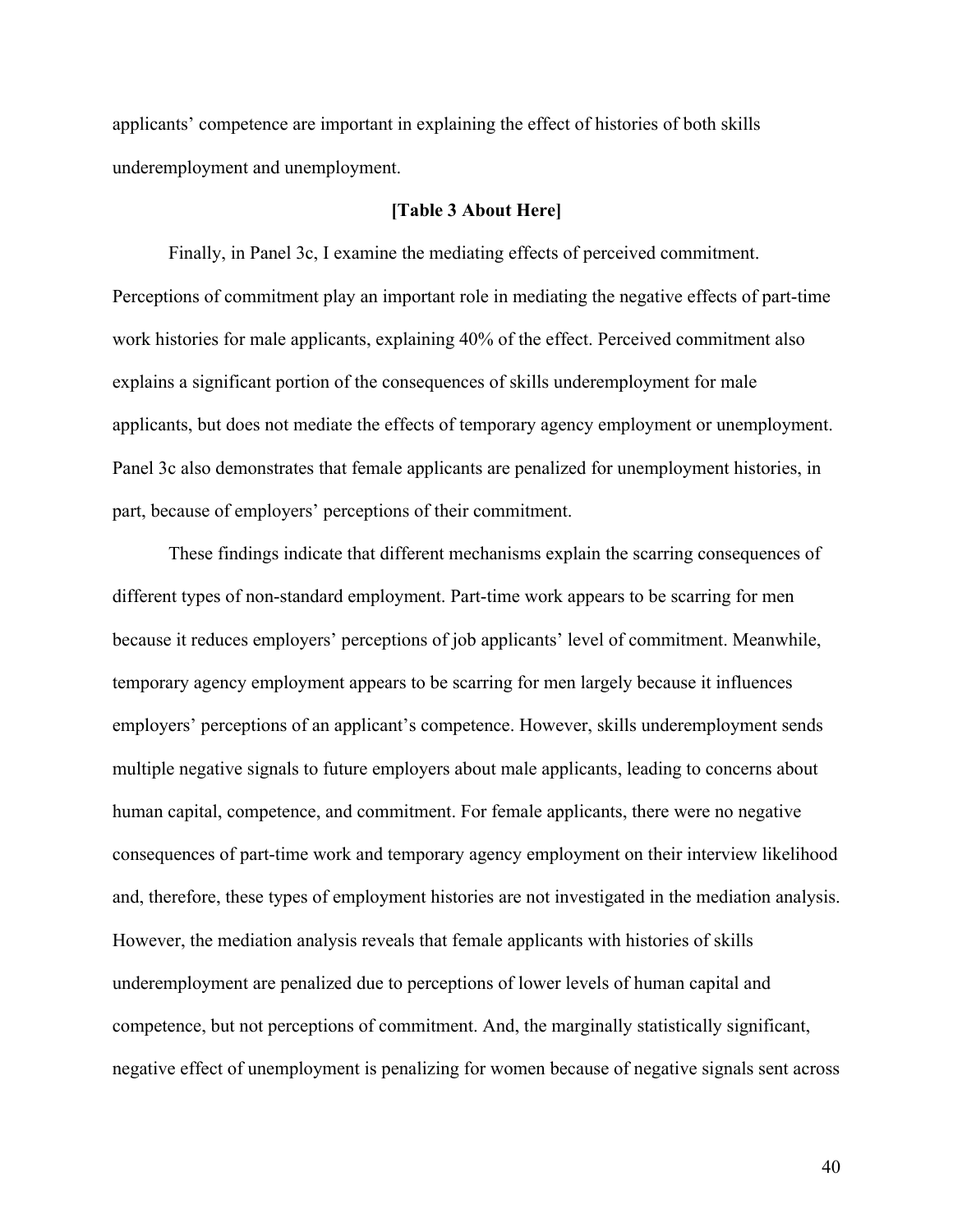the board. Together, these results provide compelling evidence that the underlying reasons why non-standard employment histories are scarring for workers, particularly male workers, are highly varied depending on the type of employment history on a worker's resume.

#### **DISCUSSION AND CONCLUSION**

The dramatic rise in non-standard employment relationships over the past four decades has been coupled with employers' increased reliance on the external labor market to fill vacancies. Thus, workers' employment histories have arguably taken on a more important role in the hiring process. Yet, limited research has examined how non-standard employment histories shape workers' abilities to obtain future employment. Employers may perceive workers with nonstandard employment histories as having lower levels of human capital or being less competent or committed, penalizing them compared to workers with full-time employment histories. At the same time, however, any job may be better than no job in the eyes of future employers. Therefore, it is also possible that non-standard work may buffer workers against the scarring consequences of long-term unemployment.

The set of theoretical issues explored in this article has been difficult to empirically examine with existing data sources. To address these limitations, the analyses presented above draw on original data from a field experiment and a complementary survey experiment. The field experiment provides compelling evidence that having a history of non-standard employment is highly scarring for workers compared to having a full-time employment history. And, the scars of non-standard work are indistinguishable from the scars of unemployment, indicating that nonstandard employment generally does not protect workers from the negative effects of long-term unemployment. However, there is also important variation in these consequences by the type of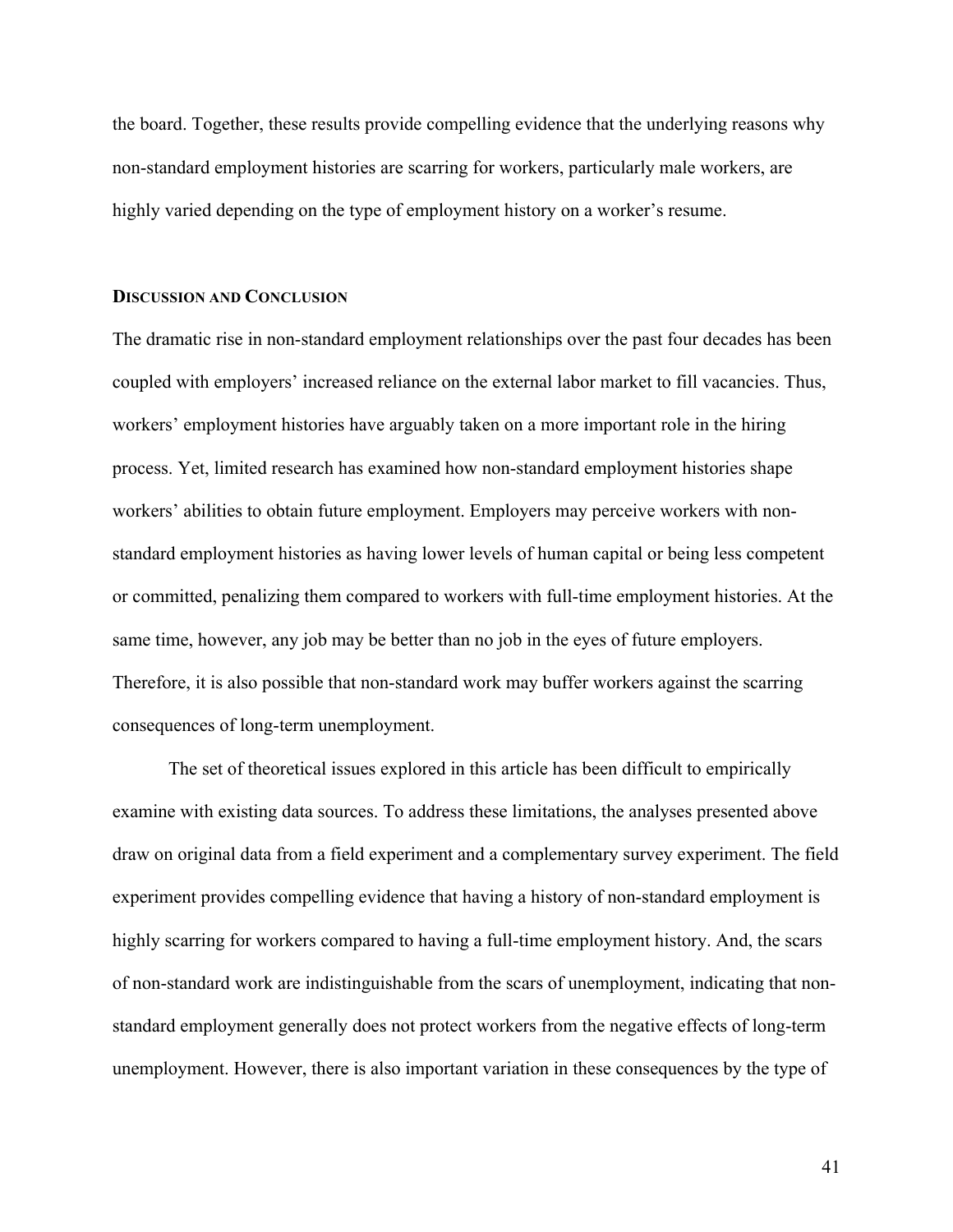non-standard employment history as well as by the gender of the worker. The field experiment demonstrates that, for men, histories of part-time employment, skills underemployment, and unemployment are severely penalizing in terms of the likelihood of receiving a callback from an employer. However, for women, the only employment history that appears to lead to penalties is skills underemployment. There is limited evidence that female applicants with histories of parttime work, temporary employment, and unemployment were penalized at the hiring interface. Importantly, the field experiment also finds strong evidence that a part-time employment history is more scarring for men than women and provides some evidence that women with unemployment histories fare better than men with unemployment histories.

The survey-experimental component of the research opens up the "black box" of the field experiment to explore whether employers' perceptions of job applicants' human capital, competence, and commitment can explain the consequences of non-standard employment histories. Consistent with the theoretical predications articulated at the beginning of the article, temporary agency employment appears to be scarring for male workers because of perceived competence. However, part-time work leads to penalties for male workers because it raises concerns about their level of commitment. This is unexpected given that employers would likely perceive male applicants with a part-time history as involuntarily in that position. Thus, men with part-time histories would be expected to trigger employers' concerns about competence. It is possible, however, that the commitment signal that is being picked up in the data is partially a reflection of employers' concerns about male workers with part-time histories being feminine or lacking the appropriate level of masculinity. In this case, levels of "commitment" indicate something about whether a worker is perceived as "masculine" enough by the employer. While this interpretation is certainly speculative, future research would be well served to examine this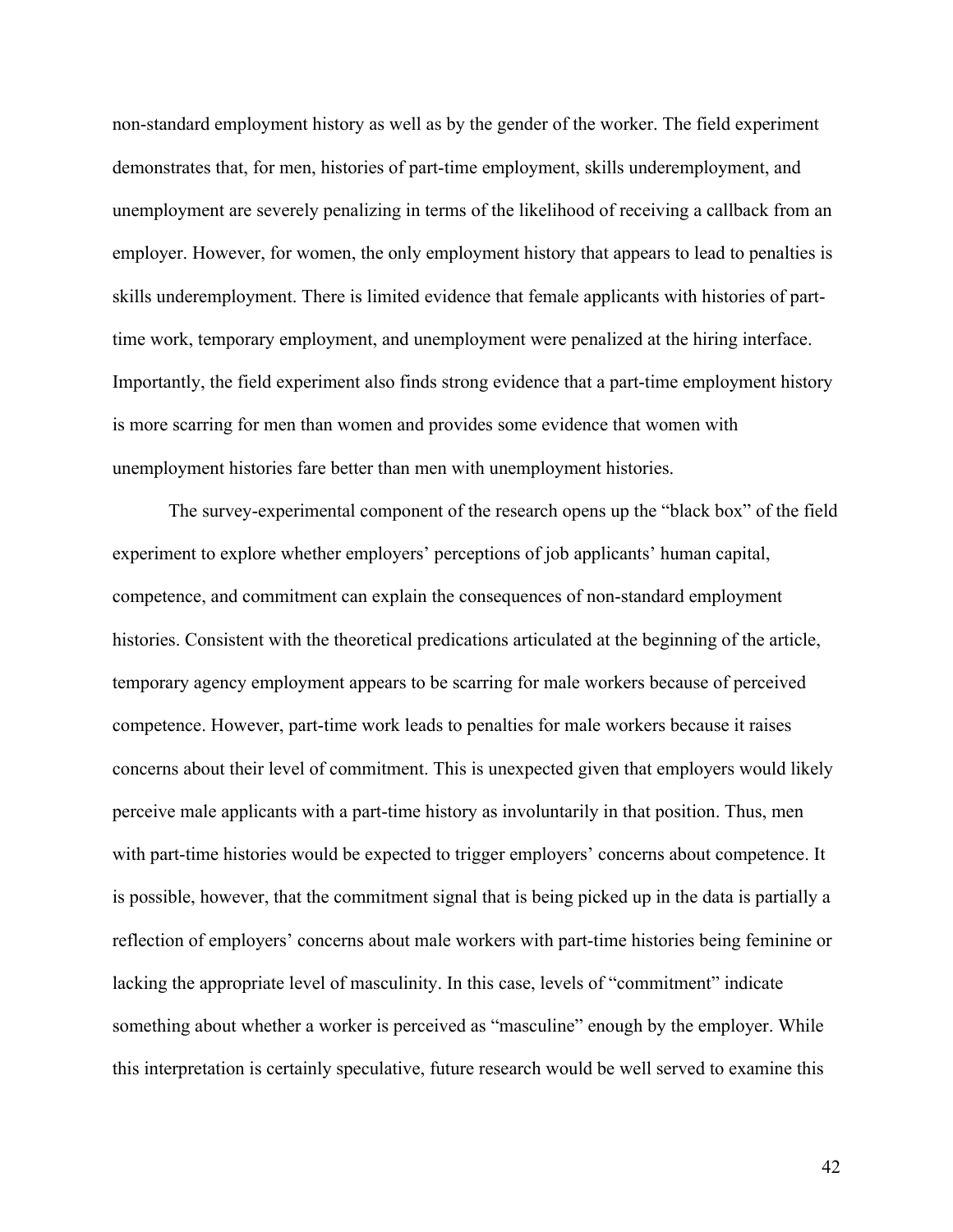possibility in more depth. For male workers, skills underemployment is heavily scarring and the penalty can be attributed to a combination of human capital, competence, and commitment concerns. For female applicants in the survey experiment, they only faced penalties for histories of skills underemployment (and unemployment). The penalty of skills underemployment can be attributed to employers' perceptions of female applicants as having less human capital and less competence, but not employers' perceptions of their commitment. Thus, there are highly variable reasons for why different types of non-standard employment lead to penalties for workers as they move through the labor market.

While making important contributions, this article is not without limitations. First, the discrepancy between the findings in the field experiment and the survey experiment with regards to gender differences in the effects of non-standard employment histories leave open important questions. While gendered patterns emerge in the survey experiment, the differences by gender are not statistically reliable. As discussed above, these differences between the two experiments may be due to social desirability bias around issues of gender equality, time pressure differences in the survey and field experiments, and/or differences in the occupations for which applications were being reviewed. This limitation of the current research, however, opens up two fruitful avenues for future research. First, it leaves open important theoretical questions about the intersection of gender and the consequences of non-standard employment. Specifically, what mechanisms account for the gender differences in the consequences of part-time work and unemployment? Methodologically, understanding why there is a discrepancy in the moderating effects of gender in the survey and field experiments could prove useful in developing more sound survey-experimental methods. Research probing how, when, and why demographic characteristics (such as gender) produce evidence of bias and discrimination in survey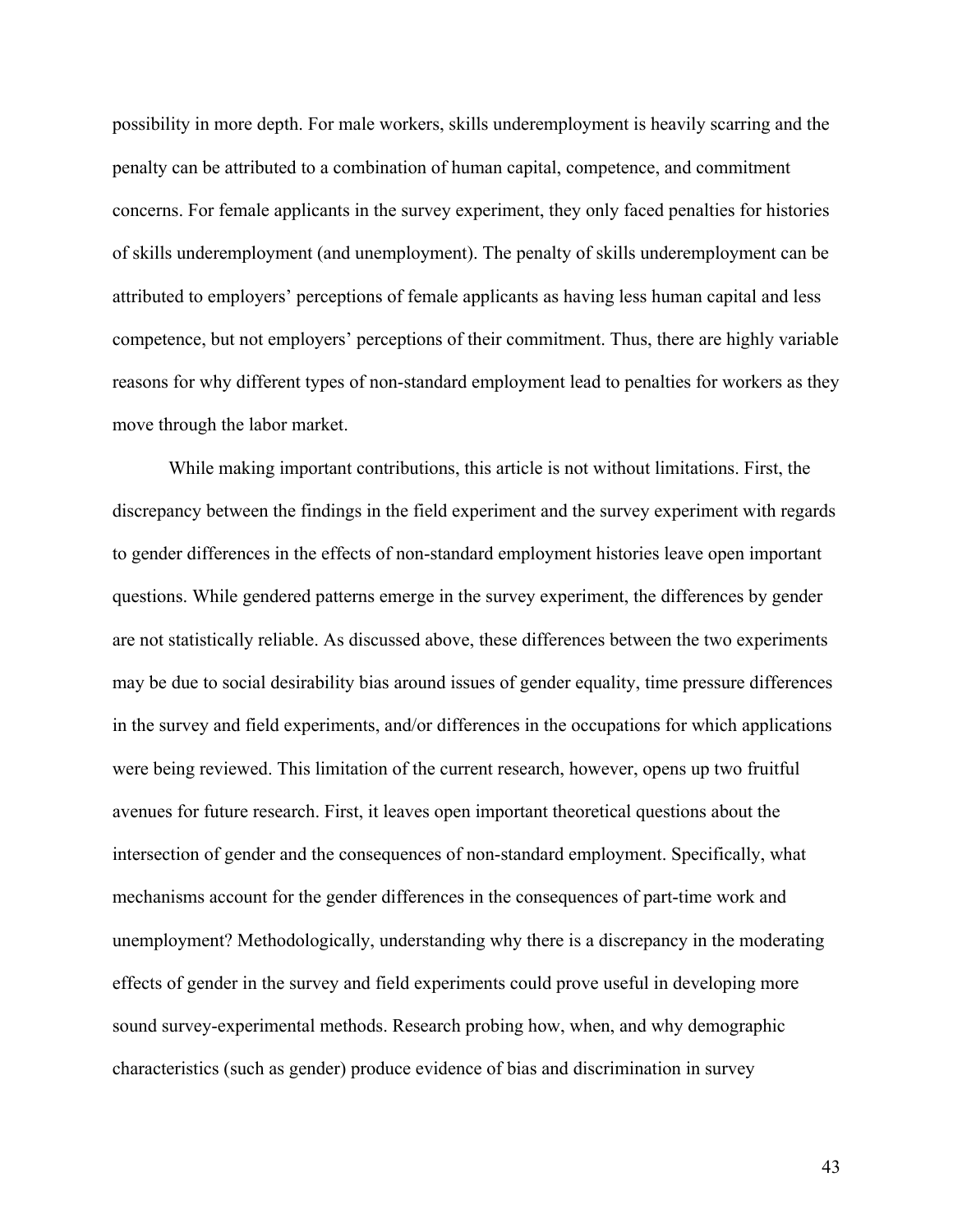experiments could assist future research in this area. This discrepancy also generates interesting questions about how different respondent samples may be more or less susceptible to biases in survey experiments. Previous survey and lab studies that have conducted employment experiments using student samples have found moderating effects of the worker's gender (Correll et al. 2007; Castilla and Benard 2010). However, the sample for the survey experiment in this article consisted of actual hiring decision-makers and the gender differences that emerge are relatively muted. Research disentangling why these discrepancies exist would assist in moving forward survey-experimental methodologies.

Notwithstanding these limitations, the findings presented above have meaningful implications for sociological scholarship on the changing nature of employment in the United States. Both experiments provide evidence that non-standard employment histories can be penalizing at the hiring interface. This finding encourages a shift from research to date that has focused primarily on the consequences of non-standard employment for workers' earnings, benefits, autonomy, and control while they are working in the non-standard position. More research is needed to understand how non-standard employment may have lasting consequences for workers' economic and social trajectories.

The gender differences in the scarring effects of part-time work and unemployment also contribute to sociological theories of gender inequality at work. These findings suggest that employers have already incorporated certain types of non-standard employment and even employment gaps in to their understandings of female labor force participation. Men, however, are expected to maintain full-time, standard, and "primary breadwinner" employment trajectories. These gender differences contribute to new insights to the gendered construction of the "ideal worker." While women face many barriers to attaining the "ideal worker" status in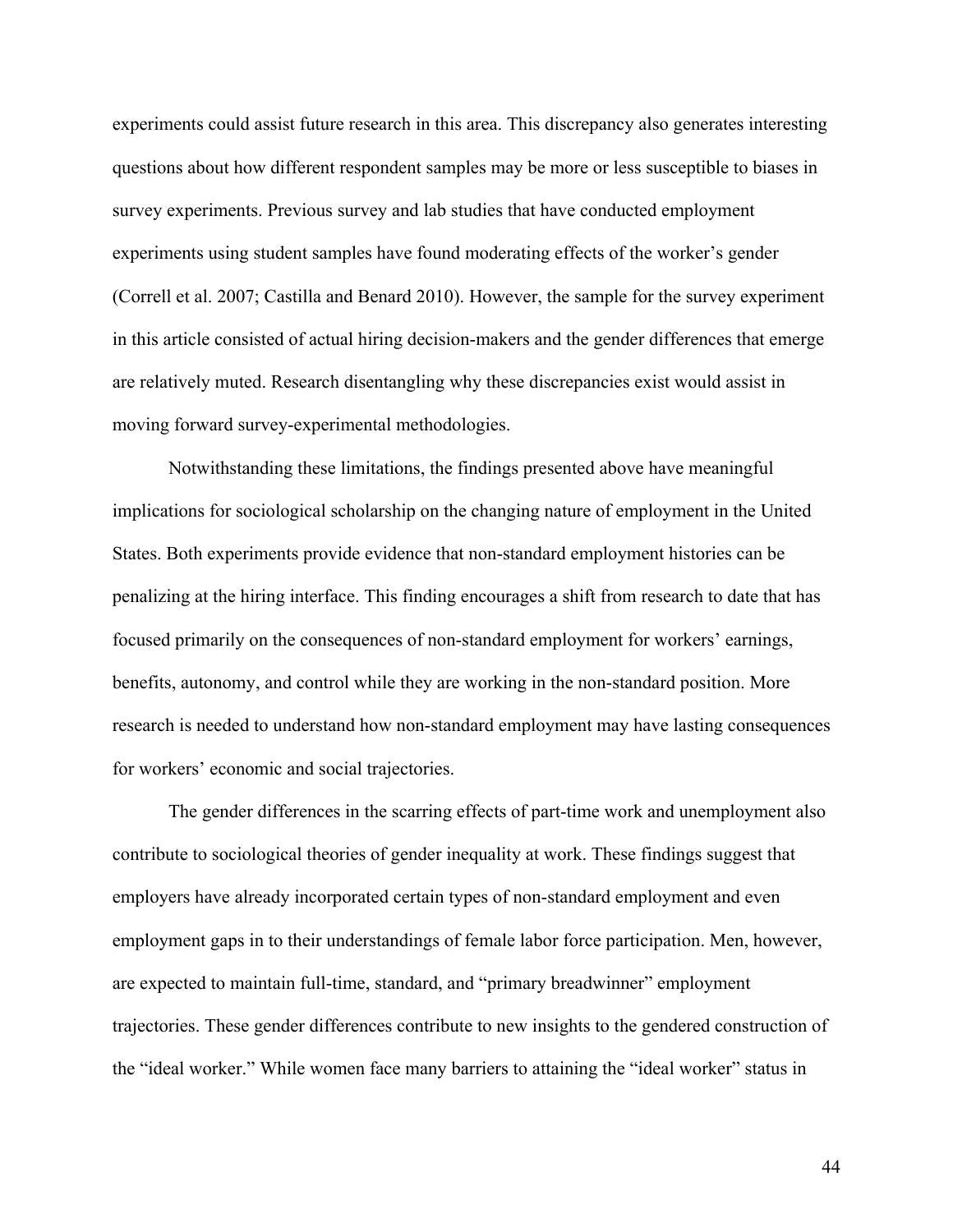employers' eyes, it appears that they are able to maintain a level of favorability among future employers even if they have a history of non-standard work or unemployment. This is not the case for men. A history of non-standard work – particularly part-time work – violates what it means for men to be an "ideal worker." This is possibly because non-standard work violates prescriptive gender stereotypes, resulting in "backlash effects." And, as the mediation analysis demonstrates, part-time work for men is perceived as indicating an underlying negative attribute of lower levels of commitment.

The findings from this research also complicate "work first" public policy prescriptions that argue that any job is better than no job. Many workforce development programs are based on the premise that assisting a worker to obtain employment, any employment, will serve as a "stepping stone" to better jobs in the future. While there are certainly good reasons that people take any job that they can find – specifically in cases where economic hardship is imminent – the experimental data presented here finds that non-standard employment is generally as scarring for workers as unemployment. Thus, it may be the case that any job – specifically, a job with a nonstandard employment relationship – is no better than joblessness when thinking about one's future employment opportunities.

The theoretical development and empirical findings presented in this article advance sociological scholarship about the consequences of the changing economic landscape. The increase in non-standard employment relations in the United States affects workers not just while they are in those positions, but also limits their opportunities as they attempt to transition in to their next job. Additionally, the negative effects of non-standard employment – with the exception of skills underemployment – appear to be concentrated among male workers. This finding assists in conceptualizing the complex ways that gender infuses the labor market in the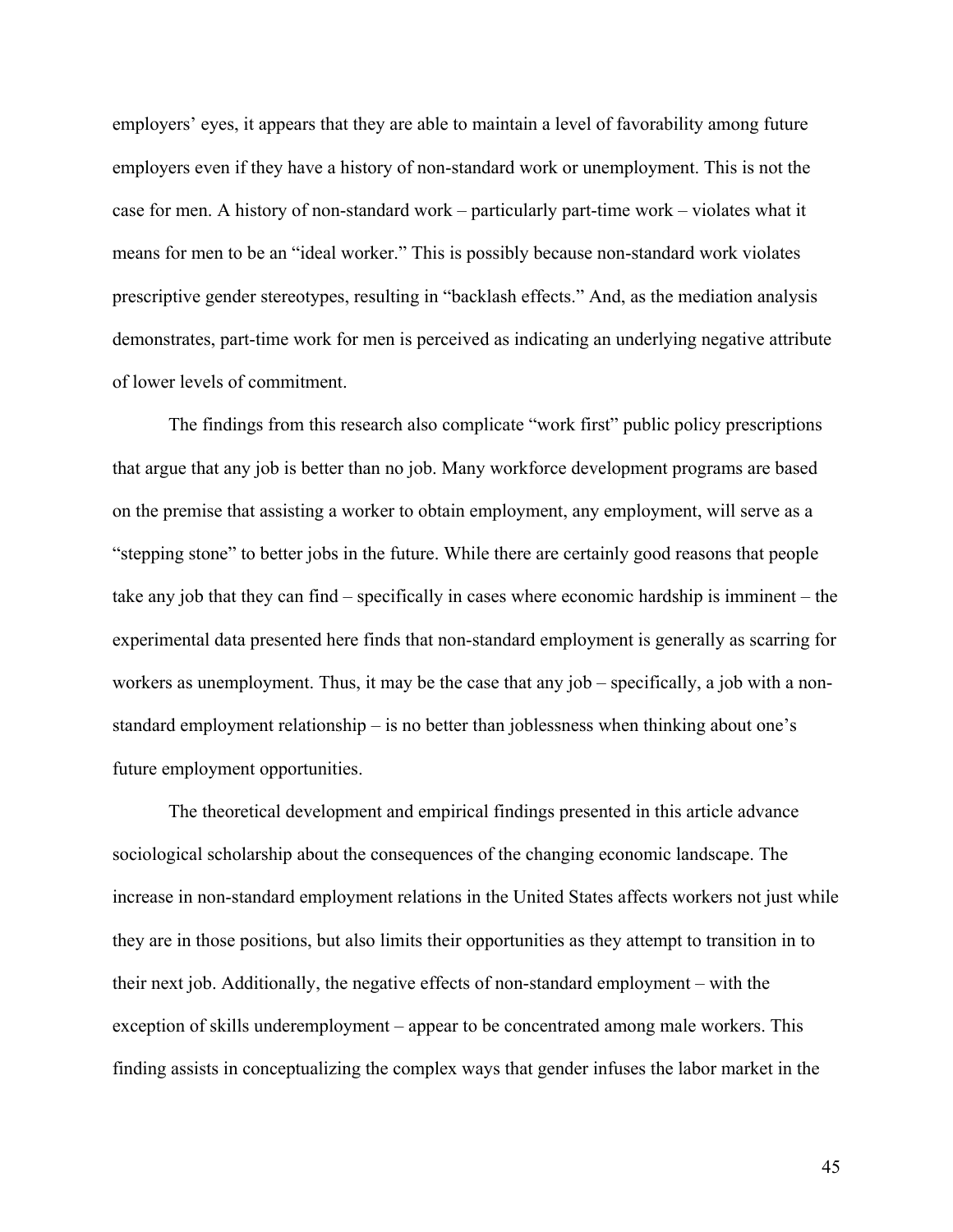contemporary United States. Together, these findings develop sociological knowledge about how changing economic structures shape workers' employment opportunities and begin to identify the mechanisms through which those consequences operate.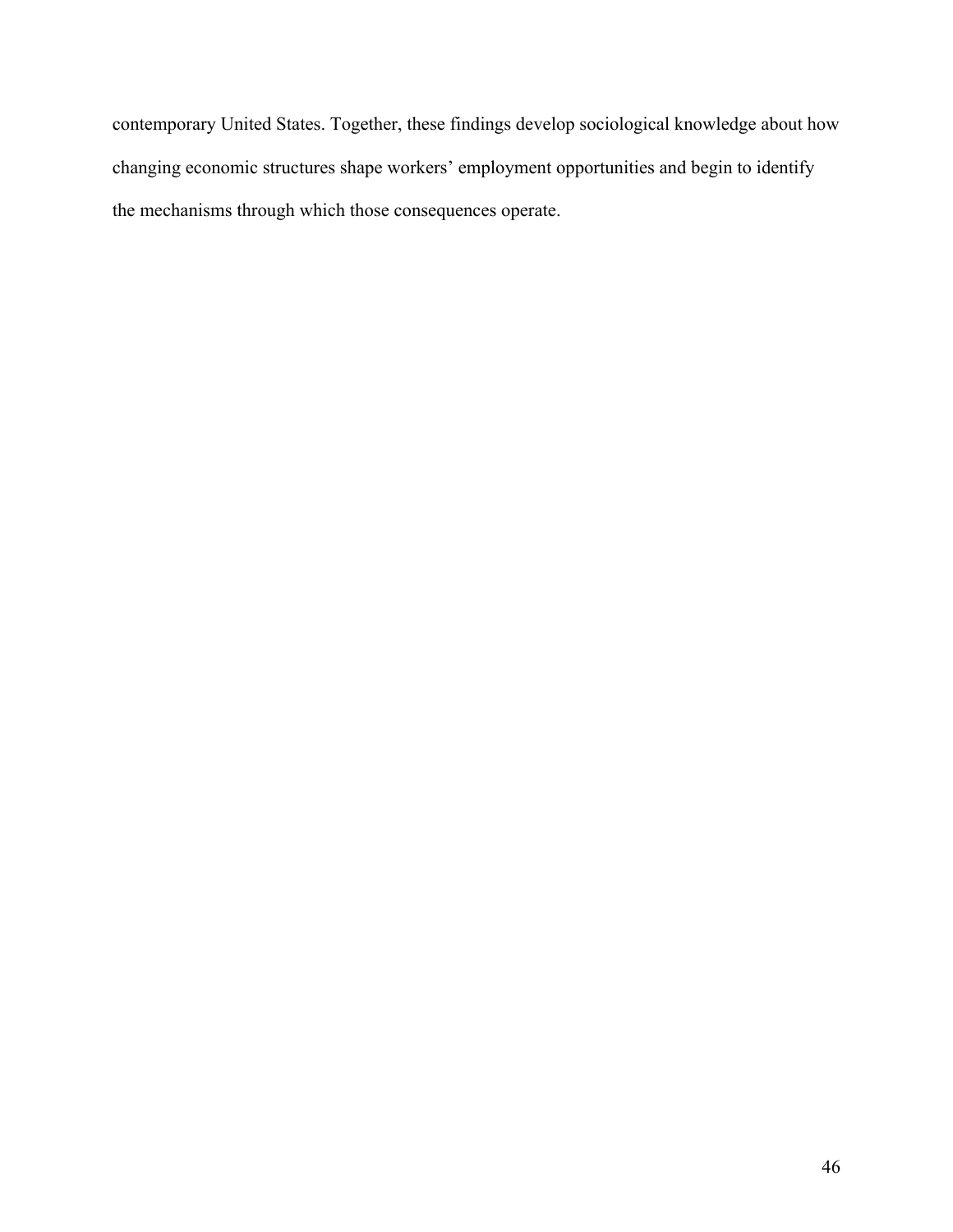## **APPENDIX A – FIELD EXPERIMENT TREATMENTS**

Below, I provide examples of the different employment histories used in the field experiment. The examples are for the Administrative Assistant openings that were applied to in Boston, Massachusetts. The employers' names have been altered. Each of these treatments was the applicant's work history for the 12 months prior to submitting the job application.

## **1. Full-Time, Standard:**

## **Technology Company** – Boston, MA June 2012 – Present

*Office Manager & Executive Assistant*

- Coordinate all office management tasks, which includes working with computer and phone system vendors, maintaining necessary levels of office supplies, and managing all office filing systems.
- Answer and screen incoming phone calls, coordinate travel arrangements, and draft memos and letters for executive staff.
- Plan and coordinate all aspects of meetings for executive staff and key stakeholders.

## **2. Part-Time:**

## **Technology Company** – Boston, MA June 2012 – Present

*Office Manager & Executive Assistant (Part-Time)*

- Coordinate all office management tasks, which includes working with computer and phone system vendors, maintaining necessary levels of office supplies, and managing all office filing systems.
- Answer and screen incoming phone calls, coordinate travel arrangements, and draft memos and letters for executive staff.
- Plan and coordinate all aspects of meetings for executive staff and key stakeholders.

### **3. Temporary Employment Agency:**

### **Temp Agency** – Boston, MA June 2012 – Present

### *Temporary Administrative Assistant*

Serve as a temporary Administrative Assistant through [Name of Temp Agency]. Assignments at different companies have included:

- Answering incoming phone calls, scheduling travel arrangements, and writing letters and other correspondence for executive staff.
- Coordinating conferences, meetings, and retreats for staff, managers, and clients.
- Developing and improving office coordination systems, such as ordering supplies and updating administrative technology.

### **4. Skills Underemployment:**

## **Large Retailer** – Boston, MA June 2012 – Present

*Sales Representative* 

- Provide high-quality customer assistance in merchandise selection and other service areas.
- Maintain high level of cleanliness and a welcoming environment on the retail floor.
- Build and strengthen relationships with repeat customers.

**5. Unemployment**: The most recent job was omitted in the unemployment condition. To ensure that this resume was of a similar length to and had the same number of work experiences as the resumes in the other conditions, a college internship was added the applicant's work history. The internship was the following:

## **Anonymous Bank** – Boston, MA Summer 2004

*Summer Intern* 

- Assisted with meeting and conference planning, scheduling, and answering phones.
- Drafted memos and correspondence and participated in special projects on an as-needed basis.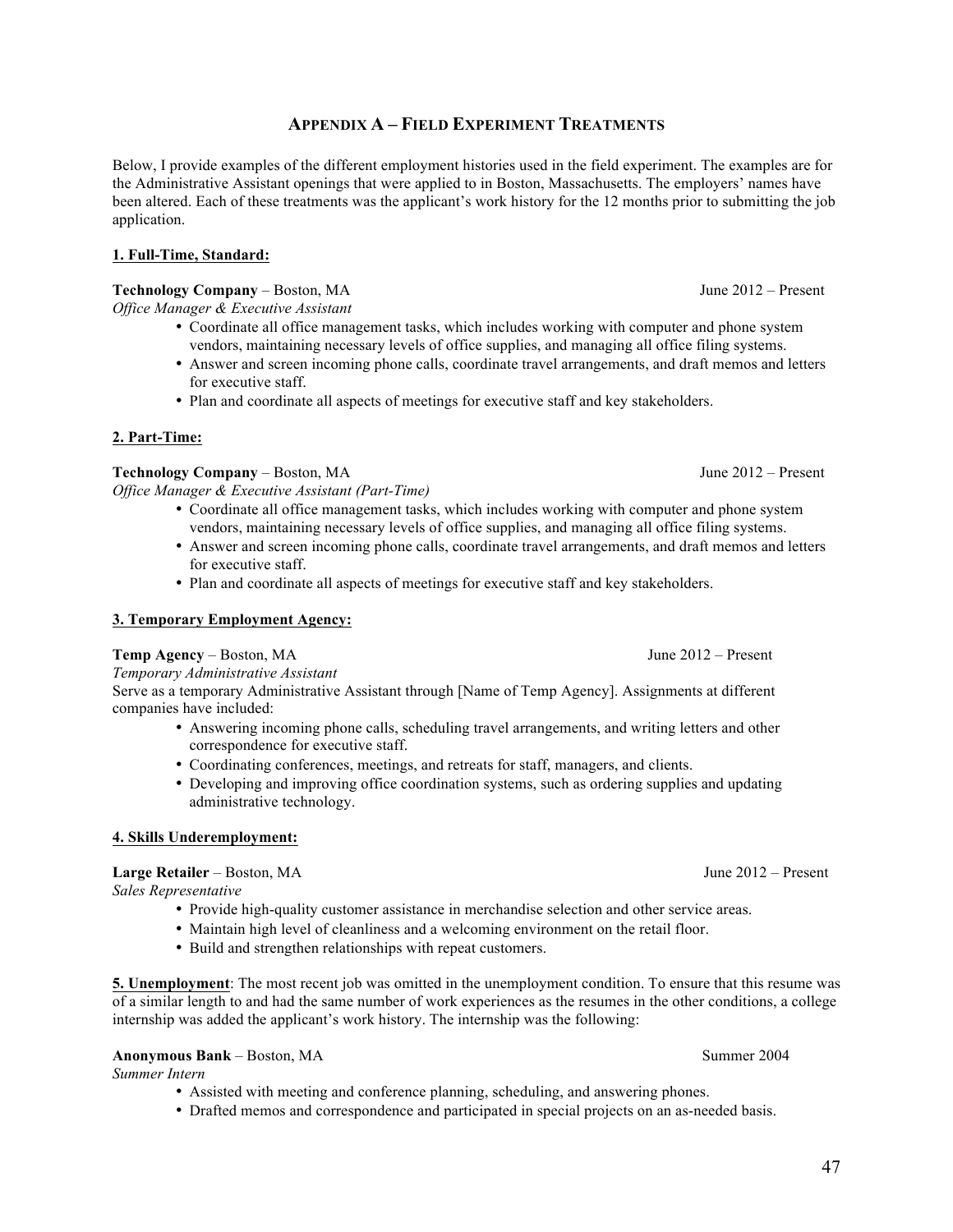# **APPENDIX B – FIELD EXPERIMENT REGRESSION RESULTS**

**[Table B1 About Here]**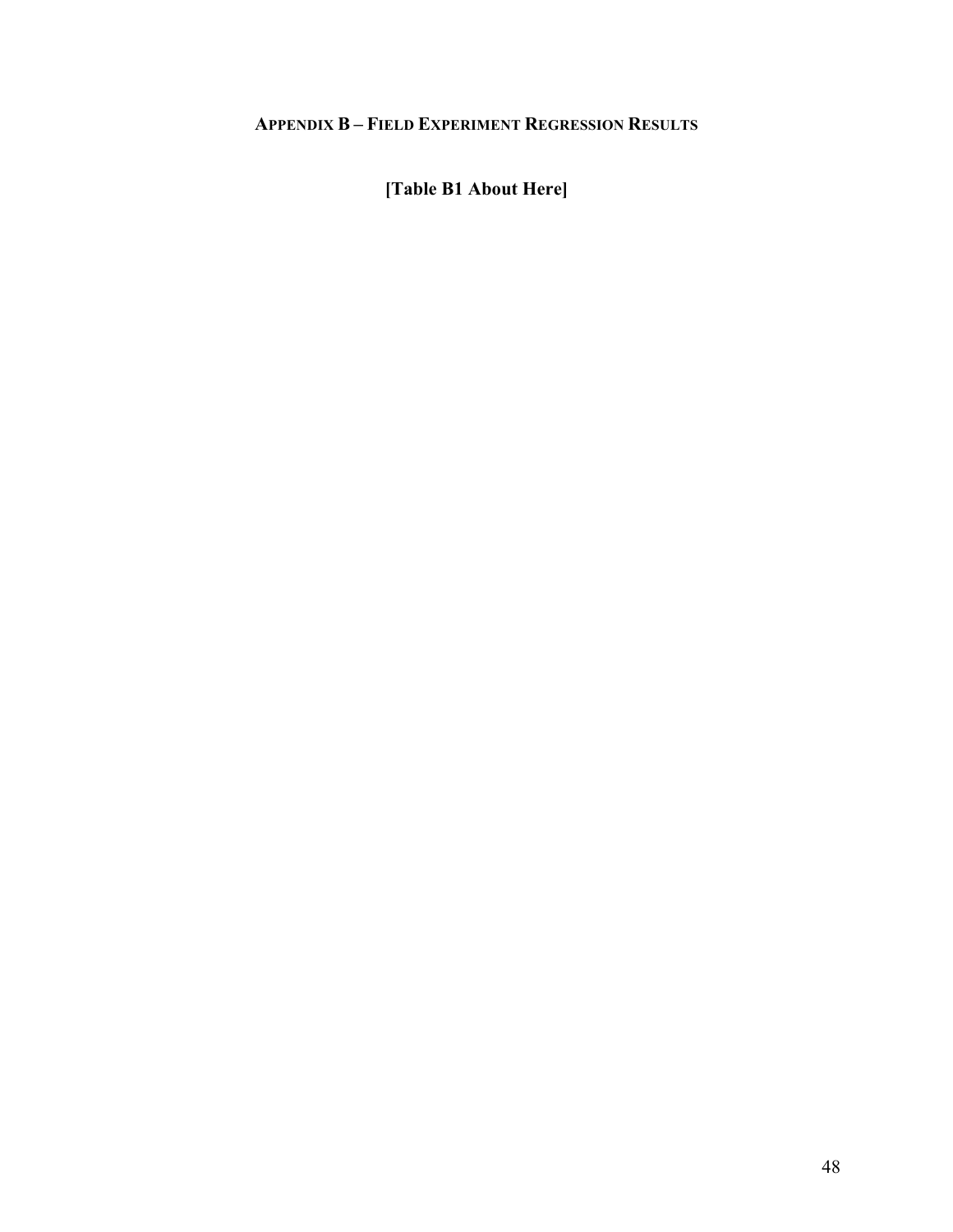#### **REFERENCES**

- Acker, Joan. 1990. "Hierarchies, Jobs and Bodies: A Theory of Gendered Organizations." *Gender & Society* 4(2): 139-158.
- Addison, John T., Chad Cotti, and Christopher J. Surfield. 2009. "Atypical Work: Who Gets It, and Where Does it Lead? Some U.S. Evidence Using the NLSY79." *IZA Discussion Paper No. 4444*. Bonn, Germany.
- Addison, John T. and Christopher J. Surfield. 2009. "Does Atypical Work Help the Jobless? Evidence from a CAEAS/CPS Cohort Analysis." *Applied Economics* 41:1077-1087.
- Allen, Tammy D., and Joyce E. A. Russell. "Parental Leave of Absence: Some Not So Family-Friendly Implications." *Journal of Applied Social Psychology* 29(1):166-191.
- Arulampalam, Wiji, Paul Gregg, and Mary Gregory. 2001. "Unemployment Scarring. " *The Economic Journal* 111(475):F577-F584.
- Autor, David. 2003. "Outsourcing at Will: The Contribution of Unjust Dismissal Doctrine to the Growth of Employment Outsourcing." *Journal of Labor Economics* 21:1-42.
- Autor, David and Susan Houseman. 2010. "Do Temporary-Help Jobs Improve Labor Market Outcomes for Low-Skilled Workers? Evidence from 'Work First'." *Applied Economics* 2:96-128.
- Baron, Reuben M., and David A. Kenny. 1986. "The Moderator-Mediator Variable Distinction in Social Psychological Research: Conceptual, Strategic, and Statistical Considerations." *Journal of Personality and Social Psychology* 51:1173-1182.
- Baruch, Yehuda, and Brooks C. Holtom. 2008. "Survey Response Rate Levels and Trends in Organizational Research." *Human Relations* 61(8):1139-1160.
- Becker, Gary S. 1964. *Human Capital*. New York: Columbia University Press.
- Berchem, Steven P. 2006. "A Profile of Temporary and Contract Employees: Who They Are and What They Do." American Staffing Association. Available at: http://www.americanstaffing.net/statistics/pdf/Staffing\_Employee\_Survey\_Report.pdf (last accessed on February 9, 2012).
- Bertrand, Marianne and Sendhil Mullainathan. 2004. "Are Emily and Greg More Employable than Lakisha and Jamal? A Field Experiment on Labor Market Discrimination." *The American Economic Review* 94:991-1013.
- Bills, David B. 1999. "Labor Market Information and Selection in a Local Restaurant Industry: The Tenuous Balance between Rewards, Commitments, and Costs." *Sociological Forum* 14(4):583-607.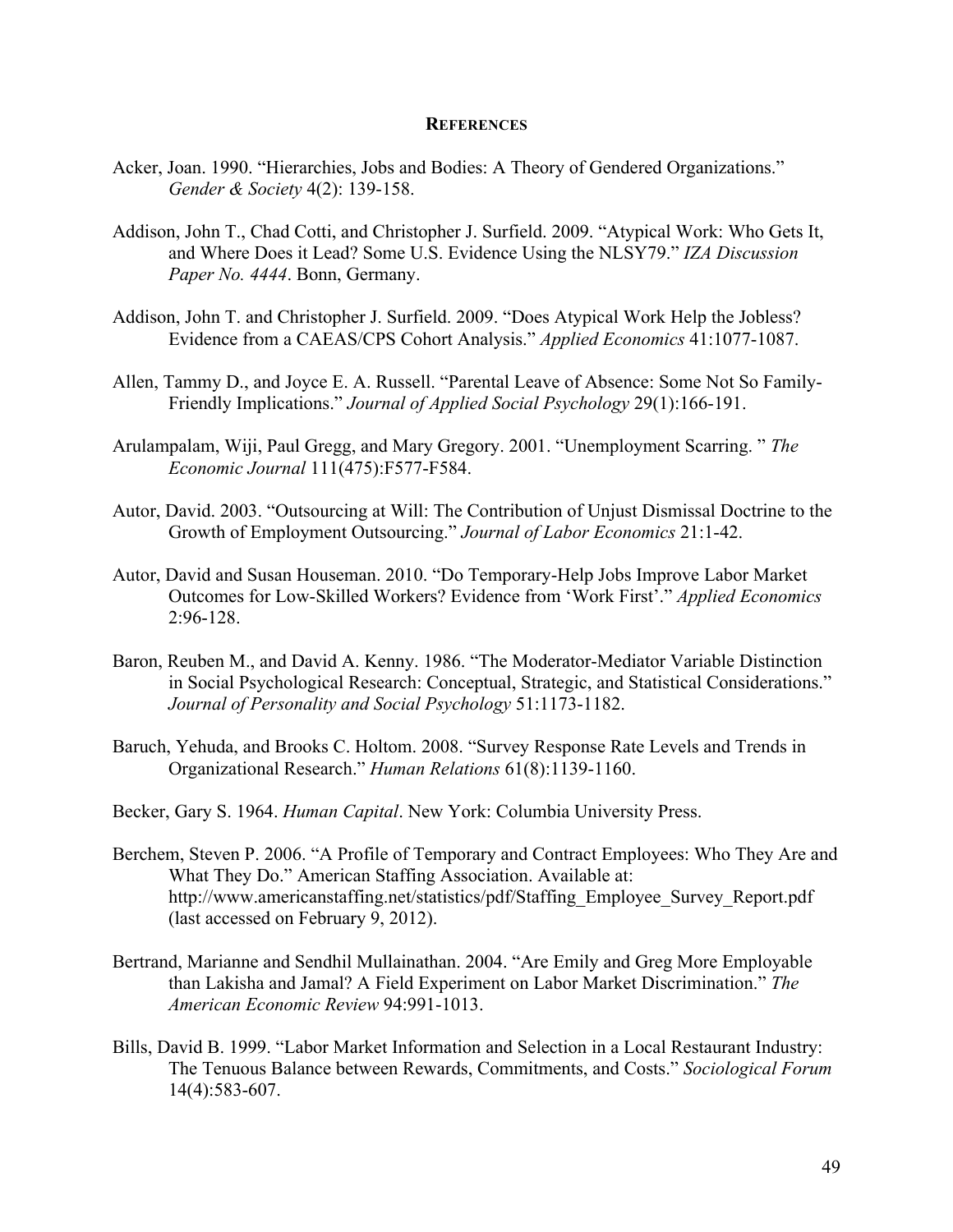- Blair-Loy, Mary. 2003. *Competing Devotions: Career and Family Among Women Executives*. Cambridge: Harvard University Press.
- Booth, Alison L., Marco Francesconi, and Jeff Frank. 2002. "Temporary Jobs: Stepping Stones or Dead Ends?" *The Economic Journal* 112:F189-F213.
- Boyce, Anthony S., Ann Marie Ryan, Anna L. Imus. "'Temporary Worker, Permanent Loser?' A Model of the Stigmatization of Temporary Workers." *Journal of Management* 33(1):5- 29.
- Breen, Richard, Kristian Bernt Karlson, and Anders Holm. 2013. "Total, Direct, and Indirect Effects in Logit and Probit Models." *Sociological Research & Methods* 42(2):164-191.
- Bureau of Labor Statistics. 2005. "Contingent and Alternative Employment Arrangements, February 2005." Available at: http://www.bls.gov/news.release/History/conemp.txt (last accessed on February 9, 2012).
- -- . 2013a. "Household Data Annual Averages: 23. Persons at Work by Occupation, Sex, and Usual Full- or Part-time Status." Available at: http://www.bls.gov/cps/cpsaat23.htm (last accessed on August 24, 2013).
- -- . 2013b. "The Employment Situation January 2013." Available at: http://www.bls.gov/news.release/pdf/empsit.pdf (last accessed on August 23, 2013).
- Butler, Adam B., and Amie Skattebo. 2004. "What is Acceptable for Women May Not Be for Men: The Effect of Family Conflicts with Work on Job-Performance Ratings." *Journal of Occupational and Organizational Psychology* 77:553-564.
- Cappelli, Peter. 2001. "Assessing the Decline of Internal Labor Markets." Pp. 207-245 in *Sourcebook of Labor Markets: Evolving Structures and Processes*, edited by I. Berg and A. L. Kalleberg. New York: Kluwer Academic / Plenum Publishers.
- Castilla, Emilio J. and Stephen Benard. 2010. "The Paradox of Meritocracy in Organizations." *Administrative Science Quarterly* 55(4):543-676.
- Cha, Youngjoo. 2010. "Reinforcing Separate Spheres: The Effect of Spousal Overwork on the Employment of Men and Women in Dual-Earner Households." *American Sociological Review* 75(2):303-329.
- Clawson, Dan and Mary Ann Clawson. 1999. "What Has Happened to the U.S. Labor Movement? Union Decline and Renewal." *Annual Review of Sociology* 25:95-119.
- Correll, Shelley J., Stephen Benard, and In Paik. 2007. "Getting a Job: Is There a Motherhood Penalty?" *American Journal of Sociology* 112:1297-1338.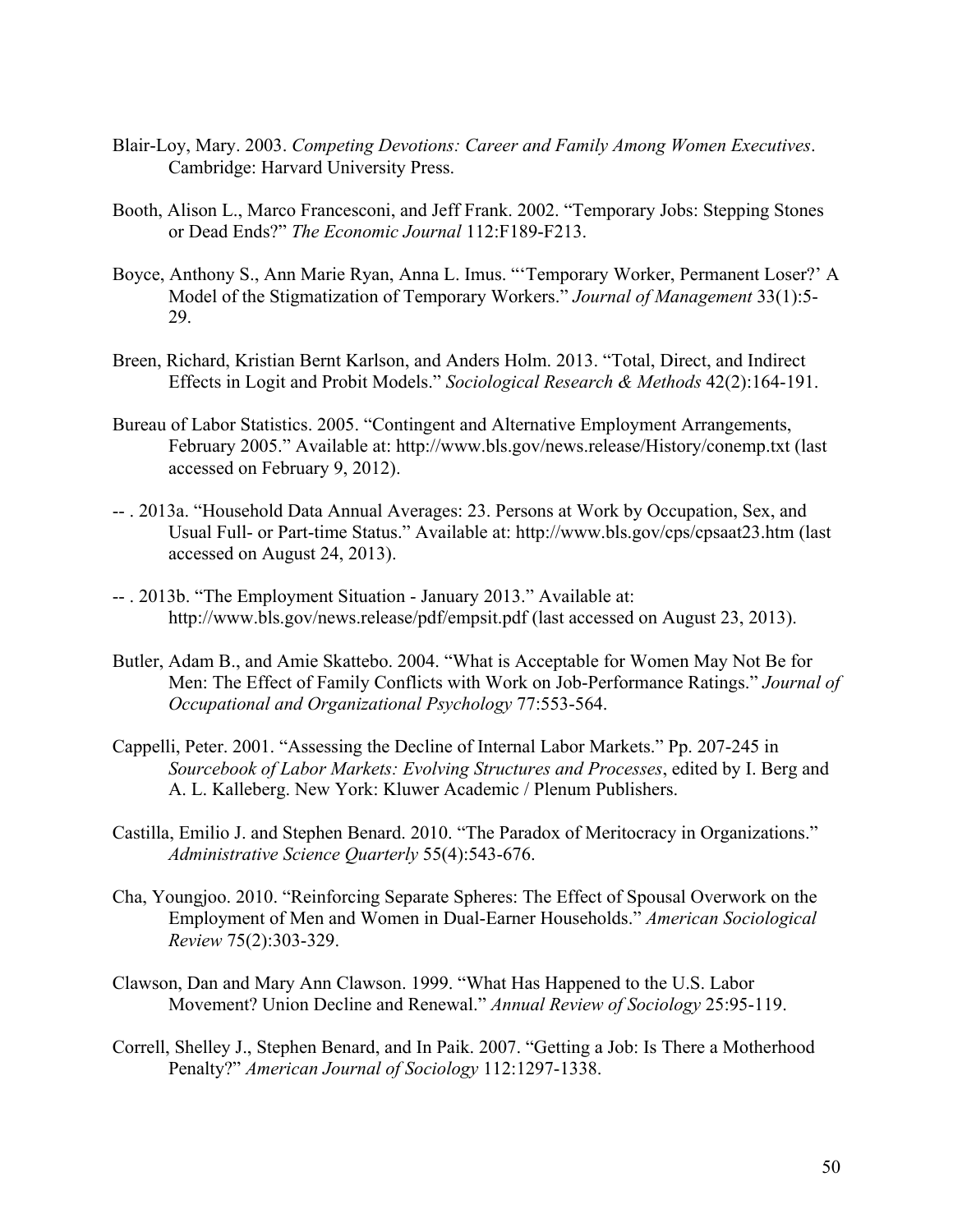- Dale, Angela, and Claire Bamford. 1988. "Temporary Workers: Cause for Concern of Complacency?" *Work, Employment, & Society* 2(2):191-209.
- Davies, Andrea Rees, and Brenda D. Frink. 2014. "The Origins of the Ideal Worker: The Separation of Work and Home in the United States from the Market Revolution to 1950." *Work and Occupations* 41(1):18-39.
- De Cuyper, Nele, Hans De Witte, Hetty Van Emmerik. 2011. "Temporary Employment: Costs and Benefits for (the Careers of) Employees and Organizations." *Career Development International* 16(2):104-113.
- DiPrete, Thomas A., Dominique Goux, Eric Maurin. 2002. "Internal Labor Markets and Earnings Trajectories in the Post-Fordist Economy: An Analysis of Recent Trends." *Social Science Research* 31:175-196.
- Eagly, Alice H., and Valerie J. Steffen. 1986. "Gender Stereotypes, Occupational Roles, and Beliefs About Part-Time Employees." *Psychology of Women Quarterly* 10:252-262.
- Elliott, James R., and Ryan A. Smith. 2004. "Race, Gender, and Workplace Power." *American Sociological Review* 69:365.
- England, Paula. 2005. "Gender Inequality in Labor Markets: The Role of Motherhood and Segregation." *Social Politics* 12(2):264-288.
- England, Paula. 2010. "The Gender Revolution: Uneven and Stalled." *Gender & Society* 24(2): 149-166.
- Erdgodan, Berrin and Talya N. Bauer. 2011. "The Impact of Underemployment and Turnover and Career Trajectories." Pp. 215-232 in Ed. Douglas C. Maynard and Daniel C. Feldman, *Underemployment: Psychological, Economic, and Social Challenges*. New York: Springer.
- Eriksson, Stefan, and Dan-Olof Rooth. 2014. "Do Employers Use Unemployment as a Sorting Criterion When Hiring? Evidence from a Field Experiment." *American Economic Review* 104(3):1014-1039.
- Ferber, Marianne A., and Jane Waldfogel. 1998. "The Long-Term Consequences of Nontraditional Employment." *Monthly Labor Review* 121:3-12.
- Fuller, Sylvia. 2011. "Up and On or Down and Out? Gender, Immigration and the Consequences of Temporary Employment in Canada." *Research in Social Stratification and Mobility* 29(2):155-180.
- Gangl, Markus. 2006. "Scar Effects of Unemployment: An Assessment of Institutional Complementarities." *American Sociological Review* 71:986-1013.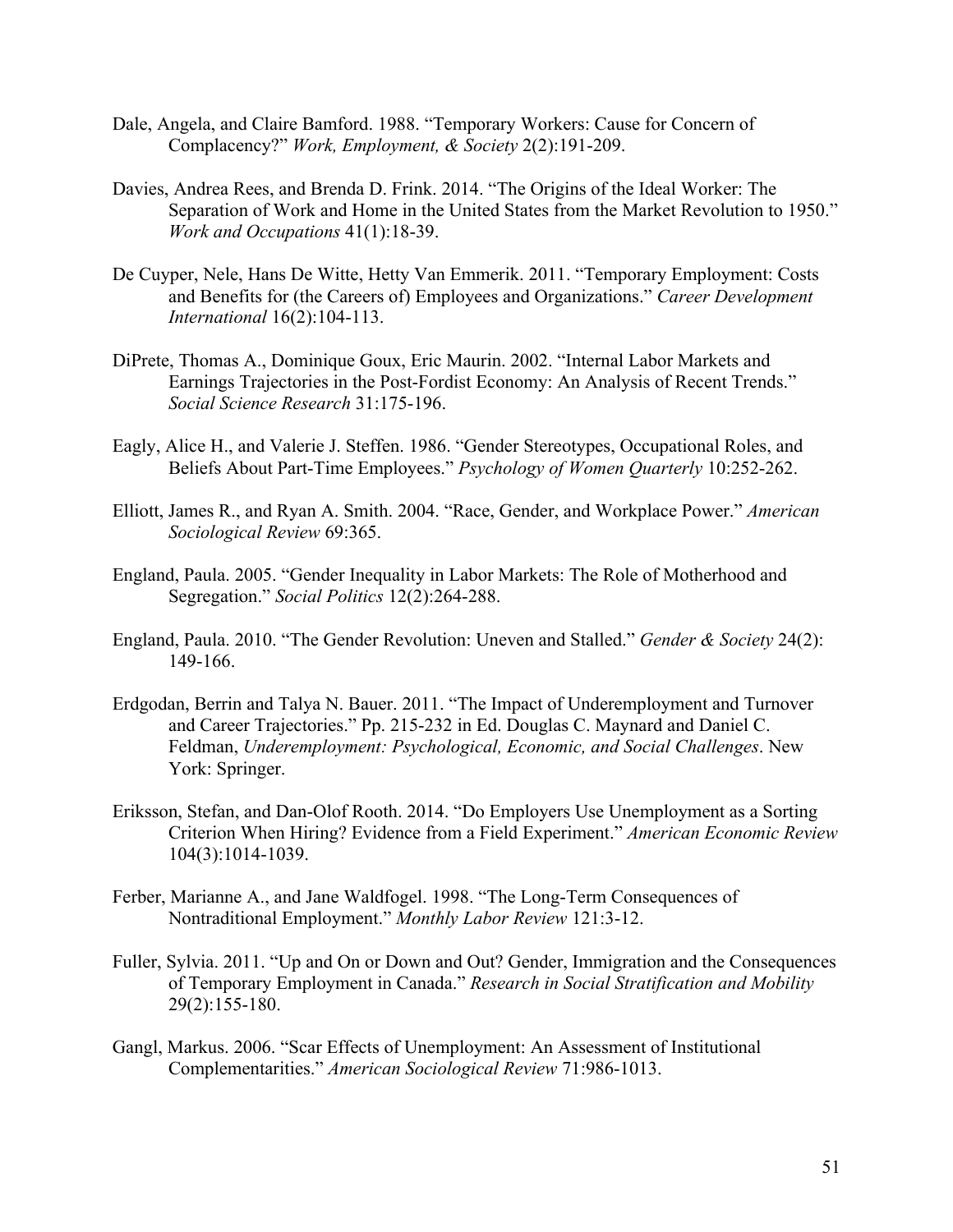- Gerson, Kathleen. 2010. *The Unfinished Revolution: How a New Generation is Reshaping Family, Work, and Gender in America.* Oxford, U.K.: Oxford University Press.
- Goldin, Claudia. 2014. "A Grand Gender Convergence: Its Last Chapter." *American Economic Review* 104(4):1-30.
- Gonos, George. 1997. "The Contest Over 'Employer' Status in the Post-War United States: The Case of Temporary Help Firms." *Law & Society Review* 31:81-110.
- Gornick, Janet C. and Marcia Meyers. 2003. *Families That Work: Policies for Reconciling Parenthood and Employment.* New York: Russell Sage Foundation.
- Gornick, Janet C. and Marcia Meyers. 2009. "Institutions that Support Gender Equality in Parenthood and Employment." Pp. 3-64 in *Gender Equality: Transforming Family Divisions of Labor,* edited by Janet C. Gornick and Marcia Meyers. London: Verso Books.
- Gregg, Paul. 2001. "The Impact of Youth Unemployment on Adult Unemployment in the NCDS." *The Economic Journal* 111(475):F626-F653.
- Hatton, Erin. 2011. *The Temp Economy: From Kelly Girls to Permatemps in Postwar America*. Philadelphia, PA: Temple University Press.
- Heerwig, Jennifer A., and Brian J. McCabe. 2009. "Education and Social Desirability Bias: The Case of a Black Presidential Candidate." *Social Science Quarterly* 90(3):674-686.
- Hollister, Matissa. 2011. "Employment Stability in the U.S. Labor Market: Rhetoric versus Reality." *Annual Review of Sociology* 37:305-24.
- Jacobs, Jerry A., and Kathleen Gerson. 2004. *The Time Divide: Work, Family, and Gender Inequality*. Cambridge, MA: Harvard University Press.
- Kalleberg, Arne. 2000. "Nonstandard Employment Relations: Part-time, Temporary and Contract Work." *Annual Review of Sociology* 26:341-65.
- —. 2009. "Precarious Work, Insecure Workers: Employment Relations in Transition." *American Sociological Review* 74:1-22.
- —. 2011. *God Jobs, Bad Jobs: The Rise of Polarized and Precarious Employment Systems in the United States, 1970s-2000s.* New York: Russell Sage Foundation.
- Kalleberg, Arne, Barbara F. Reskin, and Kenneth Hudson. 2000. "Bad Jobs in America: Standard and Nonstandard Employment Relations and Job Quality in the United States." *American Sociological Review* 65:256-278.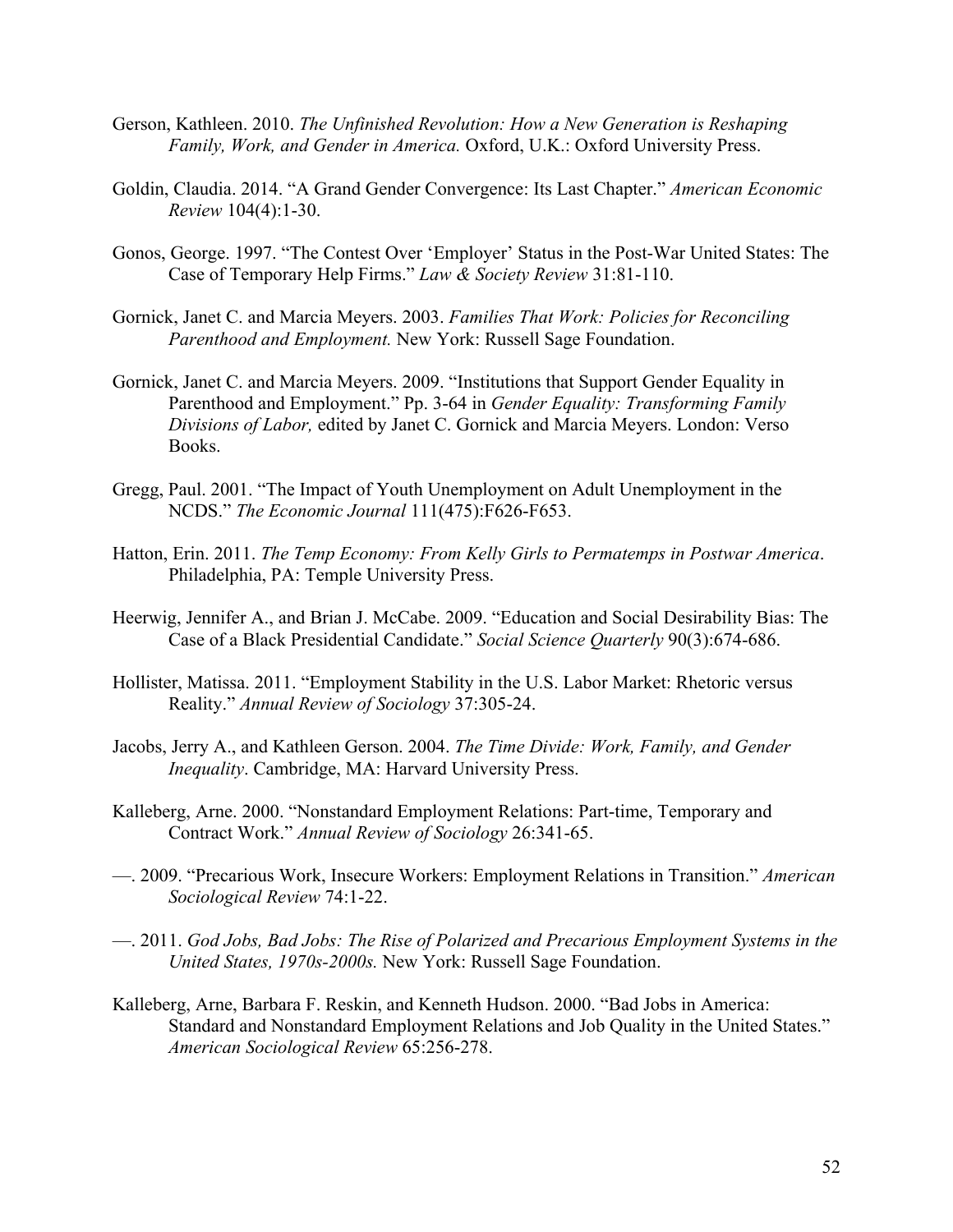- Kelly, Erin L., Samantha K. Ammons, Kelly Chermack, and Phyllis Moen. 2010. "Gendered Challenge, Gendered Response: Confronting the Ideal Worker Norm in a White-Collar Organization." *Gender & Society* 24(3):281-303.
- Kroft, Kory, Fabian Lange, and Matthew J. Notowidigdo. 2012. "Duration Dependence and Labor Market Conditions: Theory and Evidence from a Field Experiment." *Working Paper*.
- Leahey, Colleen. 2012. "Update: Fortune 500 Women CEOs Hits a Record 20." *CNN Money* (available at: http://postcards.blogs.fortune.cnn.com/2012/07/18/fortune-500-womenceos-2/, last accessed March 29, 2013).
- Martella, Maureen. 1991. *"Just a Temp": Expectations and Experiences of Women Clerical Temporary Workers*. Darby, PA: Diane Publishing.
- McGuinness, Séamus. 2006. "Overeducation in the Labor Market." *Journal of Economic Surveys* 20(3):387-418.
- Morris, Martina and Bruce Western. 1999. "Inequality in Earnings at the Close of the Twentieth Century." *Annual Review of Sociology* 25:623-57.
- Moss, Philip I., and Chris Tilly. 2001. *Stories Employers Tell: Race, Skill, and Hiring in America*. New York: Russell Sage Foundation.
- Mavromaras, Kostas, Peter Sloane, and Zhang Wei. 2013. "The Scarring Effects of Unemployment, Low Pay, and Skills Under-utilization in Australia Compared." *IZA Discussion Paper No. 7440*. Bonn, Germany.
- Nollen, Stanley D. 1996. "Negative Aspects of Temporary Employment." *Journal of Labor Research* 17:567-582.
- O'Connor, Julia S., Ann Shola Orloff and Shelia Shaver. 1999. *States, Markets Families: Gender, Liberalism and Social Policy in Australia, Canada, Great Britain and the United States.* Cambridge, U.K.: Cambridge University Press.
- Ofstead, Cynthia. 1999. "Temporary Help Firms as Entrepreneurial Actors." *Sociological Forum* 15:273-294.
- Oyer, Paul, and Scott Schaefer. 2011. "Personnel Economics: Hiring and Incentives." *Handbook of Labor Economics* 4:1769-1823.
- Pager, Devah. 2007. "The Use of Field Experiments for Studies of Employment Discrimination: Contributions, Critiques, and Directions for Future Research." *The Annals of the American Academy of Political and Social Science* 609(1):104-133.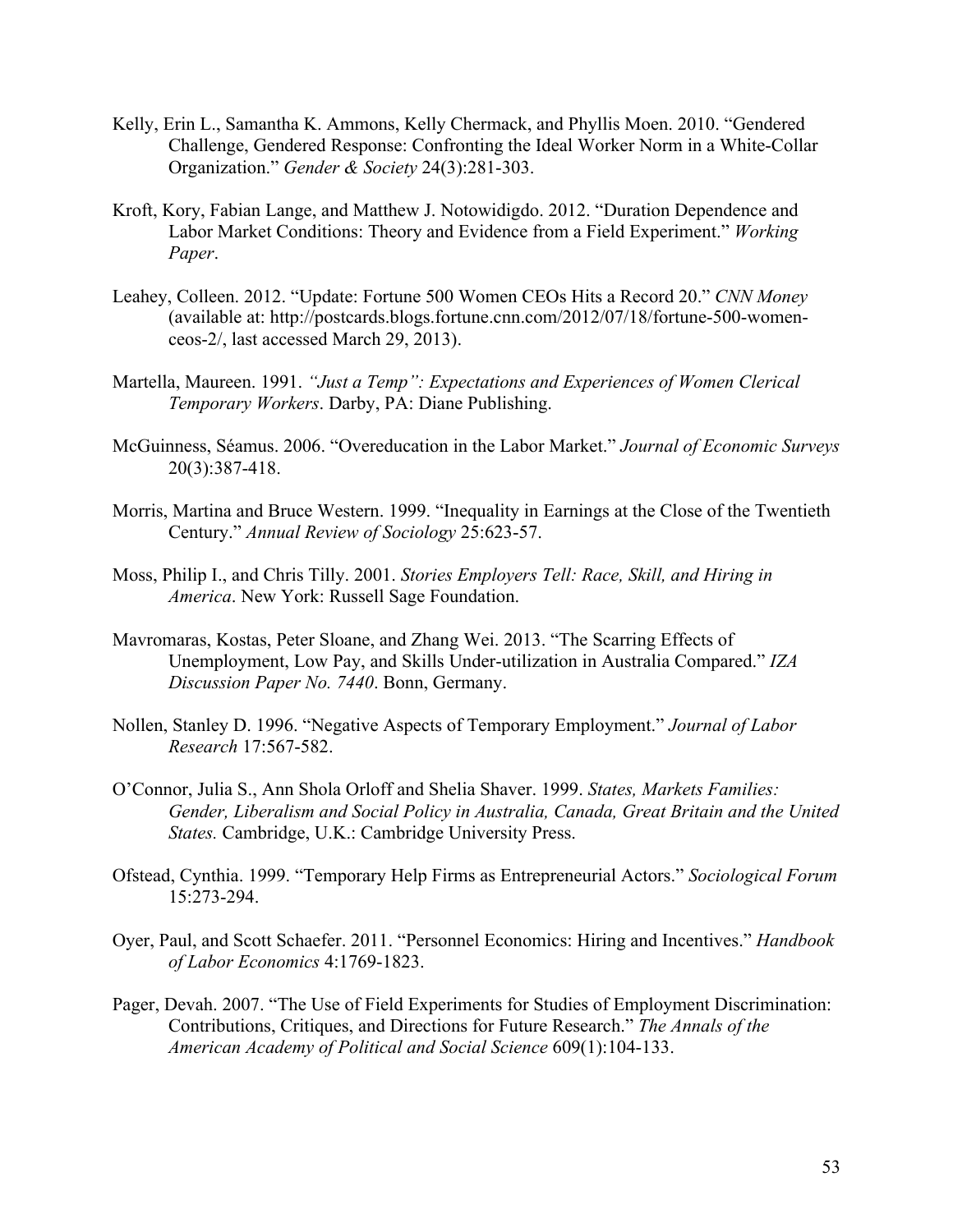- Pager, Devah, Bruce Western, and Bart Bonikowski. 2009. "Discrimination in a Low-Wage Labor Market: A Field Experiment." *American Sociological Review* 74:777-799.
- Parker, Robert E. 1993. *Flesh Peddlers and Warm Bodies: The Temporary Help Industry and Its Workers*. New Brunswick, NJ: Rutgers University Press.
- Polivka, Anne E. 1996. "Contingent and Alternative Work Arrangements, Defined." *Monthly Labor Review* 119:3-9.
- Rivera, Lauren A. 2012. "Hiring as Cultural Matching: The Case of Elite Professional Service Firms." *American Sociological Review* 77(6):999-1022.
- Rogers, Jackie. 2000. *Temps: The Many Faces of the Changing Workplace*. Ithaca, NY: Cornell University Press.
- Ruhm, Christopher J. 1991. "Are Workers Permanently Scarred by Job Displacements?" *The American Economic Review* 81:319-324.
- Schuman, Howard, Charlotte Steeh, Lawrence Bobo, and Maria Krysan. 1997. *Racial Attitudes in America: Trends and Interpretations*. Cambridge: Harvard University Press.
- Smith, Vicki. 1997. "New Forms of Work Organization." *Annual Review of Sociology* 23:315- 39.
- Smith, Vicki. 1998. "The Fractured World of the Temporary Worker: Power, Participation, and Fragmentation in the Contemporary Workplace." *Social Problems* 45(4):411-430.
- Smith, Vicki, and Esther B. Neuwirth. 2008. *The Good Temp*. Ithaca, NY: Cornell University Press.
- Stafford, Diane. 2012. "Underemployment is Better than Unemployment." *Kansas City Star*.
- Stone, Pamela. 2007. *Opting Out? Why Women Really Quit Careers and Head Home*. Berkeley, CA: University of California Press.
- Tilly, Chris. 1992. "Dualism in Part-Time Employment." *Industrial Relations* 31(2):330-347.
- Turco, Catherine J. 2010. "Cultural Foundations of Tokenism: Evidence from the Leveraged Buyout Industry." *American Sociological Review* 75(6):894-913.
- U.S. Census Bureau. 2008. "Statistics of U.S. Businesses: 2008." Available online at: https://www.census.gov/epcd/susb/latest/us/US--.HTM (last accessed on May 25, 2014).
- von Hippel, Courtney, Stephen L. Mangum, David B. Greenberger, Robert L. Heneman, Jeffrey D. Skoglind. 1997. "Temporary Employment: Can Organizations and Employees Both Win?" *The Academy of Management Executive* 11(1):93-104.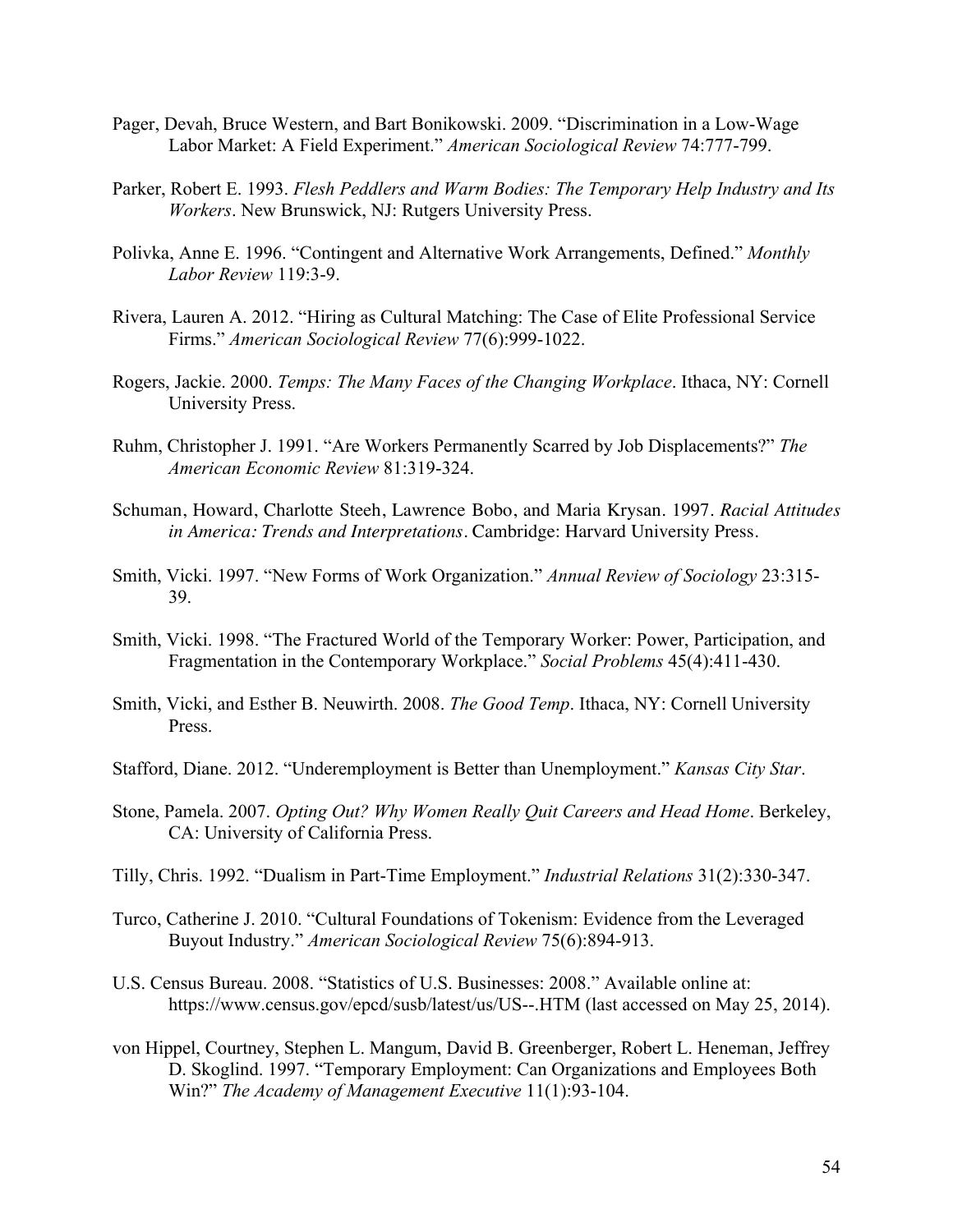- Vosko, Leah F. 2000. *The Gendered Rise of a Precarious Employment Relationship*. Toronto: University of Toronto Press.
- White House. 2014. "Your Right to Equal Pay." Available online at: http://www.whitehouse.gov/issues/equal-pay#top (last accessed on May 25, 2014).
- Wilkins, Roger, and Work Wooden. 2011. "Economic Approaches to Studying Underemployment." Pp. 13-34 in Ed. Douglas C. Maynard and Daniel C. Feldman, *Underemployment: Psychological, Economic, and Social Challenges*. New York: Springer.
- Williams, Joan. 2001. *Unbending Gender: Why Family and Work Conflict and What to do about it.* Oxford University Press.
- Yu, Wei-hsin. 2012. "Better Off Jobless? Scarring Effects of Contingent Employment in Japan." *Social Forces* 90(3):735-768.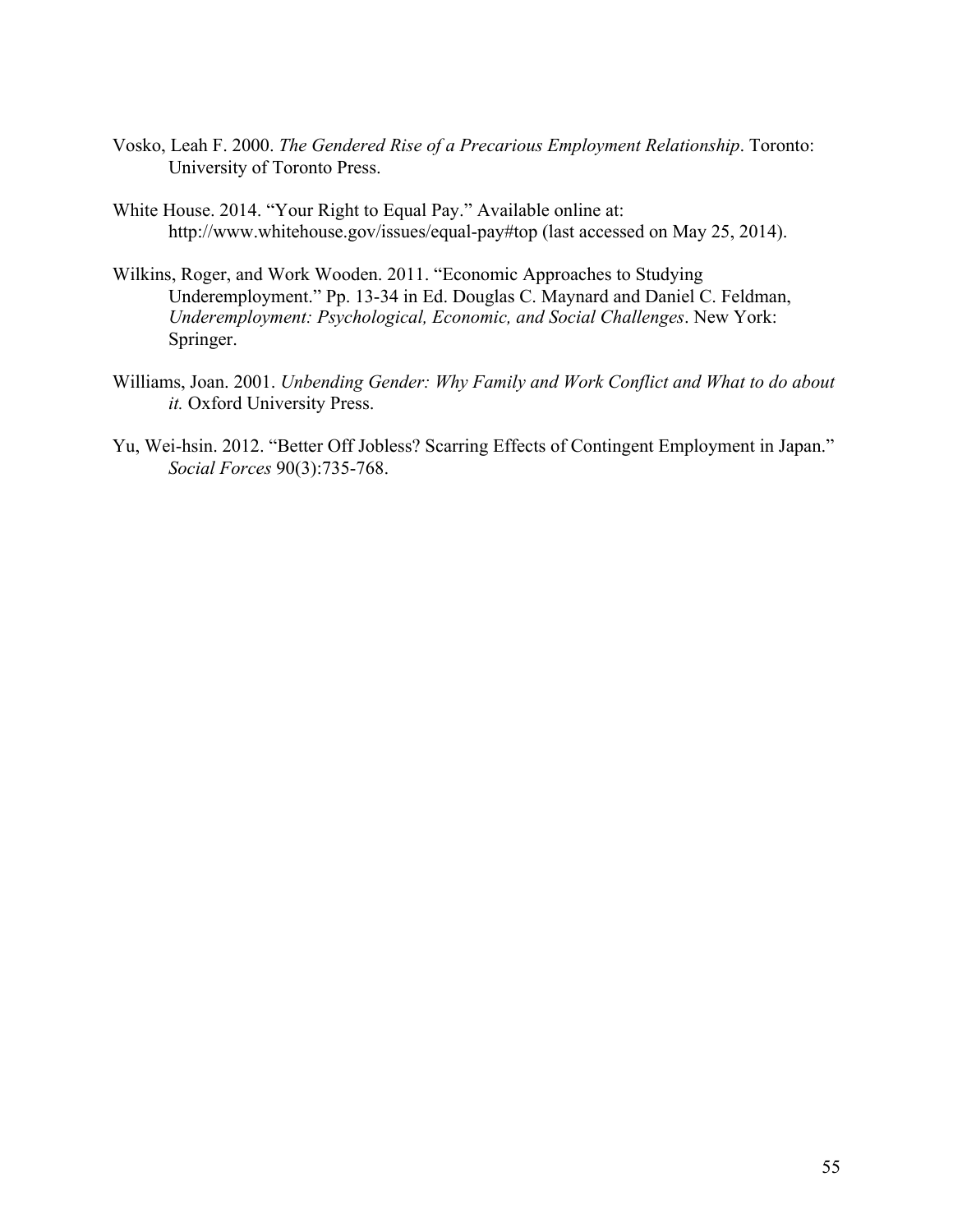|  |  | <b>TABLES &amp; FIGURES</b> |
|--|--|-----------------------------|
|--|--|-----------------------------|

|                                      | <b>Sample Percent/Median</b> |                                        |  |  |
|--------------------------------------|------------------------------|----------------------------------------|--|--|
| <b>Respondent Characteristics</b>    |                              |                                        |  |  |
| Male                                 |                              | 52.9%                                  |  |  |
| Race/Ethnicity                       |                              |                                        |  |  |
| White                                |                              | 74.6%                                  |  |  |
| <b>Black</b>                         |                              | 11.5%                                  |  |  |
| Hispanic                             |                              | 8.9%                                   |  |  |
| Asian                                |                              | 6.8%                                   |  |  |
| Other Race                           |                              | 2.2%                                   |  |  |
| Education                            |                              |                                        |  |  |
| High School or Less                  |                              | 7.6%                                   |  |  |
| Some College                         |                              | 17.6%                                  |  |  |
| College                              |                              | 42.4%                                  |  |  |
| Some Graduate School                 |                              | 11.3%                                  |  |  |
| Graduate School                      |                              | 21.2%                                  |  |  |
| Income (Median)                      |                              | \$67,500                               |  |  |
| Age (Median)                         |                              | 40.5                                   |  |  |
| Job Tenure in Years (Median)         |                              | 5                                      |  |  |
| <b>Firm Characteristics</b>          |                              | <b>Sample Percent National Percent</b> |  |  |
| Number of Employees                  |                              |                                        |  |  |
| Fewer than 10                        | 17.4%                        | 78.6%                                  |  |  |
| Between 10 and 99                    | 37.9%                        | 19.6%                                  |  |  |
| Between 100 and 499                  | 18.8%                        | 1.5%                                   |  |  |
| 500 or more                          | 26.0%                        | $0.3\%$                                |  |  |
| Industry                             |                              |                                        |  |  |
| Agriculture, Mining, Construction    | 5.4%                         | 13.6%                                  |  |  |
| <b>Education and Health</b>          | 16.6%                        | 11.8%                                  |  |  |
| Financial and Information            | 16.3%                        | 10.3%                                  |  |  |
| Leisure and Hospitality              | 7.5%                         | 10.0%                                  |  |  |
| Manufacturing                        | 14.4%                        | 4.7%                                   |  |  |
| Professional and Business Services   | 16.8%                        | 24.7%                                  |  |  |
| <b>Public Administration</b>         | 4.9%                         | 5.6%                                   |  |  |
| Retail                               | $9.3\%$                      | 11.7%                                  |  |  |
| Transportation, Utilities, Wholesale | 8.3%                         | 8.5%                                   |  |  |
| Other                                | 0.7%                         | 0.2%                                   |  |  |

# **Table 1. Survey Experiment Respondent and Firm Characteristics**

Notes: National estimates of the individual-level characteristics of hiring decision-makers are not available. National firm characteristic estimates are from the U.S. Census Bureau, 2008 Statistics of U.S. Businesses.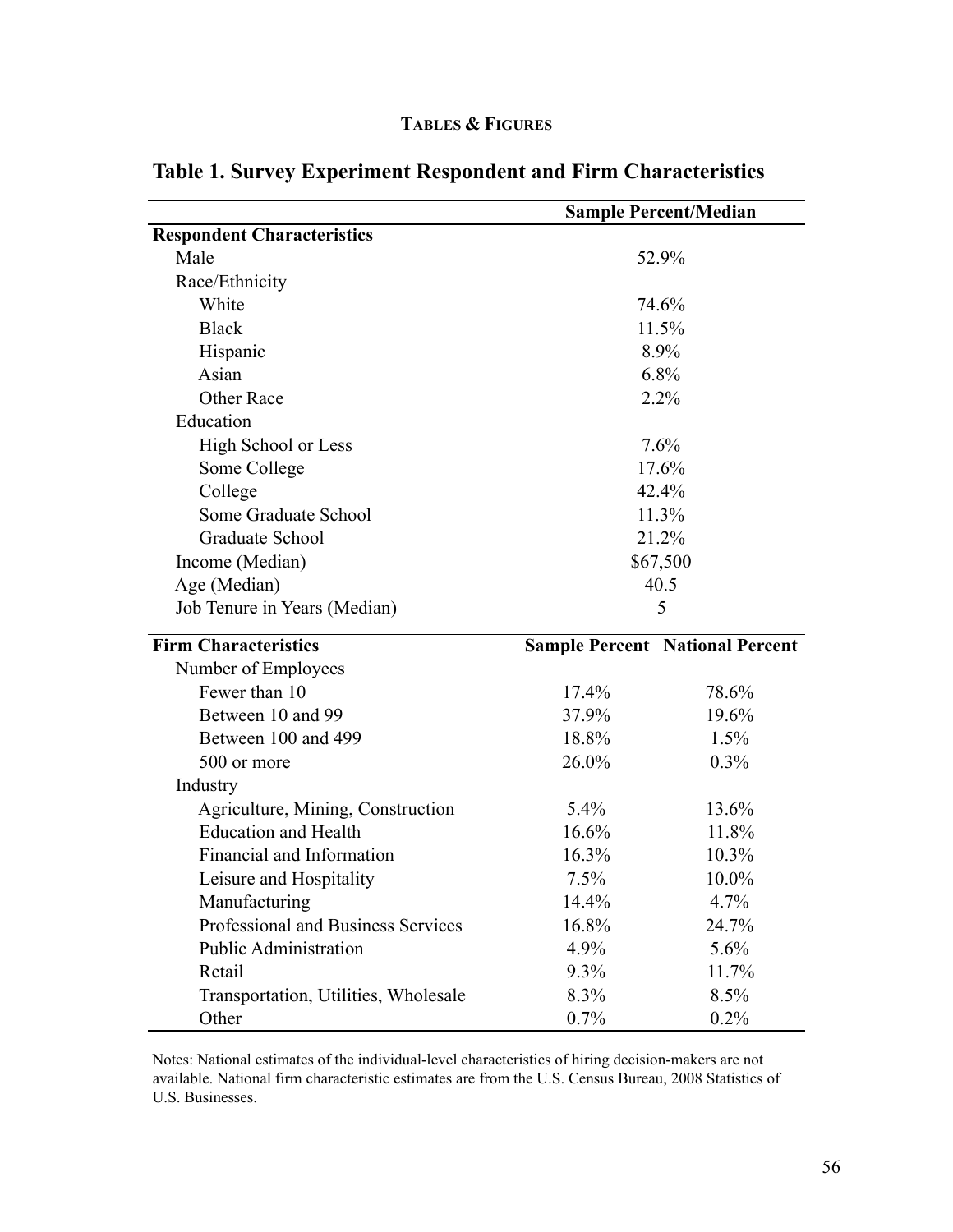| Table 2. Logistic Regression Models of the Consequences of               |
|--------------------------------------------------------------------------|
| <b>Employment Histories on Being "Very Likely" to be Recommended for</b> |
| an Interview                                                             |

|                           | <b>Male Applicants</b> | <b>Female Applicants</b> |
|---------------------------|------------------------|--------------------------|
|                           | (1)                    | (2)                      |
| <b>Employment History</b> |                        |                          |
| Full-Time (omitted)       |                        |                          |
|                           |                        |                          |
| Part-Time                 | $-0.513*$              | $-0.255$                 |
|                           | (0.236)                | (0.220)                  |
| Temporary Agency          | $-0.445+$              | $-0.127$                 |
|                           | (0.235)                | (0.222)                  |
| Skills Underemployment    | $-0.747**$             | $-0.610**$               |
|                           | (0.270)                | (0.233)                  |
| Unemployment              | $-0.447*$              | $-0.320+$                |
|                           | (0.195)                | (0.182)                  |
| Constant                  | $-0.734***$            | $-0.513***$              |
|                           | (0.178)                | (0.163)                  |
| n (clusters)              | 439                    | 452                      |
| n (observations)          | 878                    | 904                      |

Statistical Significance (two-tailed tests):  $+p<.10$ , \*  $p<0.05$ , \*\*  $p<0.01$ , \*\*\*  $p<0.001$ Notes: Clustered standard errors in parentheses. Log-odds presented. Both models include controls for the order in which the resumes were presented, the format of the resume, and the name on the resume.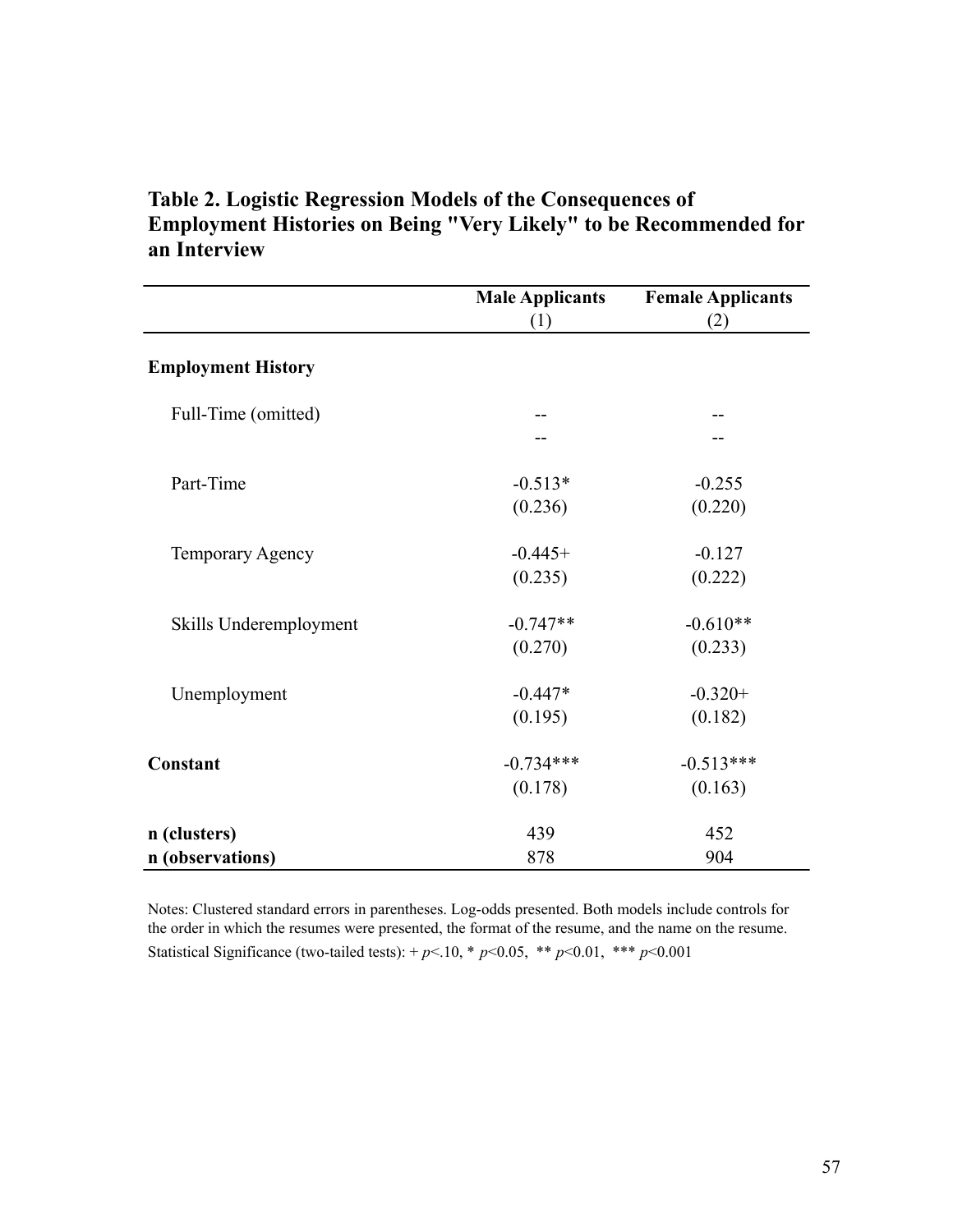|                               | 3a. Perceived Human Capital |                                                      |                          |                                                      |  |
|-------------------------------|-----------------------------|------------------------------------------------------|--------------------------|------------------------------------------------------|--|
|                               |                             | <b>Male Applicants</b>                               | <b>Female Applicants</b> |                                                      |  |
|                               | <b>Average Mediation</b>    | <b>Proportion of Total</b><br><b>Effect Mediated</b> | <b>Average Mediation</b> | <b>Proportion of Total</b><br><b>Effect Mediated</b> |  |
| <b>Part-Time</b>              | $-0.005$                    | 0.059                                                |                          |                                                      |  |
|                               | $[-.041, .032]$             |                                                      |                          |                                                      |  |
| <b>Temporary Agency</b>       | $-0.030$                    | 0.429                                                | --                       |                                                      |  |
|                               | $[-.067, .001]$             | --                                                   |                          | --                                                   |  |
| <b>Skills Underemployment</b> | $-0.085$                    | 0.628                                                | $-0.118$                 | 1.026                                                |  |
|                               | $[-.123, -.047]$            | $- -$                                                | $[-.160, -.077]$         | --                                                   |  |
| Unemployment                  | $-0.036$                    | 0.429                                                | $-0.080$                 | 1.122                                                |  |
|                               | $[-.068, -.004]$            | --                                                   | $[-.115, -.047]$         | --                                                   |  |

**Table 3. Mediation Analysis of the Role of Perceived Human Capital, Competence, and Commitment in Explaining the Effects of Non-Standard Work Histories on Interview Recommendations**

|                               | <b>3b. Perceived Competence</b> |                                                      |                          |                                                      |  |
|-------------------------------|---------------------------------|------------------------------------------------------|--------------------------|------------------------------------------------------|--|
|                               |                                 | <b>Male Applicants</b>                               | <b>Female Applicants</b> |                                                      |  |
|                               | <b>Average Mediation</b>        | <b>Proportion of Total</b><br><b>Effect Mediated</b> | <b>Average Mediation</b> | <b>Proportion of Total</b><br><b>Effect Mediated</b> |  |
| <b>Part-Time</b>              | $-0.010$                        | 0.125                                                | --                       | --                                                   |  |
|                               | $[-.042, .023]$                 | --                                                   | --                       | --                                                   |  |
| <b>Temporary Agency</b>       | $-0.036$                        | 0.432                                                | --                       | --                                                   |  |
|                               | $[-.072, -.000]$                | --                                                   |                          | --                                                   |  |
| <b>Skills Underemployment</b> | $-0.079$                        | 0.632                                                | $-0.083$                 | 0.697                                                |  |
|                               | $[-.115, -.043]$                | $- -$                                                | $[-.113, -.043]$         | $\overline{\phantom{m}}$                             |  |
| Unemployment                  | $-0.024$                        | 0.289                                                | $-0.062$                 | 0.875                                                |  |
|                               | $[-.054, .005]$                 | $-$                                                  | $[-.098, -.028]$         | $- -$                                                |  |

|                               | 3c. Perceived Commitment |                                                      |                          |                                                      |  |
|-------------------------------|--------------------------|------------------------------------------------------|--------------------------|------------------------------------------------------|--|
|                               |                          | <b>Male Applicants</b>                               | <b>Female Applicants</b> |                                                      |  |
|                               | <b>Average Mediation</b> | <b>Proportion of Total</b><br><b>Effect Mediated</b> | <b>Average Mediation</b> | <b>Proportion of Total</b><br><b>Effect Mediated</b> |  |
| <b>Part-Time</b>              | $-0.037$                 | 0.404                                                |                          |                                                      |  |
|                               | $[-.072, -.000]$         | --                                                   | --                       | --                                                   |  |
| <b>Temporary Agency</b>       | $-0.031$                 | 0.335                                                | --                       | --                                                   |  |
|                               | $[-.068, .006]$          |                                                      |                          | --                                                   |  |
| <b>Skills Underemployment</b> | $-0.040$                 | 0.318                                                | $-0.034$                 | 0.301                                                |  |
|                               | $[-.077, -.003]$         | --                                                   | $[-.073, .004]$          | $\qquad \qquad -$                                    |  |
| Unemployment                  | $-0.008$                 | 0.098                                                | $-0.035$                 | 0.497                                                |  |
|                               | $[-0.38, 0.023]$         | --                                                   | $[-.070, -.001]$         | --                                                   |  |

Notes: 95% confidence intervals in brackets. Estimates derived from 1500 simulations and standard errors are clustered by respondent. Bolded "Average Mediation" estimates indicate that the confidence interval does not include zero.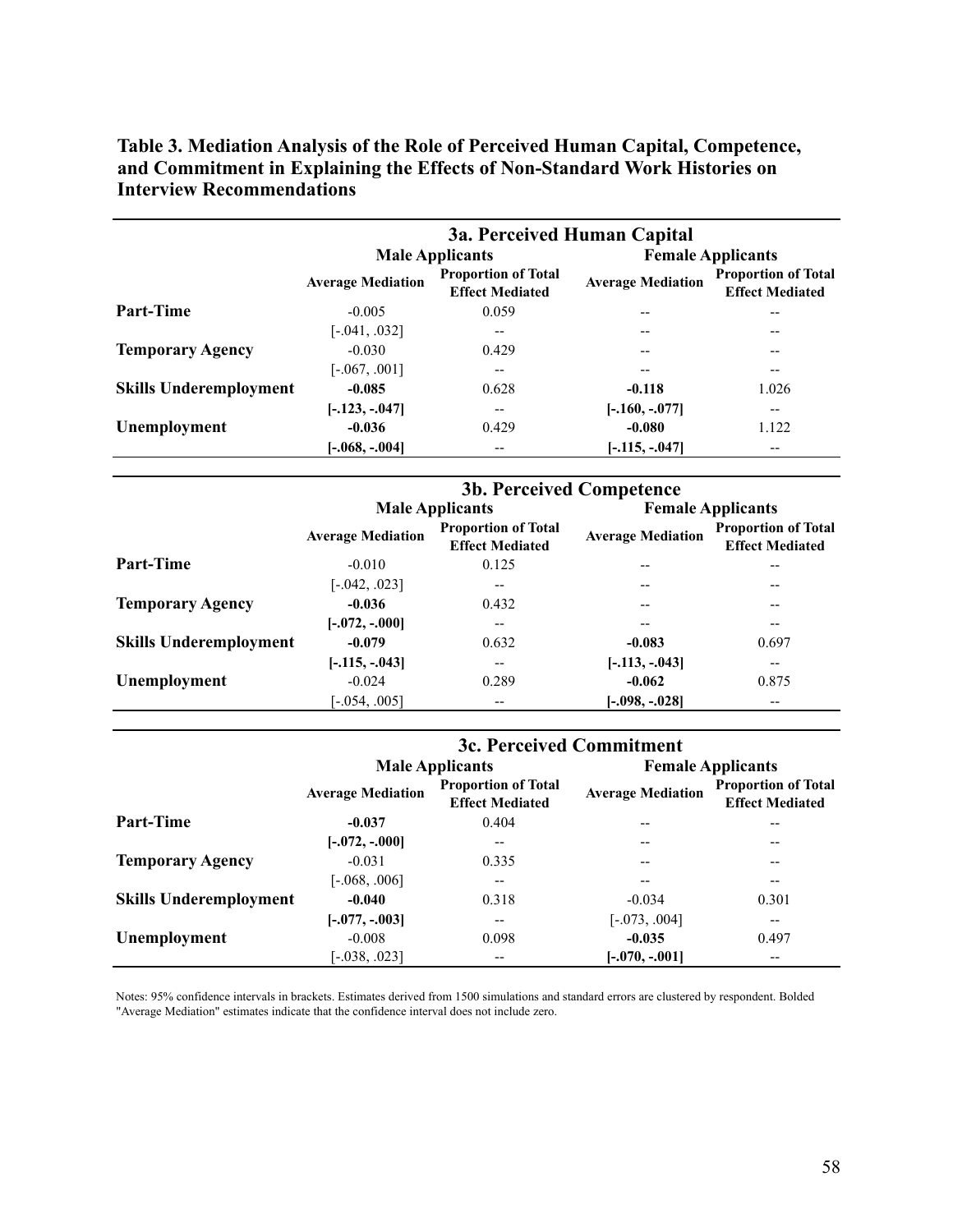|                                  | <b>Received "Callback" From Employer</b>            |                                     |                                                      |                                                      |                                 |                        |                                |                                 |
|----------------------------------|-----------------------------------------------------|-------------------------------------|------------------------------------------------------|------------------------------------------------------|---------------------------------|------------------------|--------------------------------|---------------------------------|
|                                  | <b>All Applicants</b>                               |                                     | <b>Male Applicants</b>                               |                                                      | <b>Female Applicants</b>        |                        | <b>All Applicants</b>          |                                 |
|                                  | (1)                                                 | (2)                                 | (3)                                                  | (4)                                                  | (5)                             | (6)                    | (7)                            | (8)                             |
| <b>Employment History</b>        |                                                     |                                     |                                                      |                                                      |                                 |                        |                                |                                 |
| Full-Time (omitted)              |                                                     | --                                  |                                                      | $-$                                                  |                                 | --                     |                                | $-$                             |
| Any Non-Standard                 | $-0.468***$<br>(0.137)                              | $\overline{\phantom{a}}$<br>$-$     | $-0.679***$<br>(0.190)                               | $\overline{\phantom{a}}$<br>$\overline{\phantom{a}}$ | $-0.286$<br>(0.198)             | --<br>$-$              | $-0.679***$<br>(0.190)         | $-$<br>$-$                      |
| Unemployment                     | $-0.615**$<br>(0.189)                               | $-0.615**$<br>(0.189)               | $-0.960**$<br>(0.294)                                | $-0.960**$<br>(0.294)                                | $-0.352$<br>(0.255)             | $-0.352$<br>(0.255)    | $-0.960**$<br>(0.294)          | $-0.960**$<br>(0.294)           |
| Part-Time                        | --<br>--                                            | $-0.318$<br>(0.209)                 | $\overline{\phantom{a}}$<br>$\overline{\phantom{a}}$ | $-0.821*$<br>(0.341)                                 | $-$<br>--                       | 0.0484<br>(0.272)      | --<br>$\overline{\phantom{a}}$ | $-0.821*$<br>(0.341)            |
| Temporary Agency                 | --<br>$\overline{\phantom{a}}$                      | $-0.332$<br>(0.209)                 | $\overline{\phantom{a}}$<br>$\overline{a}$           | $-0.419$<br>(0.285)                                  | $\overline{a}$<br>$-$           | $-0.251$<br>(0.305)    | --<br>--                       | $-0.419$<br>(0.285)             |
| Skills Underemployment           | $-$<br>--                                           | $-0.817**$<br>(0.261)               | Ξ.<br>--                                             | $-0.859*$<br>(0.397)                                 | $-$<br>--                       | $-0.748*$<br>(0.348)   | --<br>--                       | $-0.859*$<br>(0.397)            |
| <b>Interactions</b>              |                                                     |                                     |                                                      |                                                      |                                 |                        |                                |                                 |
| Non-Standard X Female            | --                                                  | $-$                                 | $-$                                                  | $-$<br>$-$                                           | $-$<br>$\overline{a}$           | --<br>$-$              | 0.393<br>(0.274)               | $-$<br>$\overline{\phantom{a}}$ |
| Unemployed X Female              | $\overline{a}$<br>--                                | $\overline{\phantom{a}}$<br>--      | $-$                                                  | $-$<br>--                                            | --<br>$-$                       | $- -$<br>--            | 0.608<br>(0.389)               | 0.608<br>(0.389)                |
| Part-Time X Female               | $-$<br>$\overline{a}$                               | $-$<br>$\overline{a}$               | $-$<br>$\overline{a}$                                | $-$<br>$\overline{a}$                                | $-$<br>$-$                      | --<br>$\overline{a}$   | --<br>--                       | $0.869*$<br>(0.436)             |
| Temporary X Female               | $-$<br>$\overline{a}$                               | $-$<br>--                           | $\overline{\phantom{a}}$                             | $\overline{\phantom{a}}$<br>$- -$                    | $\overline{\phantom{0}}$<br>$-$ | --<br>--               | --<br>--                       | 0.168<br>(0.417)                |
| Underemployed X Female           | $\hspace{0.05cm} -\hspace{0.05cm} -\hspace{0.05cm}$ | $\hspace{0.05cm}$ $\hspace{0.05cm}$ | $\overline{\phantom{a}}$                             | $- -$<br>$-$                                         | --<br>$- -$                     | --<br>--               | --<br>--                       | 0.111<br>(0.528)                |
| <b>Female Applicant</b>          | 0.299<br>(0.195)                                    | 0.312<br>(0.195)                    | $\overline{a}$<br>$-$                                | $-$<br>$-$                                           | $-$<br>$-$                      | $-$<br>--              | 0.00457<br>(0.254)             | 0.00457<br>(0.254)              |
| Constant                         | $-2.312***$<br>(0.176)                              | $-2.319***$<br>(0.177)              | $-2.158***$<br>(0.179)                               | $-2.158***$<br>(0.179)                               | $-2.154***$<br>(0.181)          | $-2.154***$<br>(0.181) | $-2.158***$<br>(0.179)         | $-2.158***$<br>(0.179)          |
| n (clusters)<br>n (observations) | 1210<br>2420                                        | 1210<br>2420                        | 599<br>1198                                          | 599<br>1198                                          | 611<br>1222                     | 611<br>1222            | 1210<br>2420                   | 1210<br>2420                    |

## **Table B1. Logistic Regression Models of the Consequences of Employment Histories for Receiving a "Callback" from an Employer**

Notes: Standard errors in parentheses. Log-odds presented.

Statistical significance (two-tailed tests): \* p<0.05, \*\* p<0.01, \*\*\* p<0.001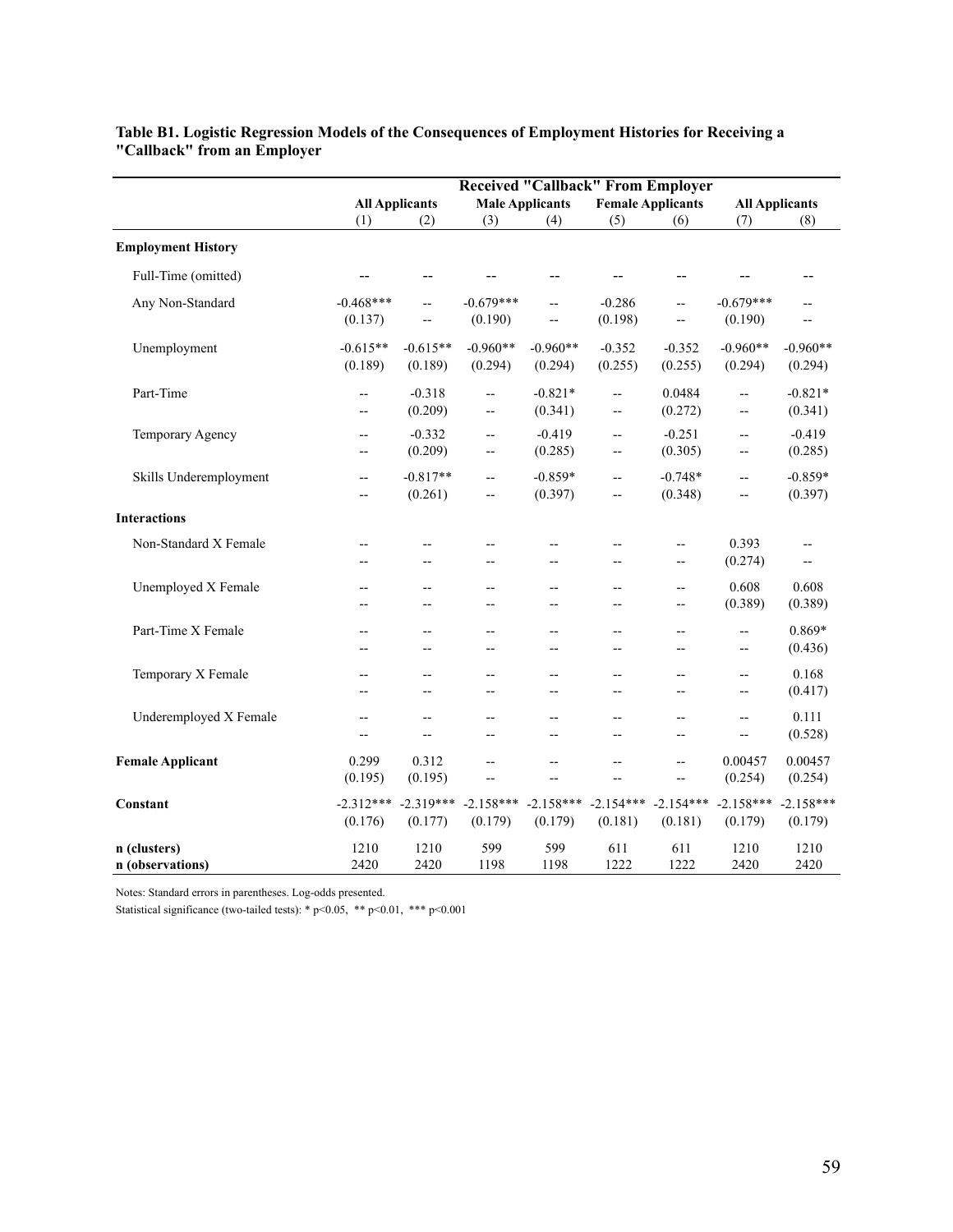

Statistical significance (two-tailed tests):  $* p < .05; ** p < .01$ Notes: All statistical tests are *z*-tests for differences in proportions comparing the callback rate in each employment history condition to the callback rate in the full-time condition.